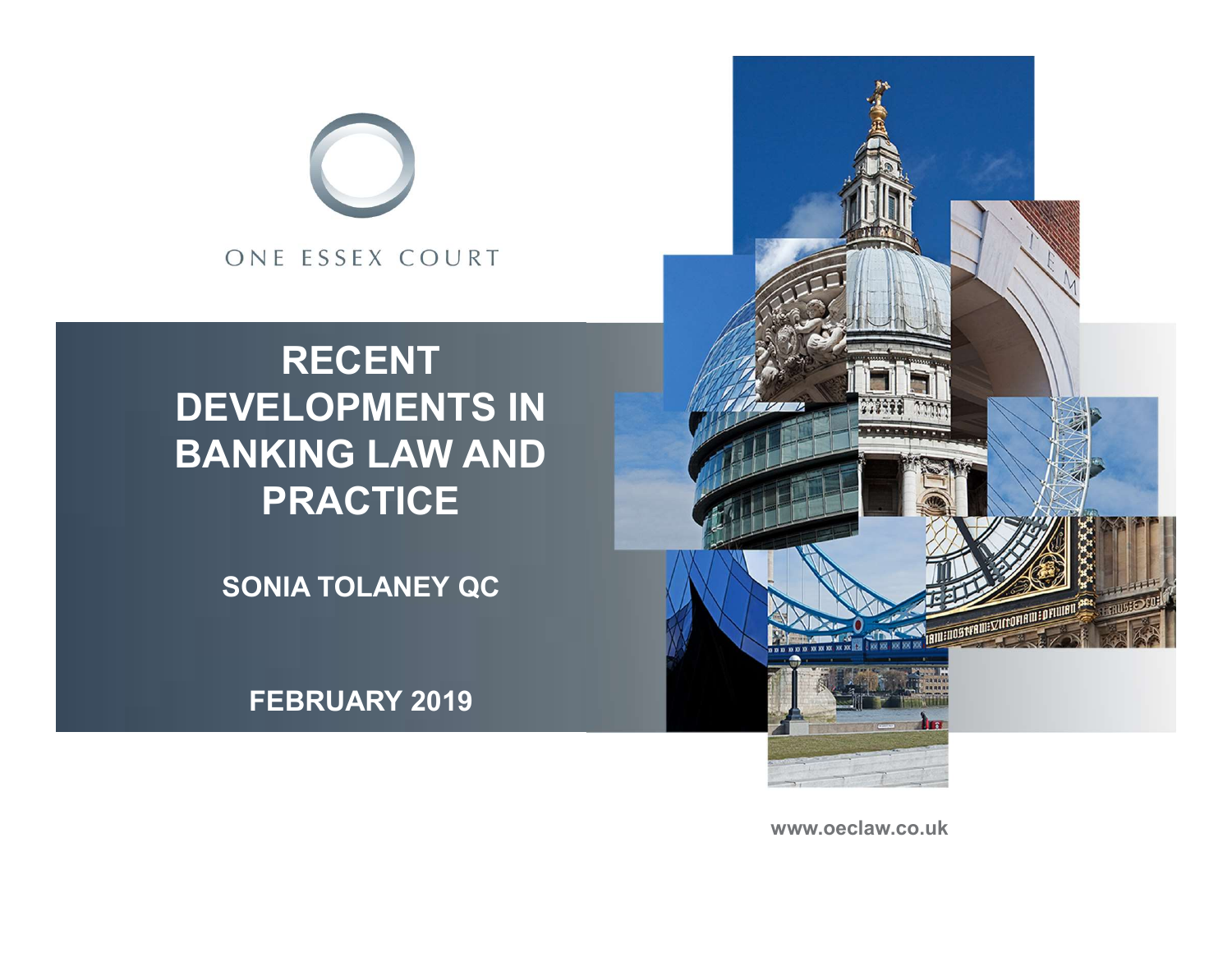

### INTRODUCTION

Many recent developments. Some hot topics:

- Disclosure
- Privilege
- Jurisdiction
- Foreign law
- 
- LIBOR Close out Amounts
- Tortious and Equitable Duties
- Braganza Duties
- Contractual Estoppel Limitation
-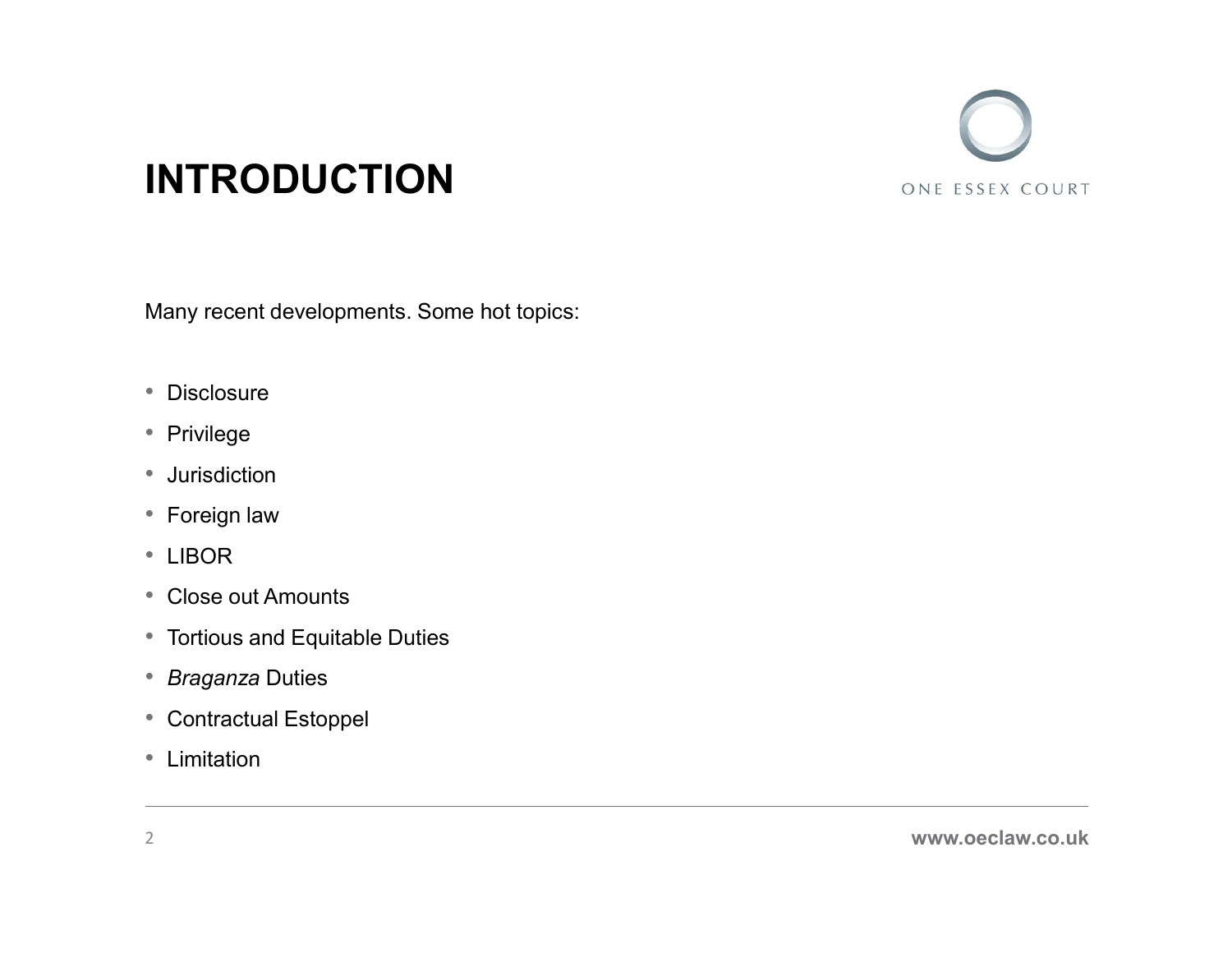

# **DISCLOSURE – PRE ACTION**

ECU v HSBC [2017] EWHC 3011 (Comm), HHJ Waksman QC

- ECU sought PAD pursuant to CPR r.31.16 from HSBC so as to enable it to consider whether any claim against HSBC in relation to frontrunning of stop-loss orders was viable and whether it could rely on s.32 Limitation Act 1980
- HHJ Waksman QC ordered disclosure of Bloomberg messaging and emails for the traders, underlying data and global market and compliance documents.
- $-$  The total estimated cost of retrieving the documents was said to be c.£50,000. Waksman J disagreed with HSBC that this was disproportionate.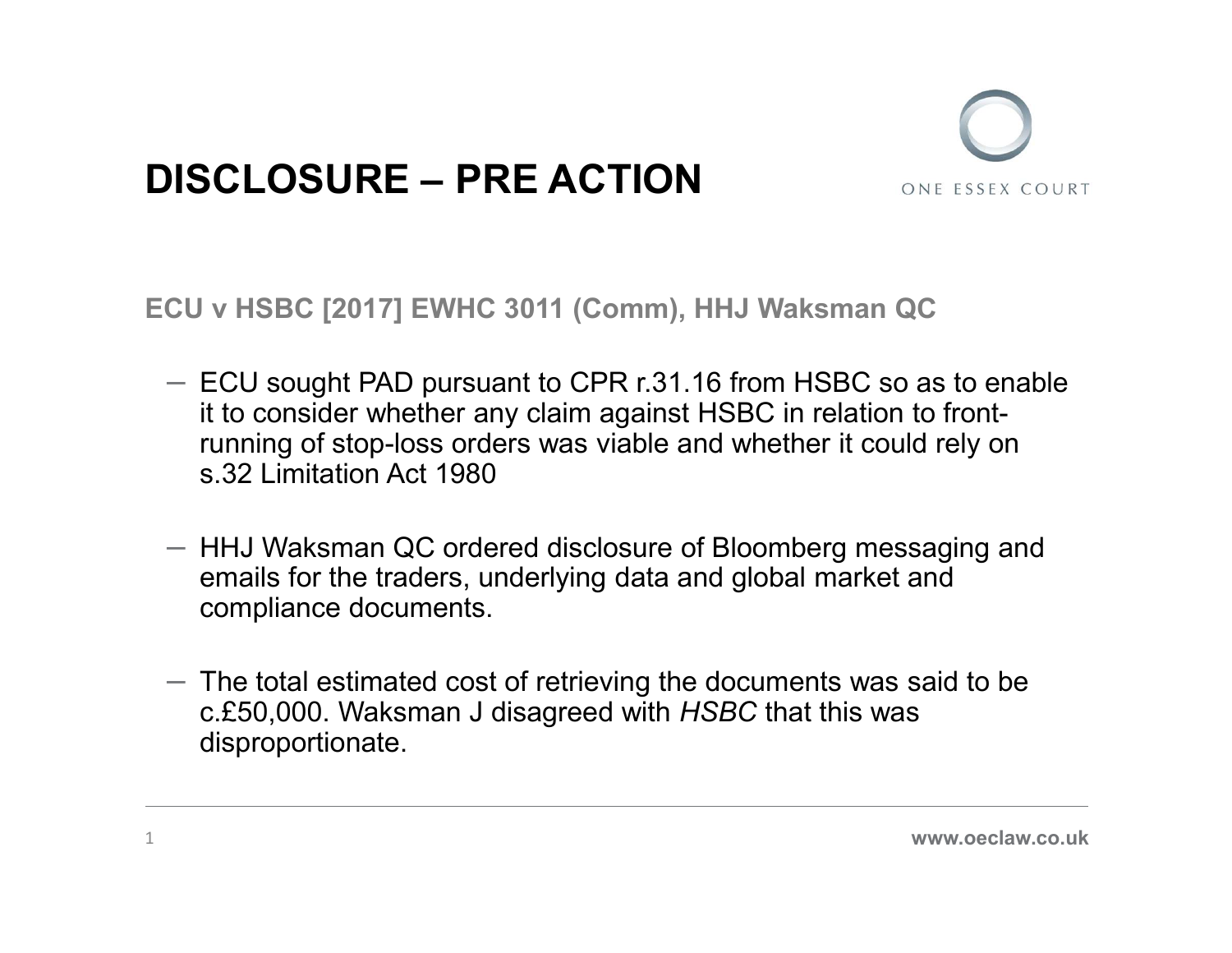# **DISCLOSURE – COLLATERAL**<br>USE USE



- **DISCLOSURE COLLATERAL<br>
USE**<br>
The ECU Group Plc v HSBC Bank Plc [2018] EWHC 3045 (Comm)<br>
 HSBC Companies had provided documents to ECU Group plc by way of<br>
pre-action disclosure ("the Disclosed Documents"). pre-action disclosure ("the Disclosed Documents"). The ECU Group PIc v HSBC Bank PIc [2018] EWHC 3045 (Comm)<br>• HSBC Companies had provided documents to ECU Group pIc by way of<br>pre-action disclosure ("the Disclosed Documents").<br>• It transpired subsequently that ECU had made • HSBC Companies had provided documents to ECU Group plc by way of<br>pre-action disclosure ("the Disclosed Documents").<br>• It transpired subsequently that ECU had made collateral use of the<br>Disclosed Documents<br>• ECU made an a
- Disclosed Documents
- permission for collateral use.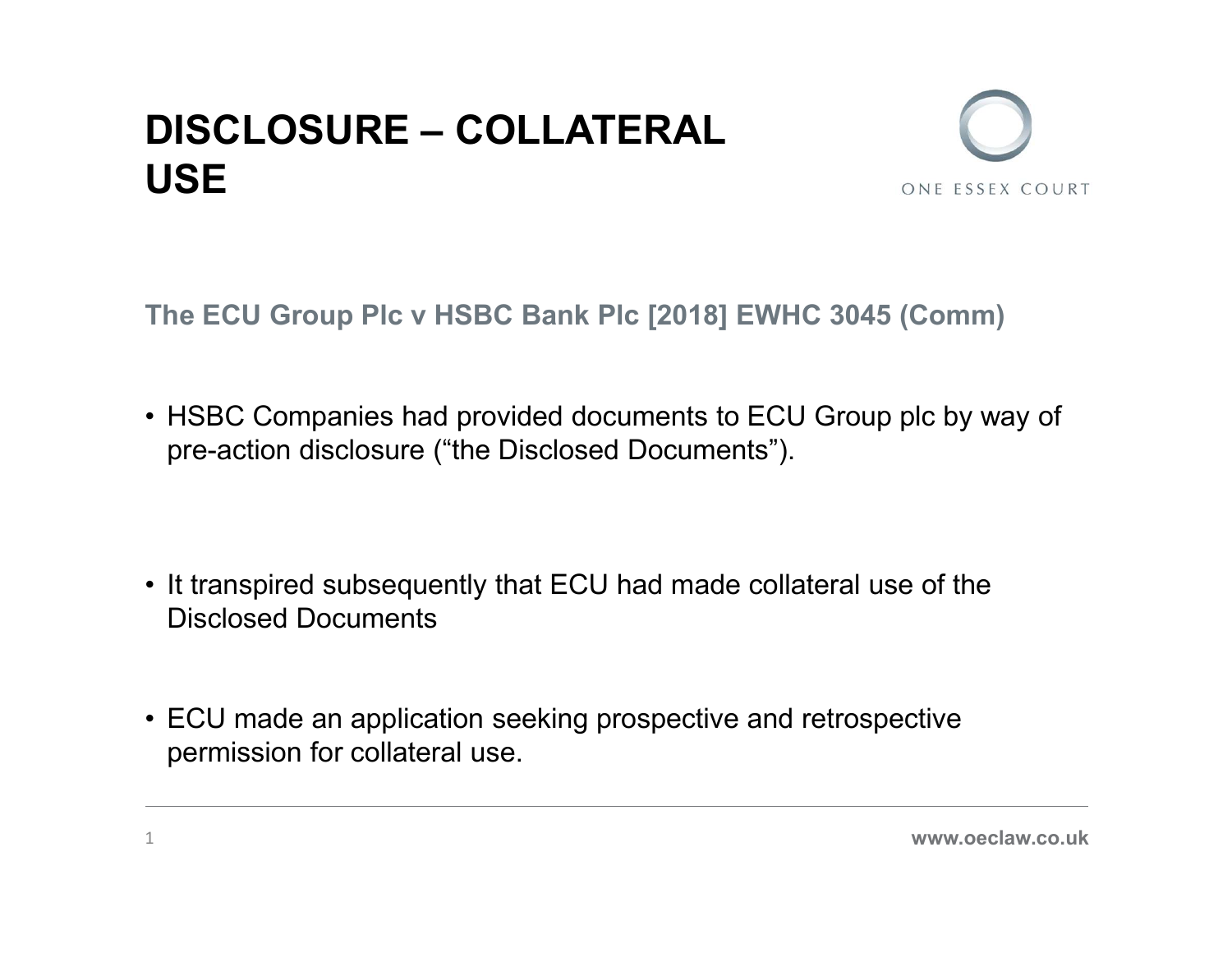# **DISCLOSURE – COLLATERAL**<br>USE USE



- **DISCLOSURE COLLATERAL<br>USE**<br>The ECU Group PIc v HSBC Bank PIc [2018] EWHC 3045 (Comm)<br>• <u>Prospective Permission</u>: Prospective permission was sought to use the<br>documents:<br>(a) to bring proceedings in the Commercial Court a documents:
	- **SCLOSURE COLLATERAL<br>
	E**<br>
	ECU Group Plc v HSBC Bank Plc [2018] EWHC 3045 (Comm)<br> **Spective Permission:** Prospective permission was sought to use the<br>
	cuments:<br>
	(a) to bring proceedings in the Commercial Court against HSB Holdings plc, which was not a Respondent in the application for pre-action disclosure; ECU Group PIc v HSBC Bank PIc [2018] EWHC 3045 (Comm)<br>
	Spective Permission: Prospective permission was sought to use the<br>
	cuments:<br>
	(a) to bring proceedings in the Commercial Court against HSBC<br>
	Holdings plc, which was not Subsective Permission: Prospective permission was sought to use the cuments:<br>
	(a) to bring proceedings in the Commercial Court against HSBC<br>
	Holdings plc, which was not a Respondent in the application for<br>
	pre-action discl
	- whether they might join the English proceedings as co-claimants.
	- against individuals in HSBC Companies.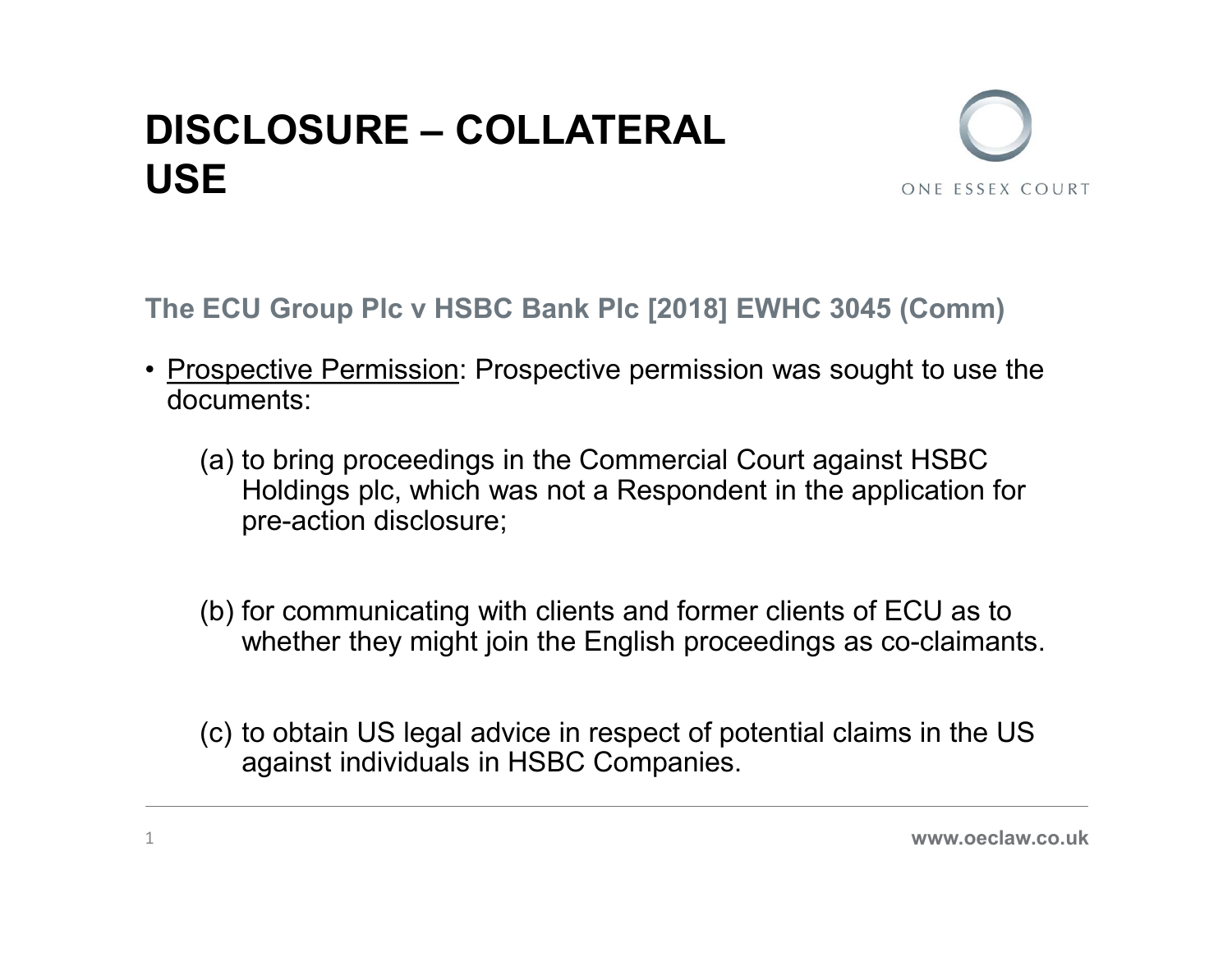### **DISCLOSURE – COLLATERAL**<br>USE USE **DISCLOSURE – COLLATERAL<br>USE**<br>The ECU Group PIc v HSBC Bank PIc [2018] EWHC 304<br>• <u>Prospective Permission: Decision</u><br>(a) Use of documents to bring proceedings in the Con<br>against HSBC Holdings plc was agreed between t



- 
- SCLOSURE COLLATERAL<br>
E<br>
ECU Group PIc v HSBC Bank PIc [2018] EWHC 3045 (Comm)<br>
Sepective Permission: Decision<br>
(a) Use of documents to bring proceedings in the Commercial Court<br>
against HSBC Holdings plc was agreed betwe against HSBC Holdings plc was agreed between the parties. In any event, Andrew Baker J said that, in his view, permission was not required; this did not constitute collateral use (at [8(i)]). **ECU Group PIc v HSBC Bank PIc [2018] EWHC 3045 (Comm)**<br>
Spective Permission: Decision<br>
(a) Use of documents to bring proceedings in the Commercial Court<br>
against HSBC Holdings plc was agreed between the parties. In any<br>
e
	- also agreed. Andrew Baker J did not express a view on this point.
- ECU Group PIc v HSBC Bank PIc [2018] EWHC 3045 (Comm)<br>
spective Permission: Decision<br>
(a) Use of documents to bring proceedings in the Commercial Court<br>
against HSBC Holdings plc was agreed between the parties. In any<br>
ev legal advice in preparation for potential proceedings in the US. Andrew Baker J said, "as things stand ECU appears to be able (if so advised) to include in the proceedings here any claims it might want to make against HSBC Bank USA, N.A or relevant individuals" (at [9]).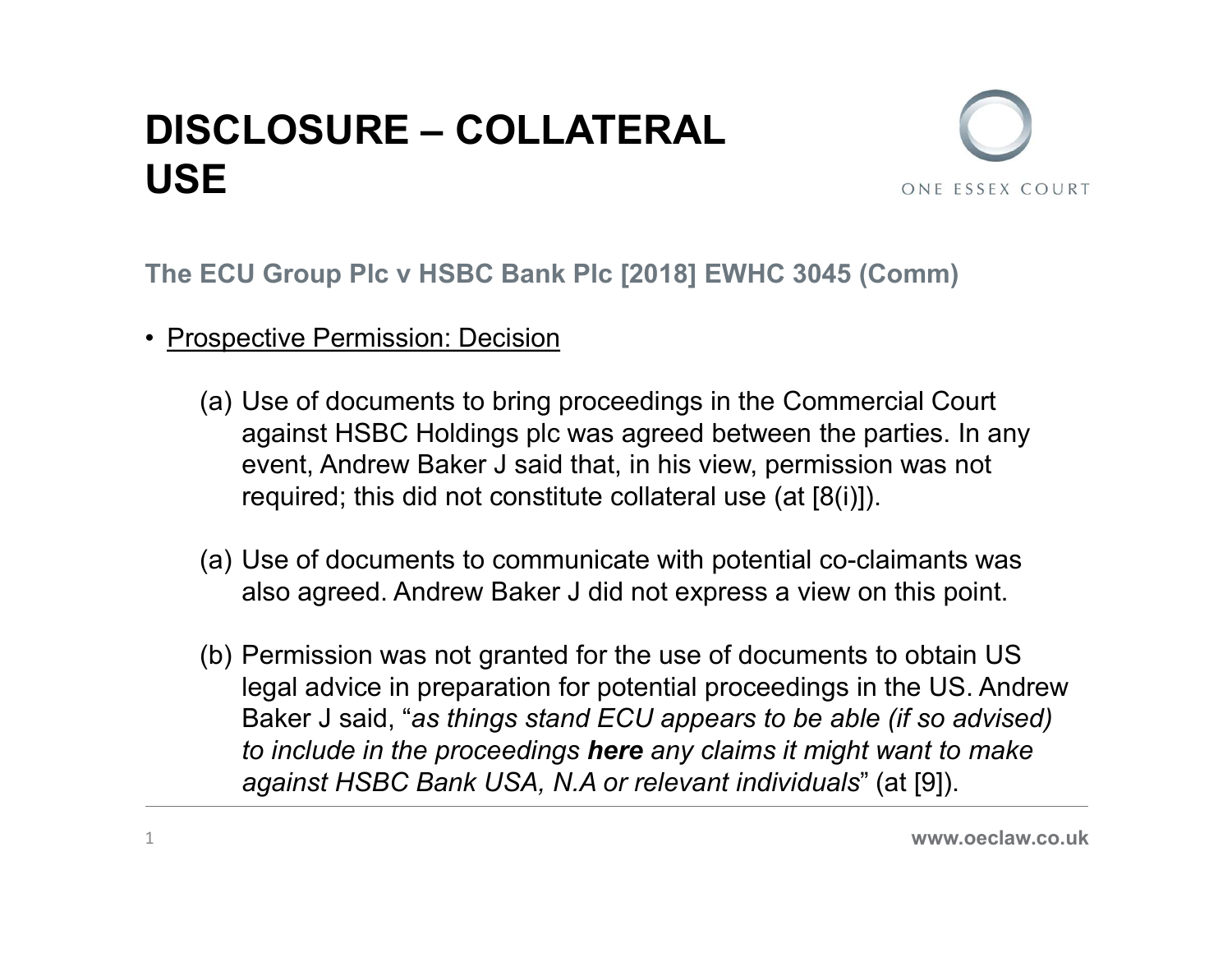### **DISCLOSURE – COLLATERAL**<br>USE USE **DISCLOSURE – COLLATERAL<br>USE**<br>The ECU Group PIc v HSBC Bank PIc [2018] EWHC 3045 (Comm)<br>• <u>Retrospective Permission</u>: Retrospective permission was sought in<br>respect of prior use of the documents:<br>(a) in certain communicati



- respect of prior use of the documents: **ISCLOSURE – COLLATERAL**<br>
SE<br>
The ECU Group PIc v HSBC Bank PIc [2018] EWHC 3045 (Comm)<br>
Retrospective Permission: Retrospective permission was sought in<br>
respect of prior use of the documents:<br>
(a) in certain communicatio **ISCLOSURE – COLLATERAL**<br>
SE<br>
The ECU Group PIc v HSBC Bank PIc [2018] EWHC 3045 (Comm)<br>
Retrospective Permission: Retrospective permission was sought in<br>
respect of prior use of the documents:<br>
(a) in certain communicati
	-
	-
	- ONE ECU Group PIc v HSBC Bank PIc [2018] EWHC 3045 (Comm)<br>
	Retrospective Permission: Retrospective permission was sought in<br>
	respect of prior use of the documents:<br>
	(a) in certain communications of ECU with UK and US autho to a journalist at 'FX Week'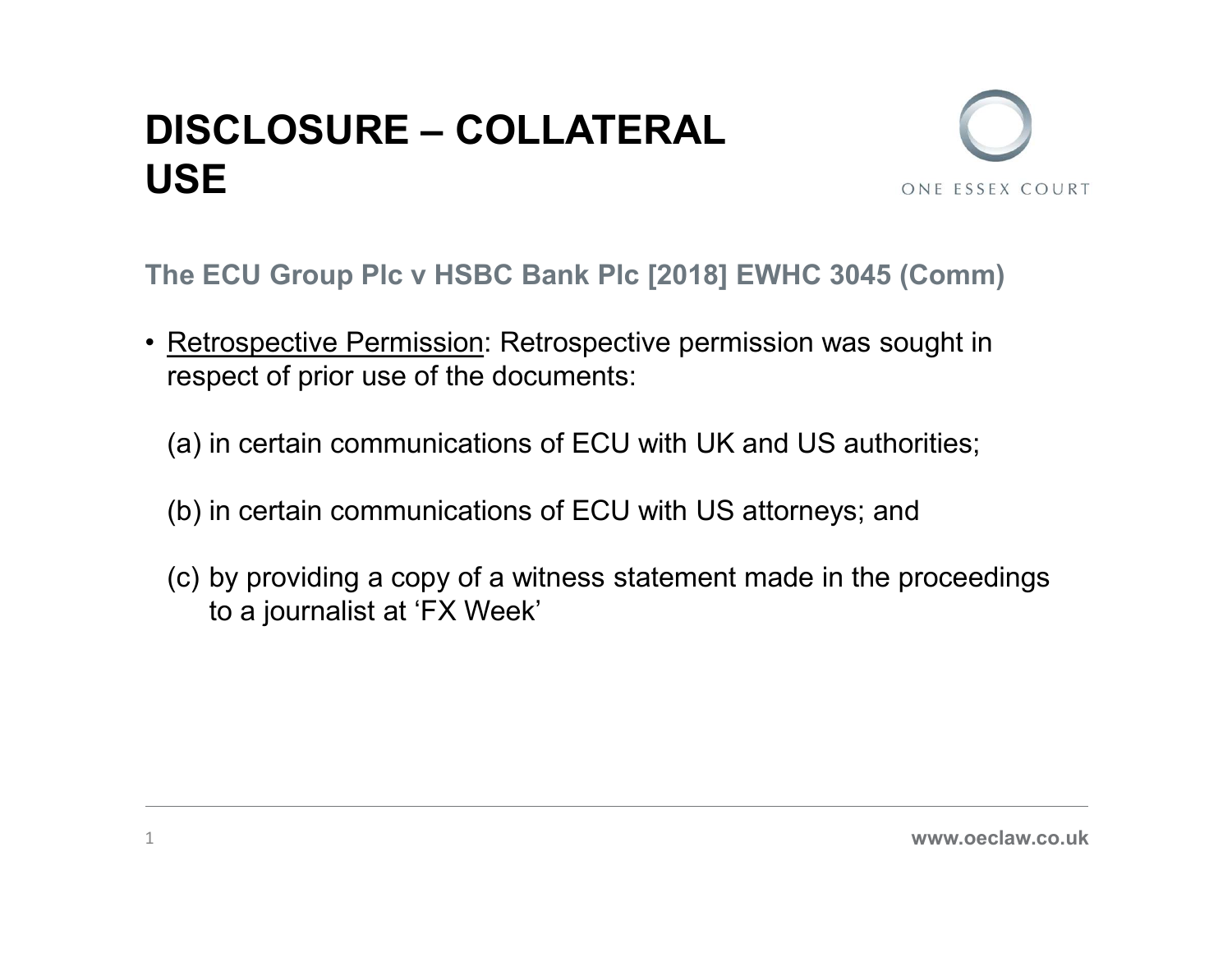### **DISCLOSURE – COLLATERAL**<br>USE USE **DISCLOSURE – COLLATERAL<br>USE**<br>The ECU Group PIc v HSBC Bank PIc [2018] EWHC 3045 (Com<br>• Retrospective Permission: General Principles<br>— Retrospective permission for collateral use will "only rarely be<br>(at [111)



- 
- SE<br>
SE<br>
Retrospective Permission: General Principles<br>
 Retrospective permission: General Principles<br>
 Retrospective permission for collateral use will "only rarely be granted"<br>
(at [11]).<br>
 Whether prospective permissio (at [11]).
- **SE SERVING COLLATERAL**<br>
SE<br>
The ECU Group PIc v HSBC Bank PIc [2018] EWHC 3045 (Comm)<br>
Retrospective Permission: General Principles<br>
 Retrospective permission for collateral use will "*only rarely be granted*"<br>
(at [1 timely application been made, is an important consideration although it is neither necessary nor sufficient (at [12]).
- Fraction Plc v HSBC Bank Plc [2018] EWHC 3045 (Comm)<br>
Retrospective Permission: General Principles<br>
 Retrospective permission for collateral use will "only rarely be granted"<br>
(at [11]).<br>
 Whether prospective permission particular facts of the case, retrospective permission will not be granted unless a timely prospective application would have succeeded (at [12]).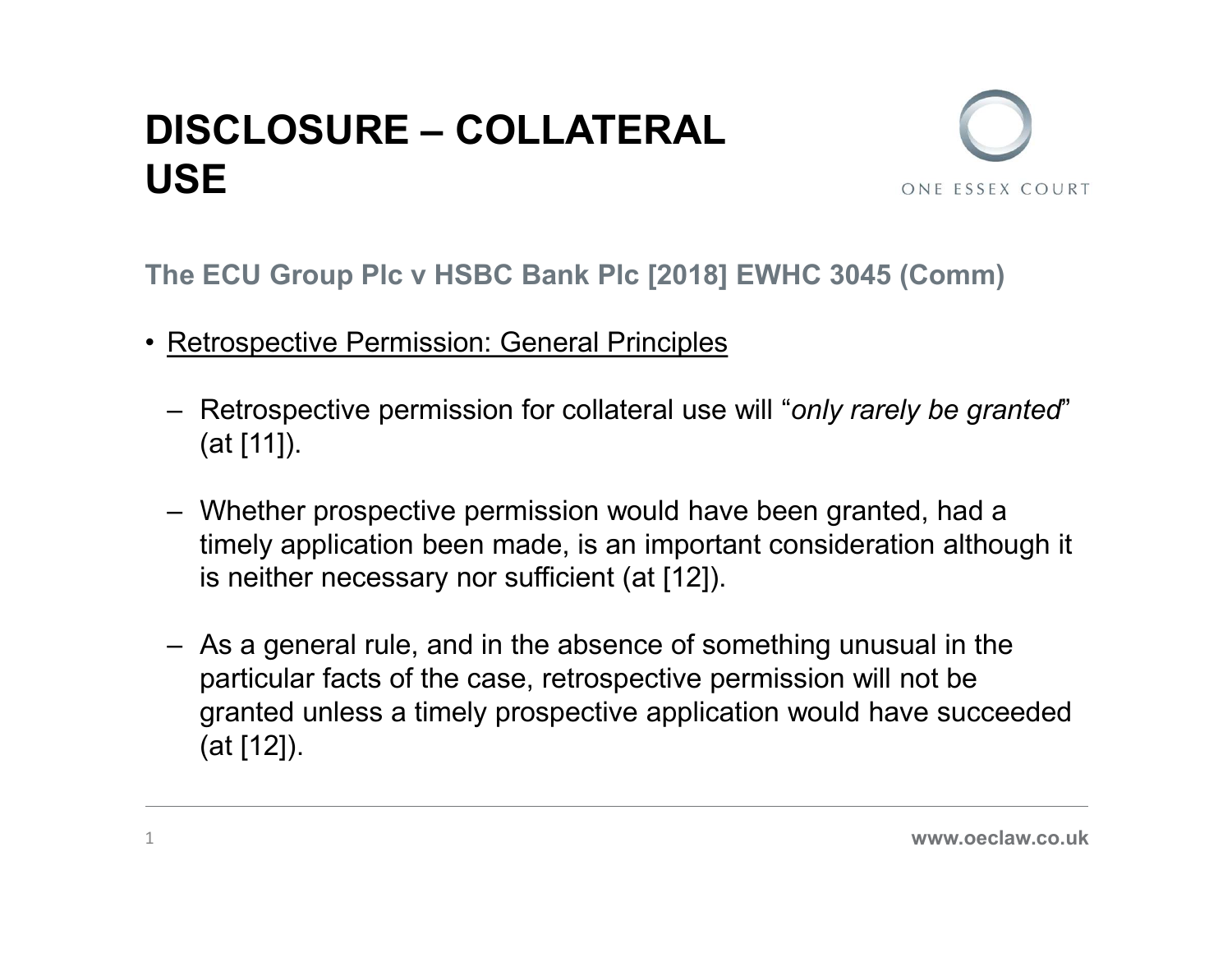## **DISCLOSURE – COLLATERAL**<br>USE USE **DISCLOSURE – COLLATERAL<br>USE**<br>The ECU Group PIc v HSBC Bank PIc [2018] EWHO<br>• <u>Retrospective Permission: Decision (1)</u><br>– In respect of the limited communication between authorities HSBC consented to permission being



- 
- **ISCLOSURE COLLATERAL**<br>
SE<br>
The ECU Group Plc v HSBC Bank Plc [2018] EWHC 3045 (Comm)<br>
Retrospective Permission: Decision (1)<br>
 In respect of the limited communication between ECU and US and UK<br>
authorities, HSBC conse authorities, HSBC consented to permission being granted. Andrew Baker J considered it relevant that, if prospective permission had been sought, it would have been granted (at [15]).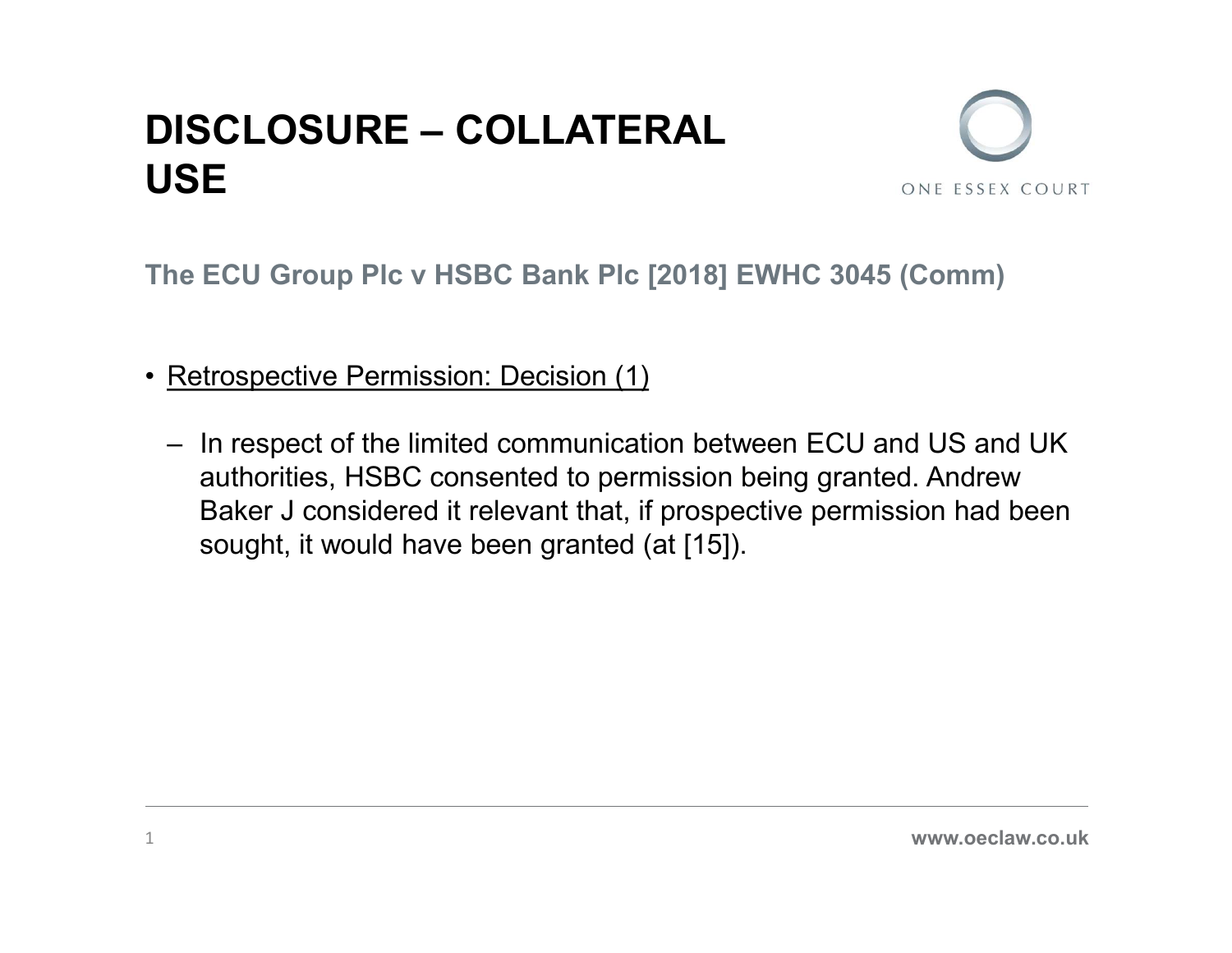### **DISCLOSURE – COLLATERAL**<br>USE USE **DISCLOSURE – COLLATERAL<br>USE**<br>The ECU Group PIc v HSBC Bank PIc [2018] EWHC 30<br>• <u>Retrospective Permission: Decision (2)</u><br>– In respect of ECU's communications with US attorne<br>(i) The collateral use probibition is breached



- -
- VISCLOSURE COLLATERAL<br>
ISE<br>
The ECU Group PIc v HSBC Bank PIc [2018] EWHC 3045 (Comm)<br>
Retrospective Permission: Decision (2)<br>
 In respect of ECU's communications with US attorneys, it was held that:<br>
(i) The collateral **CLOSURE – COLLATERAL**<br>  $\equiv$ <br>
CU Group PIc v HSBC Bank PIc [2018] EWHC 3045 (Comm)<br>
ospective Permission: Decision (2)<br>
In respect of ECU's communications with US attorneys, it was held that:<br>
(i) The collateral use prohi of the content of a document is communicated without sharing the document itself (at [24]). **CLOSURE – COLLATERAL**<br>
CU Group Plc v HSBC Bank Plc [2018] EWHC 3045 (Comm)<br>
ospective Permission: Decision (2)<br>
1 respect of ECU's communications with US attorneys, it was held that:<br>
(i) The collateral use prohibition ONE ESSEX COURT<br>
(CU Group Plc v HSBC Bank Plc [2018] EWHC 3045 (Comm)<br>
(i) sopective Permission: Decision (2)<br>
(i) respect of ECU's communications with US attorneys, it was held that:<br>
(i) The collateral use prohibition i
	-
	- external adviser, could have been sought legitimately, without breach for the purposes of the proceedings here" (at [20]).
	- (i) The collaber of ECU's communications with US attorneys, it was held that:<br>
	(i) The collateral use prohibition is breached even if one's knowledge or analysis<br>
	(i) The collateral use prohibition is breached even if one included the condition that the current US attorneys' retainers should be terminated and that they should not be instructed in connection with the subject matter of the same proceedings (at [21]).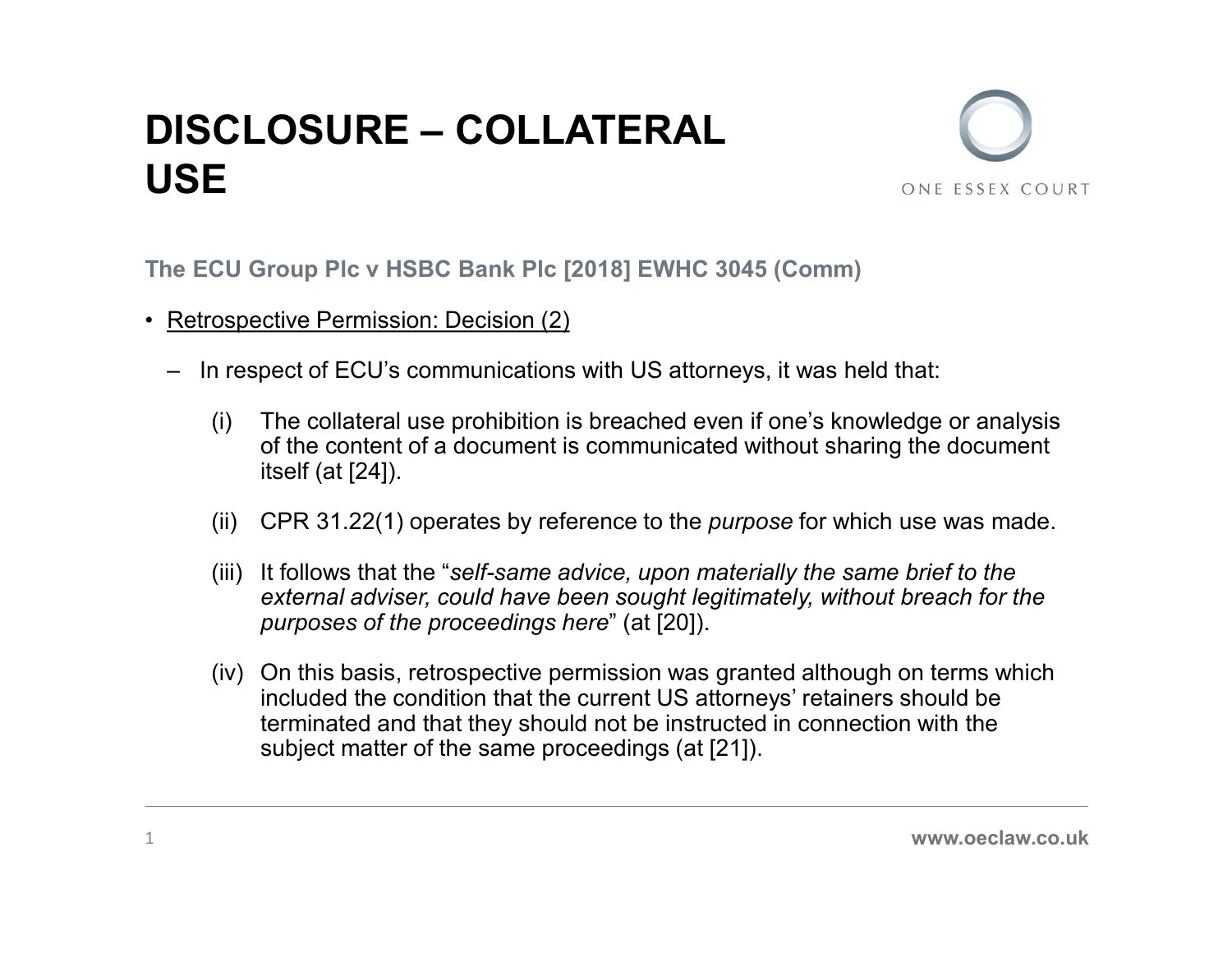### **DISCLOSURE – COLLATERAL**<br>USE USE **DISCLOSURE – COLLATERAL<br>USE**<br>The ECU Group PIc v HSBC Bank PIc [2018] EWHO<br>• <u>Retrospective Permission: Decision (3)</u><br>– In respect of provision of a witness statement to a **ISCLOSURE – COLLATERAL<br>ISE**<br>The ECU Group PIc v HSBC Bank PIc [2018] EWHC 3045 (Comm)<br>Retrospective Permission: Decision (3)<br>- In respect of provision of a witness statement to a journalist:<br>(i) This was "*perfectly obvio* CLOSURE – COLLATERAL<br>
ECU Group Plc v HSBC Bank Plc [2018] EWHC 3045 (Comm)<br>
rospective Permission: Decision (3)<br>
n respect of provision of a witness statement to a journalist:<br>
(i) This was "perfectly obviously prohibited



- - -
- **ECU** Group PIc v HSBC Bank PIc [2018] EWHC 3045 (Comm)<br>
rospective Permission: Decision (3)<br>
n respect of provision of a witness statement to a journalist:<br>
(i) This was "*perfectly obviously prohibited collateral use*" ( witness statement to a journalist should be permissible.
- Frequency Permission: Decision (3)<br>
In respect of provision of a witness statement to a journalist:<br>
(i) This was "*perfectly obviously prohibited collateral use*" (at [5])<br>
(ii) "*No real explanation*" was offered for why sensibly explicable nor remotely excusable".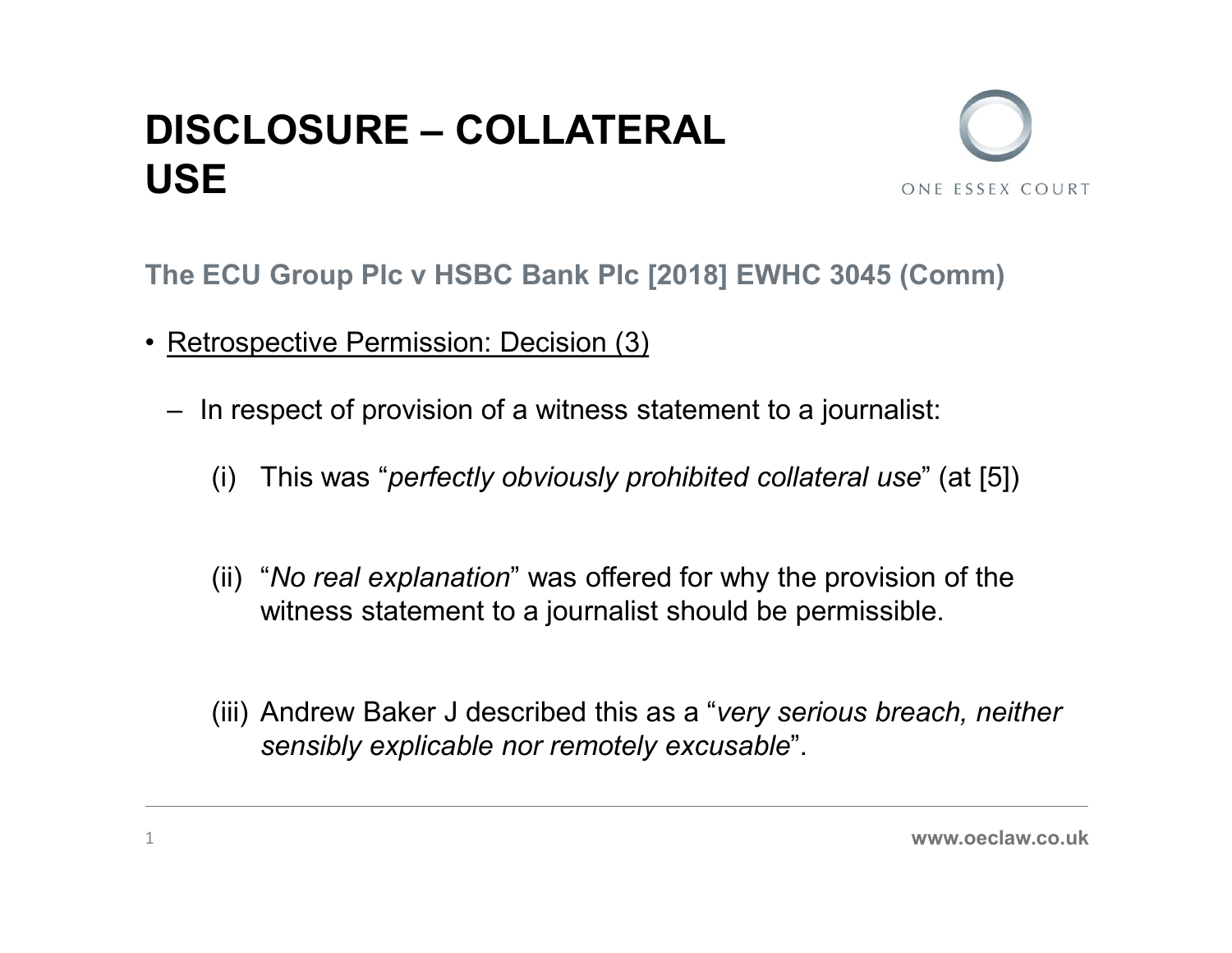

- 
- JURISDICTION<br>
Deutsche Bank AG v Commune di Savona [2018] EWCA Civ 1740<br>
 The parties had entered into:<br>
 First, an agreement by which the Bank agreed to provide advice regarding<br>
Savona's derivative commitments contai **JURISDICTION**<br>
Deutsche Bank AG v Commune di Savona [2018] EWCA Civ 1740<br>
• The parties had entered into:<br>
– First, an agreement by which the Bank agreed to provide advice<br>
Savona's derivative commitments – contained an I **JRISDICTION**<br>
USE ESSEX COURT<br>
USES BANK AG V Commune di Savona [2018] EWCA Civ 1740<br>
The parties had entered into:<br>
- First, an agreement by which the Bank agreed to provide advice regarding<br>
Savona's derivative commitme SDICTION<br>
e Bank AG v Commune di Savona [2018] EWCA Civ 1740<br>
e parties had entered into:<br>
First, an agreement by which the Bank agreed to provide advice regarding<br>
Savona's derivative commitments – contained an Italian ex
	- **SDICTION**<br> **CONTRIGE ADVISOR**<br> **CONTRIGE ADVISOR**<br> **CONTRIGE ADVISOR**<br> **CONTRIGE ADVISOR**<br> **CONTRIGE ADVISOR**<br> **CONTRIGE ADVISOR**<br> **CONTRIGE ADVISORY**<br> **CONTRIGE ADVISORY**<br> **CONTRIGE ADVISORY**<br> **CONTRIGE ADVISORY**<br> **CONTR JRISDICTION**<br>
	UNISONCTION<br>
	UNISONCTION<br>
	The parties had entered into:<br>
	- First, an agreement by which the Bank agreed to provide advice regarding<br>
	Savora's derivative commitments – contained an Italian exclusive jurisdict **SDICTION**<br> **CONTRIGHT AND AND AND AND AND AND AND CONTRIGUARY CONTRIGUARY**<br> **CONTRIGUARY AND PROPERTY AND PROPERTY AND SERVERTY AND SERVANTS derivative commitments — contained an Italian exclusive jurisdiction<br>
	Second, an** Agreement"). **JRISDICTION**<br>
	Usche Bank AG v Commune di Savona [2018] EWCA Civ 1740<br>
	The parties had entered into:<br>
	— First, an agreement by which the Bank agreed to provide advice regarding<br>
	Savona's derivative commitments – contained
	-
- **CONSIGNATION**<br>
 The parties had entered into:<br>
 The parties had entered into:<br>
 First, an agreement by which the Bank agreed to provide advice regarding<br>
Savona's derivative commitments contained an Italian exclusive arising from "basis clauses" in the Master Agreement, including declarations that sche Bank AG v Commune di Savona [2018] EWCA Civ 1740<br>
The parties had entered into:<br>
First, an agreement by which the Bank agreed to provide advice regarding<br>
Savona's derivative commitments – contained an Italian exclusi
- The parties had entered into:<br>
 First, an agreement by which the Bank agreed to provide advice regarding<br>
Savona's derivative commitments contained an Italian exclusive jurisdiction<br>
clause ("the Advisory Agreement"). The parties had entered into:<br>
First, an agreement by which the Bank agreed to provide advice regarding<br>
Savona's derivative commitments – contained an Italian exclusive jurisdiction<br>
clause ("the Advisory Agreement").<br>
Se First, an agreement by which the Bank agreed to provide advice regarding<br>Savona's derivative commitments – contained an Italian exclusive jurisdiction<br>clause ("the Advisory Agreement").<br>Second, an ISDA Master Agreement – c Savona's derivative commitments – contained an Italian exclusive jurisdiction<br>clause ("the Advisory Agreement").<br>Second, an ISDA Master Agreement – contained an English exclusive jurisdiction<br>clause, non-reliance clause an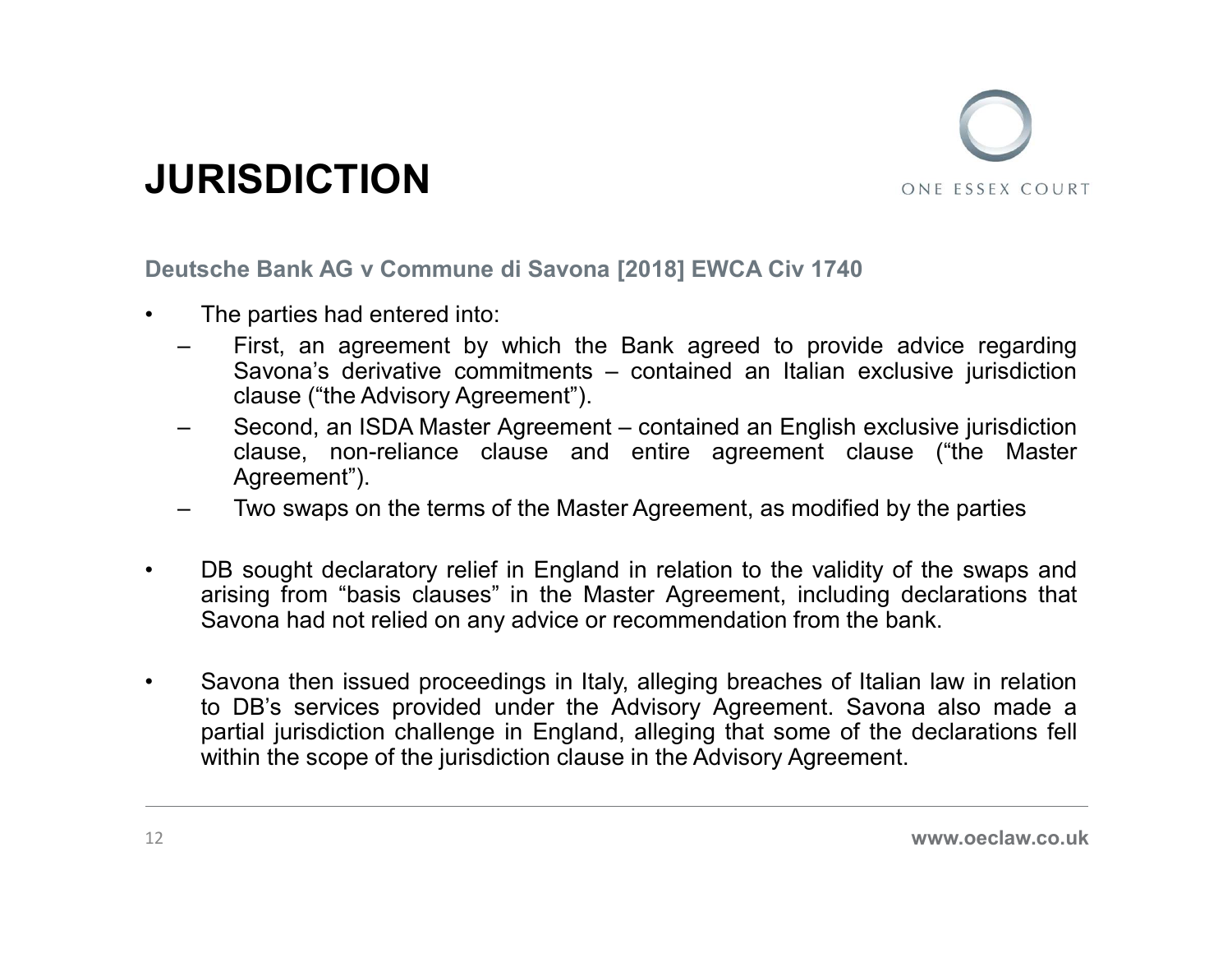

JURISDICTION<br>Deutsche Bank AG v Commune di Savona [2018] EWCA Civ 1740<br>HHJ Waksman QC ([2017] EWHC 1013): (distinguishing *Provincia Brescia* [2016] EWHC<br>Comm)): Development in the analysis of the contract of the same of a **JURISDICTION**<br>Deutsche Bank AG v Commune di Savona [2018] EN<br>HHJ Waksman QC ([2017] EWHC 1013): (distinguishii<br>3261 (Comm)):<br>• There is no "rigid rule" that a claim for declarate<br>contract is within the scope of a jurisdic

- **JURISDICTION**<br>Deutsche Bank AG v Commune di Savona [2018] EWCA Civ 1740<br>HHJ Waksman QC ([2017] EWHC 1013): (distinguishing *Provincia Brescia* [2016] EWHC<br>3261 (Comm)):<br>• There is no "rigid rule" that a claim for declarat **JURISDICTION**<br>
• Deutsche Bank AG v Commune di Savona [2018] EWCA Civ 1740<br>
• HHJ Waksman QC ([2017] EWHC 1013): (distinguishing *Provincia Brescia* [2016] EWHC<br>
• There is no "rigid rule" that a claim for declaratory rel
- contract is within the scope of a jurisdiction clause in the same contract. **FRISDICTION**<br>
• Noutsche Bank AG v Commune di Savona [2018] EWCA Civ 1740<br>
• HHJ Waksman QC ([2017] EWHC 1013): (distinguishing *Provincia Brescia* [2016] EWHC<br>
<sup>3261</sup> (Comm)):<br>
• There is no "rigid rule" that a claim for **RISDICTION**<br>
SCREEM AG V Commune di Savona [2018] EWCA Civ 1740<br>
Waksman QC ([2017] EWHC 1013): (distinguishing *Provincia Brescia* [2016] EWHC<br>
(Comm)):<br>
There is no "rigid rule" that a claim for declaratory relief based **EXENTION SET AT ADVISOR CONTROVER CONTREST AND ADVENTION**<br>
SCREEMENTING AG V COMMUNIC 1013): (distinguishing *Provincia Brescia* [2016] EWHC<br>
(Comm)):<br>
(Comm): There is no "rigid rule" that a claim for declaratory relief **EXENTION EXECTION**<br>
Some EXECTION THE SAMAGE ONE ESSEX C<br>
Some Bank AG v Commune di Savona [2018] EWCA Civ 1740<br>
Waksman QC ([2017] EWHC 1013): (distinguishing *Provincia Brescia* [2016] EV<br>
(Comm)):<br>
There is no "rigid r **• As a matter of Italian law, the Italian proceedings (which concerned complaints about the Italian law, the Italian for declaratory relief based on the terms of a contract is within the scope of a jurisdiction clause in** sche Bank AG v Commune di Savona [2018] EWCA Civ 1740<br>Waksman QC ([2017] EWHC 1013): (distinguishing *Provincia Brescia* [2016] EWHC<br>(Comm)):<br>There is no "rigid rule" that a claim for declaratory relief based on the terms
- 
- HHJ Waksman QC ([2017] EWHC 1013): (distinguishing *Provincia Brescia* [2016] EWHC<br>
3261 (Comm)):<br>
 There is no "rigid rule" that a claim for declaratory relief based on the terms of a<br>
contract is within the scope of a Waksman QC ([2017] EWHC 1013): (distinguishing *Provincia Brescia* [2016] EWHC (Comm)):<br>
(Comm):<br>
(Comm):<br>
There is no "rigid rule" that a claim for declaratory relief based on the terms of a<br>
contract is within the scope (Comm)):<br>There is no "rigid rule" that a claim for declaratory relief based on the terms of a<br>contract is within the scope of a jurisdiction clause in the same contract.<br>No presumption that the jurisdiction clause in the l There is no "rigid rule" that a claim for declaratory relief based on the terms of a contract is within the scope of a jurisdiction clause in the same contract.<br>No presumption that the jurisdiction clause in the later agre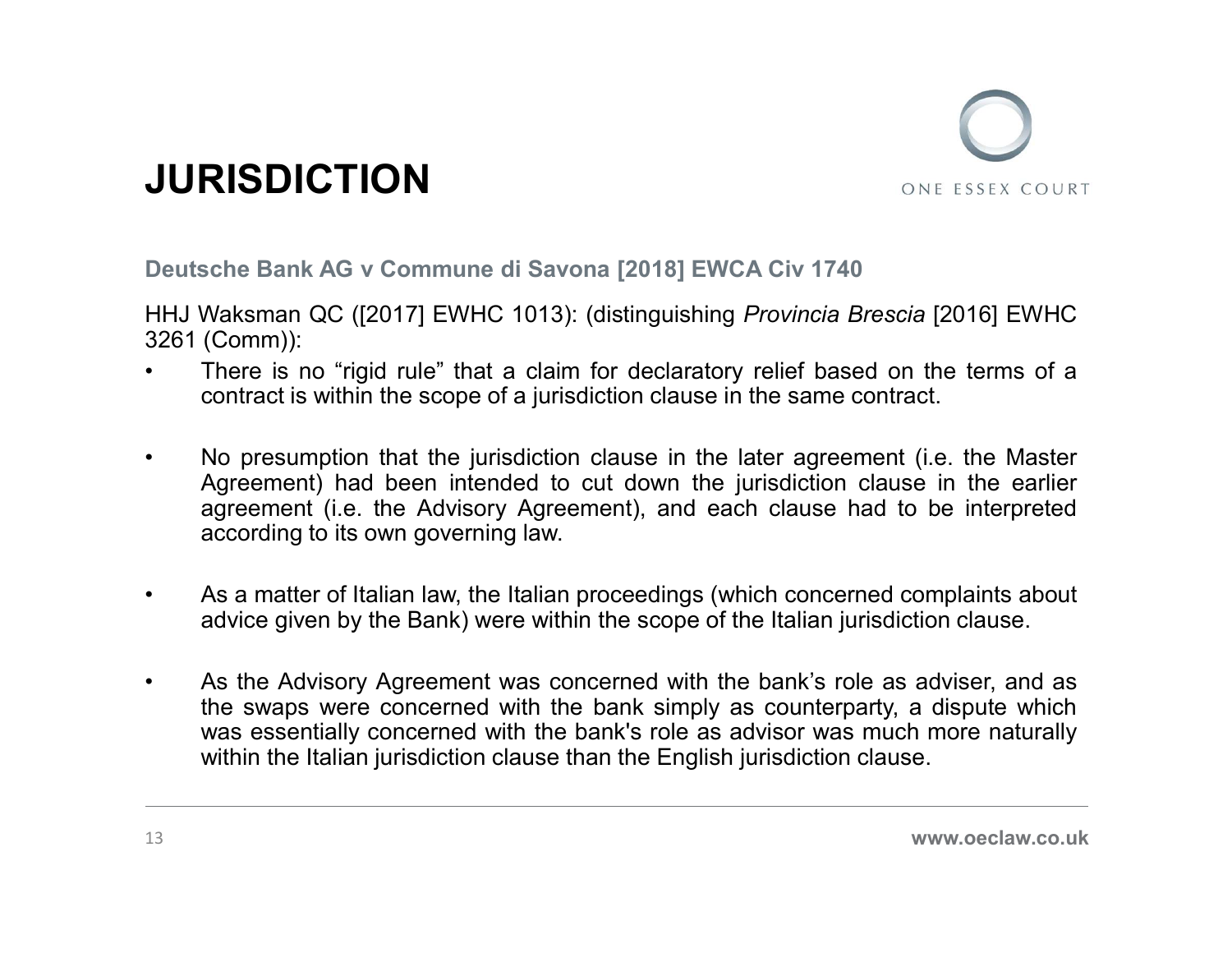

JURISDICTION<br>Deutsche Bank AG v Commune di Savona [2018] EWCA Civ 1740<br>Court of Appeal allowed the appeal, holding that the disputes relating to the swap<br>transactions fell within the English Jurisdiction Clause. JURISDICTION<br>Deutsche Bank AG v Commune di Savona [2018] EWCA Civ 1740<br>Court of Appeal allowed the appeal, holding that the disputes relating to the swap<br>Transactions fell within the English Jurisdiction Clause. **SURISDICTION**<br>
Deutsche Bank AG v Commune di Savona [2018] EWCA Civ 1740<br>
Court of Appeal allowed the appeal, holding that the disputes relating to the swap<br>
transactions fell within the English Jurisdiction Clause.<br>
Juri

- **JURISDICTION**<br>
Deutsche Bank AG v Commune di Savona [2018] EWCA C<br>
Court of Appeal allowed the appeal, holding that the distransactions fell within the English Jurisdiction Clause.<br>
<u>Jurisdiction clauses</u>:<br>
 Comparing th **FIGURIS DICTION**<br>
• Court of Appeal allowed the appeal, holding that the disputes relating to the swap<br>
transactions fell within the English Jurisdiction Clause.<br>
• Comparing the two agreements, the demarcation between th **RISDICTION**<br>
Sche Bank AG v Commune di Savona [2018] EWCA Civ 1740<br>
sche Bank AG v Commune di Savona [2018] EWCA Civ 1740<br>
one sche generic relationship set out in the disputes relating to the swap<br>
diction clauses:<br>
Comp **interest Find Community of the syap relationship set out in the swap reserved allowed the appeal, holding that the disputes relating to the swap actions fell within the English Jurisdiction Clause.<br>
Subserted in the Maste RISDICTION**<br>
Sche Bank AG v Commune di Savona [2018] EWCA Civ 1740<br>
Comparing the displane of Appeal allowed the appeal, holding that the disputes relating to the<br>
Actions fell within the English Jurisdiction Clause.<br>
Act
- **CONSIGTION**<br>
 CONTEXT CONTENDATE DURIES TO THE ESSEN COURT<br>
FORD COURT of Appeal allowed the appeal, holding that the disputes relating to the swap<br>
transactions fell within the English Jurisdiction Clause.<br>
 Comparing that the swap contracts are independent and the swap contracts are independent of Appeal allowed the appeal, holding that the disputes relating to the swap actions fell within the English Jurisdiction Clause.<br>
Sinction cla sche Bank AG v Commune di Savona [2018] EWCA Civ 1740<br>
cof Appeal allowed the appeal, holding that the disputes relating to the swap<br>
actions fell within the English Jurisdiction Clause.<br>
Comparing the two agreements, the [22])
- Court of Appeal allowed the appeal, holding that the disputes relating to the swap<br>
transactions fell within the English Jurisdiction Clause.<br>
<br> **Jurisdiction clauses:**<br>
 Comparing the two agreements, the demarcation betw actions fell within the English Jurisdiction Clause.<br>
Comparing the two agreements, the demarcation between the two relationships is<br>
between the generic relationship set out in the Advisory Agreement and the specific<br>
int diction clauses:<br>Comparing the two agreements, the demarcation between the two relationships is<br>between the generic relationship set out in the Advisory Agreement and the specific<br>interest rate swap relationship set out in diction clauses:<br>
Comparing the two agreements, the demarcation between the two relationships is<br>
between the generic relationship set out in the Advisory Agreement and the specific<br>
interest rate swap relationship set out Incomi clauses.<br>
Comparing the two agreements, the demarcation between the two relations<br>
between the generic relationship set out in the Advisory Agreement and the s<br>
interest rate swap relationship set out in the swap co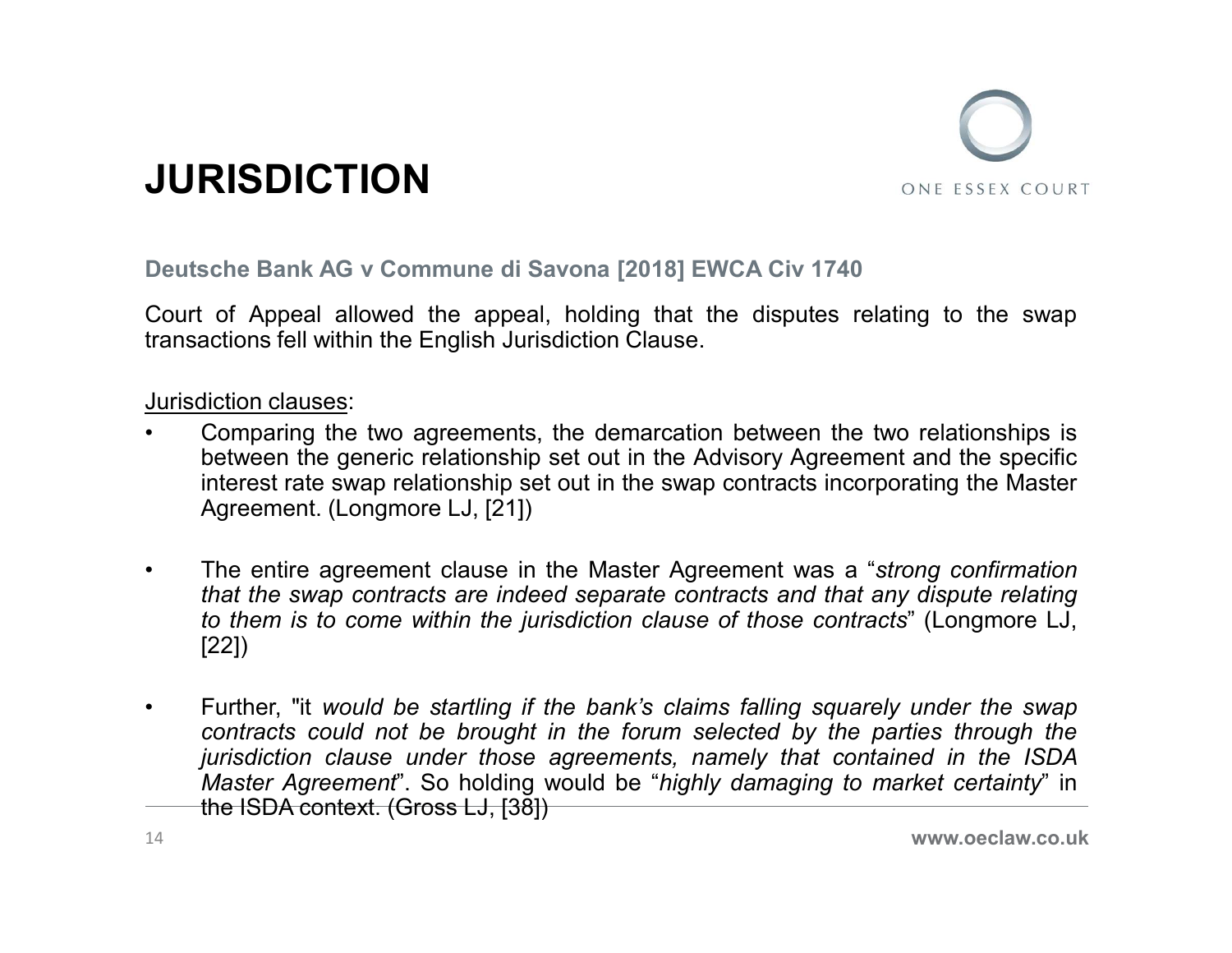### EXPERT EVIDENCE —<br>
JURISDICTION STAGE<br>
Deutsche Bank AG v Commune di Savona [2018] EWCA Civ 1740<br>
Foreign law expert evidence:<br>
• Savona adduced very detailed expert evidence on Italian law. DB objected to that<br>
syidence o EXPERT EVIDENCE – JURISDICTION STAGE



- **EXPERT EVIDENCE –<br>JURISDICTION STAGE**<br>Deutsche Bank AG v Commune di Savona [2018] EWCA Civ 1744<br>Foreign law expert evidence:<br>• Savona adduced very detailed expert evidence on Italian law<br>evidence on the grounds that permi **EXPERT EVIDENCE –**<br> **JURISDICTION STAGE**<br>
Deutsche Bank AG v Commune di Savona [2018] EWCA Civ 1740<br>
Foreign law expert evidence:<br>
• Savona adduced very detailed expert evidence on Italian law. DB objected to that<br>
eviden **PERT EVIDENCE —**<br> **RISDICTION STAGE**<br>
Sche Bank AG v Commune di Savona [2018] EWCA Civ 1740<br>
Savona adduced very detailed expert evidence on Italian law. DB objected to that<br>
granted. HHJ Waksman QC did not agree that per **PERT EVIDENCE —**<br> **RISDICTION STAGE**<br>
Sche Bank AG v Commune di Savona [2018] EWCA Civ 1740<br>
Savona adduced very detailed expert evidence on Italian law. DB objected to that<br>
evidence on the grounds that permission for ex **PERT EVIDENCE —<br>RISDICTION STAGE**<br>sche Bank AG v Commune di Savona [2018] EWCA Civ 174<br>gn law expert evidence:<br>Savona adduced very detailed expert evidence on Italian lay<br>granted. HHJ Waksman QC did not agree that permiss
- 

**EXPERT EVIDENCE —**<br> **SURISDICTION STAGE**<br> **SURISDICTION STAGE**<br> **Surist CONFIGURE:**<br> **Surist Conference** that synder evidence on Italian law. DB objected to that<br>
evidence on the grounds that permission for expert eviden **ERT EVIDENCE –**<br> **SDICTION STAGE**<br> **SOMETHER COMMAND STAGE**<br> **EVIDENCE (SOMET ART COMMAND STAGE)**<br> **EVALUATE:**<br> **EVALUATE:**<br> **EVALUATE:**<br> **EVALUATE:**<br> **EVALUATE:**<br> **EVALUATE:**<br> **EVALUATE:**<br> **EVALUATE:**<br> **EVALUATE:**<br> **EVA ERT EVIDENCE –**<br> **SDICTION STAGE**<br> **SOBICTION STAGE**<br> **SOBIC TO STAGE**<br> **SOBIC TO STAGE**<br> **SOBIC TO STAGE**<br> **SOBIC TO STAGE OF AND AND THE CONSTANT OF AND AND DETERMINE AND ONE IS A SURVEY determination and determination ERT EVIDENCE —**<br> **SDICTION STAGE**<br> **SOME THE MANUAL STAGE**<br> **SOME EXECUTE AND STAGE**<br> **SOME EXECUTE AND STAGE**<br> **SOME THE MANUAL STAGE AND STAGE AND SOME THE MANUAL STAGE AND THE MANUAL STAGE AND THE MANUAL STAGE AND SUR SDICTION STAGE**<br>
SOME ESSEX COURT<br>
DERIGN AG V Commune di Savona [2018] EWCA Civ 1740<br>
Universe expect evidence:<br>
Universe adduced very detailed expert evidence on Italian law. DB objected to that<br>
dence on the grounds th **SDIC TION STAGE**<br>
In the Bank AG v Commune di Savona [2018] EWCA Civ 1740<br>
law expert evidence:<br>
consequence of very detailed expert evidence on Italian law. DB objected to that<br>
dence on the grounds that permission for e is e Bank AG v Commune di Savona [2018] EWCA Civ 1740<br>
is evona adduced very detailed expert evidence on Italian law. DB objected to that<br>
thence on the grounds that permission for expert evidence had not been sought or<br>
i the Bank AG v Commune di Savona [2018] EWCA Civ 1740<br>
law expert evidence:<br>
vona adduced very detailed expert evidence on Italian law. DB objected to that<br>
dence on the grounds that permission for expert evidence had not b Jaw expert evidence:<br>
wona adduced very detailed expert evidence on Italian law. DB objected to that<br>
dence on the grounds that permission for expert evidence had not been sought or<br>
the detailed. HHJ Waksman QC did not ag (a) the experiment evidence:<br>
Solve a adduced very detailed expert evidence on Italian law. DB objected to that<br>
dence on the grounds that permission for expert evidence had not been sought or<br>
nuted. HHJ Waksman QC did no wona adduced very detailed expert evidence on Italian law. DB objected to that<br>dence on the grounds that permission for expert evidence had not been sought or<br>inted. HHJ Waksman QC did not agree that permission was require dence on the grounds that permission for expert evidence had not been sought or<br>erlocutory stage.<br>I HHJ Waksman QC did not agree that permission was required at an<br>refocutory stage.<br>The migrosconstruction of the production Inted. HHJ Waksman QC did not agree that permission was required at an erlocutory stage.<br>
Impore LJ rejected that approach, [15]:<br>
"<u>I must confess to considerable unease about the proliferation of expert<br>
evidence of fore</u> rlocutory stage.<br>
In must confess to considerable unease about the proliferation of expert<br>
"Inust confess to considerable unease about the proliferation of expert<br>
evidence of foreign law on jurisdiction applications whic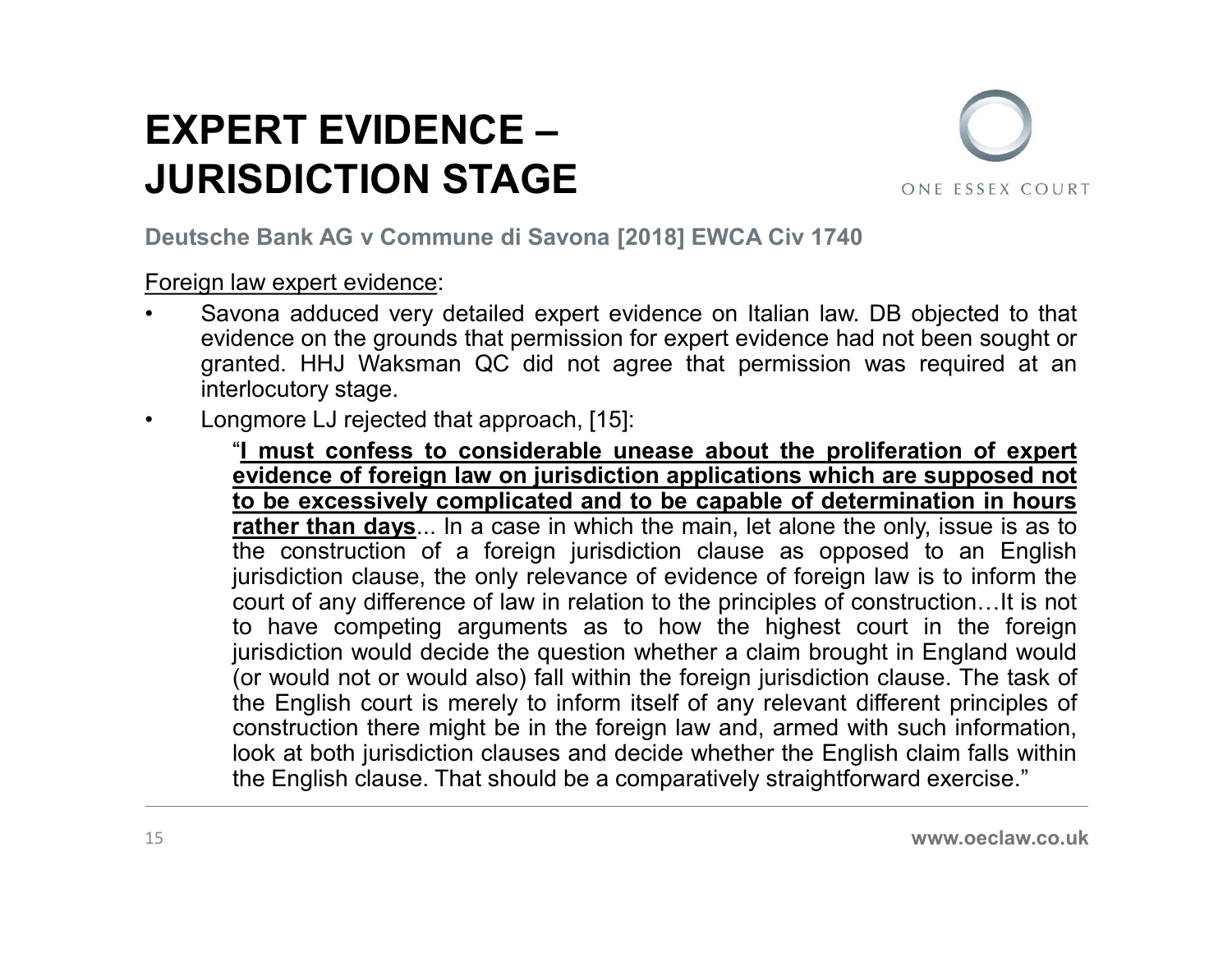

- JURISDICTION<br>Ashley v Jimenez [2019] EWHC 17 (Ch) (Chief Master Marsh)<br>Claim based on an alleged oral agreement between the Claimant and<br>the Defendant **SURISDICTION**<br>Ashley v Jimenez [2019] EWHC 17 (Ch) (Chief Master Marsh)<br>• Claim based on an alleged oral agreement between the Claimant and<br>• The oral agreement was that upon the payment of 63 million by the RISDICTION<br>ley v Jimenez [2019] EWHC 17 (Ch) (Chief<br>Claim based on an alleged oral agreement b<br>the Defendant.<br>The oral agreement was that, upon the pay
- **FIGURE STATE CONTROLL AGTER CONTROLLY AGAINS USE**<br> **Ashley v Jimenez [2019] EWHC 17 (Ch) (Chief Master Marsh)**<br>
 Claim based on an alleged oral agreement between the Claimant and<br>
the Defendant.<br>
 The oral agreement was **CISTION**<br>
Experiment (2019) EWHC 17 (Ch) (Chief Master Marsh)<br>
Claim based on an alleged oral agreement between the Claimant and<br>
the Defendant.<br>
The oral agreement was that, upon the payment of £3 million by the<br>
Claiman **CONTIGN CONTRIGHT CONTRIGHT CONTRIGHT CONTRIGHT CONTRIGHT CONTRIGHT CONTRIGHT CONTRIGHT CONTRIGHT CONTRIGHT CONTRIGHT CONTRIGHT CONTRIGHT CONTRIGHT CONTRIGHT CONTRIGHT CONTRIGHT CONTRIGHT CONTRIGHT CONTRIGHT CONTRIGHT CON** FIFT CHANDIC TICHT CHANDIC 17 (Ch) (Chief Master Marsh)<br>
• Claim based on an alleged oral agreement between the Claimant and<br>
the Defendant.<br>
• The oral agreement was that, upon the payment of £3 million by the<br>
Claimant, ley v Jimenez [2019] EWHC 17 (Ch) (Chief Master Marsh)<br>Claim based on an alleged oral agreement between the Claimant and<br>the Defendant.<br>The oral agreement was that, upon the payment of £3 million by the<br>Claimant, the Defen
- 
- Claim based on an alleged oral agreement between the Claimant and<br>the Defendant.<br>• The oral agreement was that, upon the payment of £3 million by the<br>Claimant, the Defendant would transfer a 5% shareholding in a golf<br>cou Claim based on an alleged oral agreement between the Claimant and<br>the Defendant.<br>The oral agreement was that, upon the payment of £3 million by the<br>Claimant, the Defendant would transfer a 5% shareholding in a golf<br>course Claim based on an alleged oran agreement between the Claimant and<br>the Defendant.<br>The oral agreement was that, upon the payment of £3 million by the<br>Claimant, the Defendant would transfer a 5% shareholding in a golf<br>course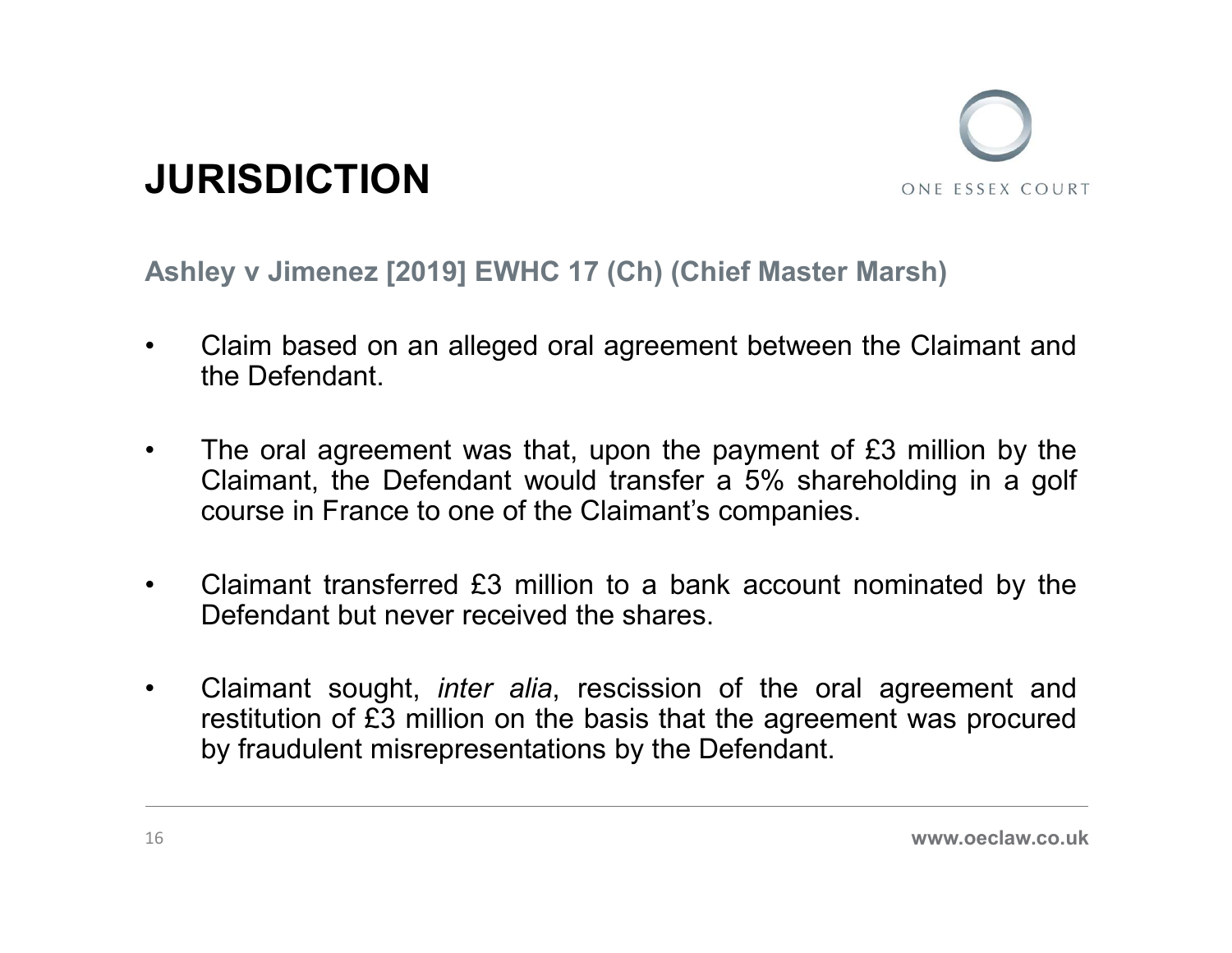

- JURISDICTION<br>Ashley v Jimenez [2019] EWHC 17 (Ch) (Chief Master Marsh)<br>• The Claimant had obtained permission to serve out on the Defendant<br>• in LIAE **JURISDICTION**<br>Ashley v Jimenez [2019] EWHC 17 (Ch) (Chief Master Marsh)<br>• The Claimant had obtained permission to serve out on the Defendant<br>• The Defendant applied to set aside service and for a declaration that RISDICTION<br>ley v Jimenez [2019] EWHC 17 (Ch) (Chie<br>The Claimant had obtained permission to s<br>in UAE.<br>The Defendant applied to set aside service
- **SURISDICTION**<br>
 The Claimant had obtained permission to serve out on the Defendant<br>
 The Defendant applied to set aside service and for a declaration that<br>
 The Defendant applied to set aside service and for a declarat **RISDICTION**<br>they v Jimenez [2019] EWHC 17 (Ch) (Chief Master Marsh)<br>The Claimant had obtained permission to serve out on the Defendant<br>in UAE.<br>The Defendant applied to set aside service and for a declaration that<br>the cour
- **SURISDICTION**<br>
 The Claimant had obtained permission to serve out on the Defendant<br>
in UAE.<br>
 The Defendant applied to set aside service and for a declaration that<br>
the court had no jurisdiction to hear the claim.<br>
 In ONE ESSEX COURT<br>
Let UPINE UPINE 17 (Ch) (Chief Master Marsh)<br>
The Claimant had obtained permission to serve out on the Defendant<br>
in UAE.<br>
The Defendant applied to set aside service and for a declaration that<br>
the court h pay v Jimenez [2019] EWHC 17 (Ch) (Chief Master Marsh)<br>
The Claimant had obtained permission to serve out on the Defendant<br>
in UAE.<br>
The Defendant applied to set aside service and for a declaration that<br>
the court had no j ley v Jimenez [2019] EWHC 17 (Ch) (Chief M<br>The Claimant had obtained permission to servin UAE.<br>The Defendant applied to set aside service a<br>the court had no jurisdiction to hear the claim.<br>In support of that contention, th • The Claimant had obtained permission to serve out on the Defendant<br>
• The Defendant applied to set aside service and for a declaration that<br>
• The Defendant applied to set aside service and for a declaration that<br>
• In s The Claimant had obtained permission to serve out on the Defendant<br>in UAE.<br>The Defendant applied to set aside service and for a declaration that<br>the court had no jurisdiction to hear the claim.<br>In support of that contentio The Defendant applied to set aside service a<br>the court had no jurisdiction to hear the claim.<br>In support of that contention, the Defendant<br>dated 17 September 2008 under which c<br>payment of £3 million were referred to the ex
-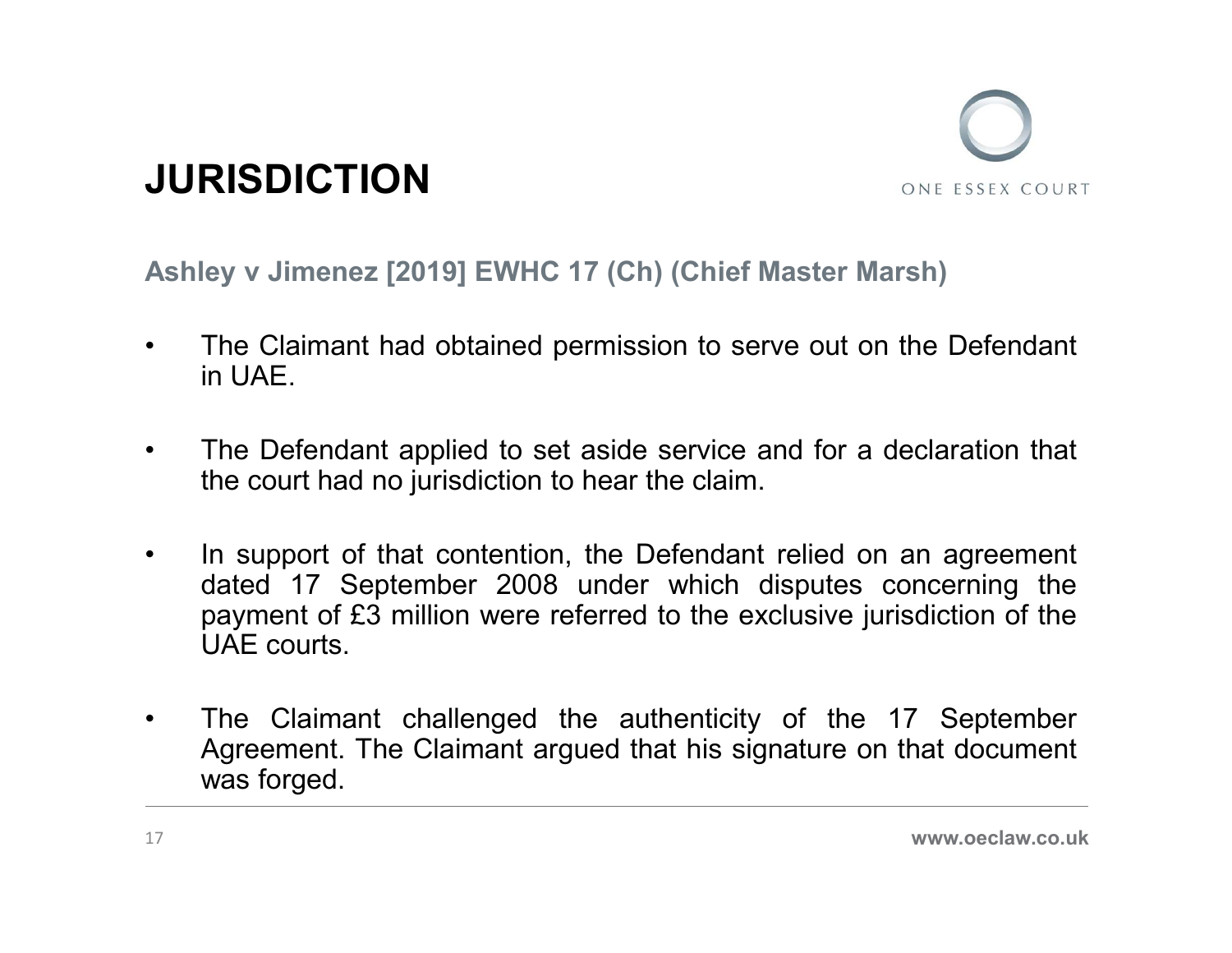

- 
- **JURISDICTION**<br>Ashley v Jimenez [2019] EWHC 17 (Ch) (Chief Master Marsh)<br>• Regarding the general principles, Chief Master Marsh said:<br>- "There is no direct guidance in the authorities about the approach<br>the court should ad **JRISDICTION**<br>
IMPORTION ONE ESSEX COURT<br>
IMPORTION<br>
Regarding the general principles, Chief Master Marsh said:<br>
There is no direct guidance in the authorities about the approach<br>
the court should adopt where a party relie SDICTION<br>
v Jimenez [2019] EWHC 17 (Ch) (Chief Master Marsh)<br>
garding the general principles, Chief Master Marsh said:<br>
"There is no direct guidance in the authorities about the approach<br>
the court should adopt where a par **SDICTION**<br>
v Jimenez [2019] EWHC 17 (Ch) (Chief Master Marsh)<br>
garding the general principles, Chief Master Marsh said:<br>
"There is no direct guidance in the authorities about the approach<br>
the court should adopt where a **SDICTION**<br>
v Jimenez [2019] EWHC 17 (Ch) (Chief Master Marsh)<br>
garding the general principles, Chief Master Marsh said:<br>
"There is no direct guidance in the authorities about the app.<br>
the court should adopt where a party
	- SECTION<br>
	SECTION THE VIRTUAL TERM (CHE AGREE MATSIST)<br>
	Regarding the general principles, Chief Master Marsh said:<br>
	 "There is no direct guidance in the authorities about the approach<br>
	the court should adopt where a party v Jimenez [2019] EWHC 17 (Ch) (Chief Master Marsh)<br>garding the general principles, Chief Master Marsh said:<br>"There is no direct guidance in the authorities about the approach<br>the court should adopt where a party relies on significance [2019] EWHC 17 (Ch) (Chief Master Marsh)<br>
	signarding the general principles, Chief Master Marsh said:<br>
	"There is no direct guidance in the authorities about the approach<br>
	the court should adopt where a party r V simenez [2019] EWHC 17 (Ciff) (Ciffer Master Marsh)<br>garding the general principles, Chief Master Marsh said:<br>"There is no direct guidance in the authorities about the approach<br>exclusive jurisdiction clause and the authen designating the general principles, Chief Master Marsh said:<br>
	"There is no direct guidance in the authorities about the approach<br>
	the court should adopt where a party relies on a document with an<br>
	exclusive jurisdiction cl garding the general principles, Chief Master Marsh said:<br>
	"There is no direct guidance in the authorities about the approach<br>
	the court should adopt where a party relies on a document with an<br>
	exclusive jurisdiction clause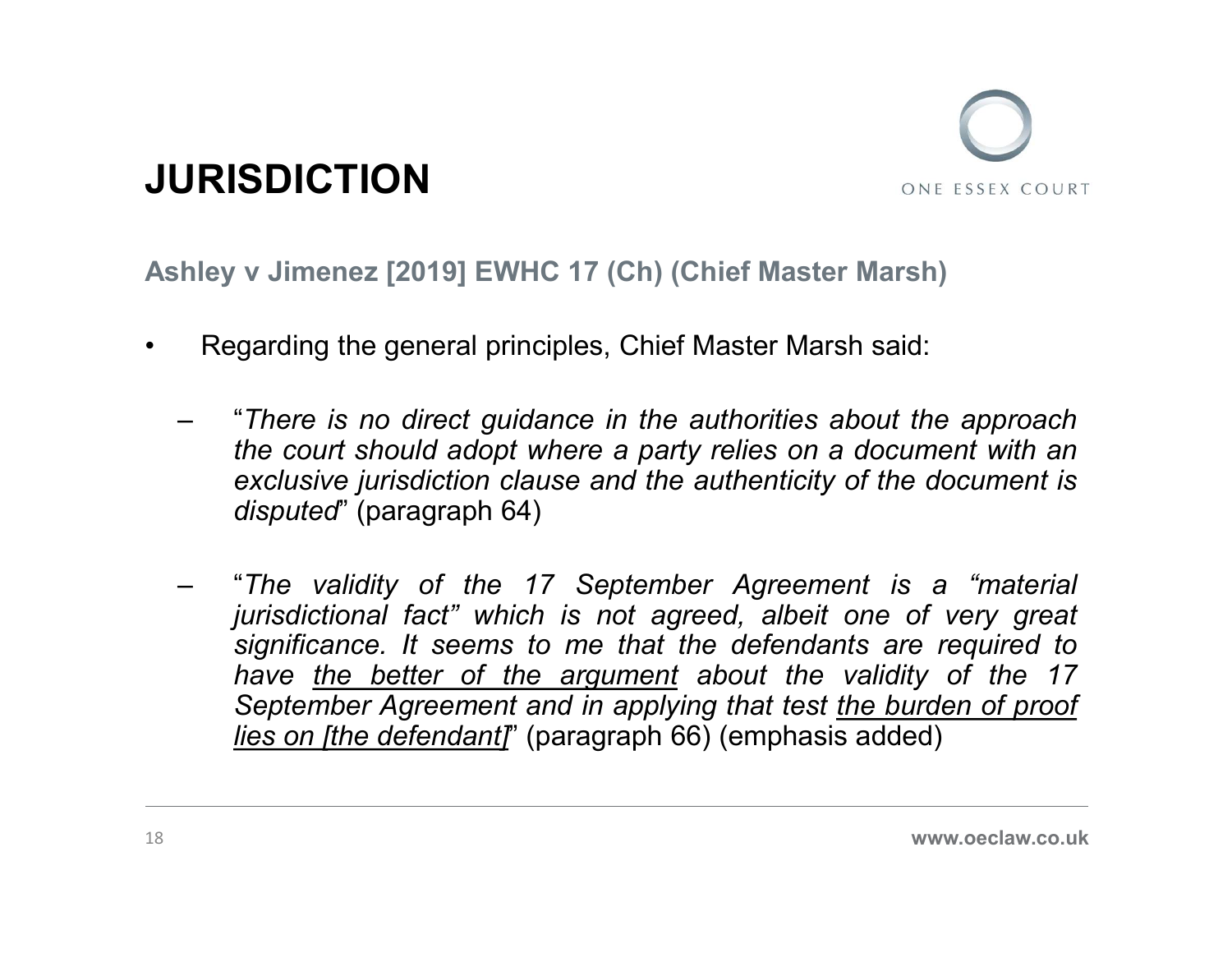![](_page_18_Picture_0.jpeg)

- **JURISDICTION**<br>Ashley v Jimenez [2019] EWHC 17 (Ch) (Chief Master Marsh)<br>Chief Master Marsh concluded that the Claimant had the "better of the argument"<br>that the 17 September Agreement was not a genuine document. In reachi **SURISDICTION**<br>
Ashley v Jimenez [2019] EWHC 17 (Ch) (Chief Master Marsh)<br>
• Chief Master Marsh concluded that the Claimant had the "better of the argument"<br>
that the 17 September Agreement was not a genuine document. In r **CHICTION**<br>that the 17 September 2019 (Chief Master Marsh)<br>Chief Master Marsh concluded that the Claimant had the "better of the argument"<br>that the 17 September Agreement was not a genuine document. In reaching that<br>conclu **CONCISTION**<br>EXECUTED UNITED THE SERVICE 17 (Ch) (Chief Master Marsh)<br>Chief Master Marsh concluded that the Claimant had the "better of the arguit<br>that the 17 September Agreement was not a genuine document. In reaching<br>con FISDICTION<br>
SIMPLET SUNDAY THE SERVICUS ONE ESSEX COURT<br>
SUNDAY USE ESSEX COURT<br>
The f Master Marsh concluded that the Claimant had the "better of the argument"<br>
that the 17 September Agreement was not a genuine document. **SDICTION**<br>
SONE ESSEX COURT<br>
Universe (2019) EWHC 17 (Ch) (Chief Master Marsh)<br>
Sone ESSEX COURT<br>
In Master Marsh concluded that the Claimant had the "better of the argument"<br>
the 17 September Agreement was not a genuine FISDICTION<br>
SOME ESSEX COURT<br>
SOME ESSEX COURT<br>
UNE ESSEX COURT<br>
UNE ESSEX COURT<br>
Chief Master Marsh concluded that the Claimant had the "better of the argument"<br>
that the 17 September Agreement was not a genuine document. **SDICTION**<br>
Innenez [2019] EWHC 17 (Ch) (Chief Master Marsh)<br>
Master Marsh concluded that the Claimant had the "*better of the argument*"<br>
the 17 September Agreement was not a genuine document. In reaching that<br>
usion, he **SDICTION**<br>
Universe [2019] EWHC 17 (Ch) (Chief Master Marsh)<br>
Universe [2019] EWHC 17 (Ch) (Chief Master Marsh)<br>
Master Marsh concluded that the Claimant had the "*better of the an*,<br>
the 17 September Agreement was not a (2019) EWHC 17 (Ch) (Chief Master Marsh)<br>
Chief Master Marsh concluded that the Claimant had the "better of the argument"<br>
that the 17 September Agreement was not a genuine document. In reaching that<br>
conclusion, he relied Jimenez [2019] EWHC 17 (Ch) (Chief Master Marsh)<br>
Master Marsh concluded that the Claimant had the "better of the argument"<br>
the 17 September Agreement was not a genuine document. In reaching that<br>
usion, he relied on *(in* 
	-
	-
	-
	- Iimenez [2019] EWHC 17 (Ch) (Chief Master Marsh)<br>
	Master Marsh concluded that the Claimant had the "*bettel*<br>
	the 17 September Agreement was not a genuine documen<br>
	usion, he relied on *(inter alia*):<br>
	Handwriting evidence; Chief Master Marsh concluded that the Claimant had the "*better of the argument*"<br>that the 17 September Agreement was not a genuine document. In reaching that<br>conclusion, he relied on *(inter alia)*:<br>-<br>- Handwriting evide Master Marsh concluded that the Claimant had the "*better of the argument*"<br>the 17 September Agreement was not a genuine document. In reaching that<br>usion, he relied on *(inter alia)*:<br>Handwriting evidence; the handwriting reflected in the Platerative of the Companyie and the Defendant in the Defendant in the Defendant usion, he relied on *(inter alia)*:<br>
	Handwriting evidence; the handwriting expert said that there was "conclusive<br>
	evidence" The time of the prement was not a general distributed in recoming and<br>usion, he relied on (inter alia):<br>Handwriting evidence; the handwriting expert said that there was "conclusive<br>evidence" that the Claimant did not sign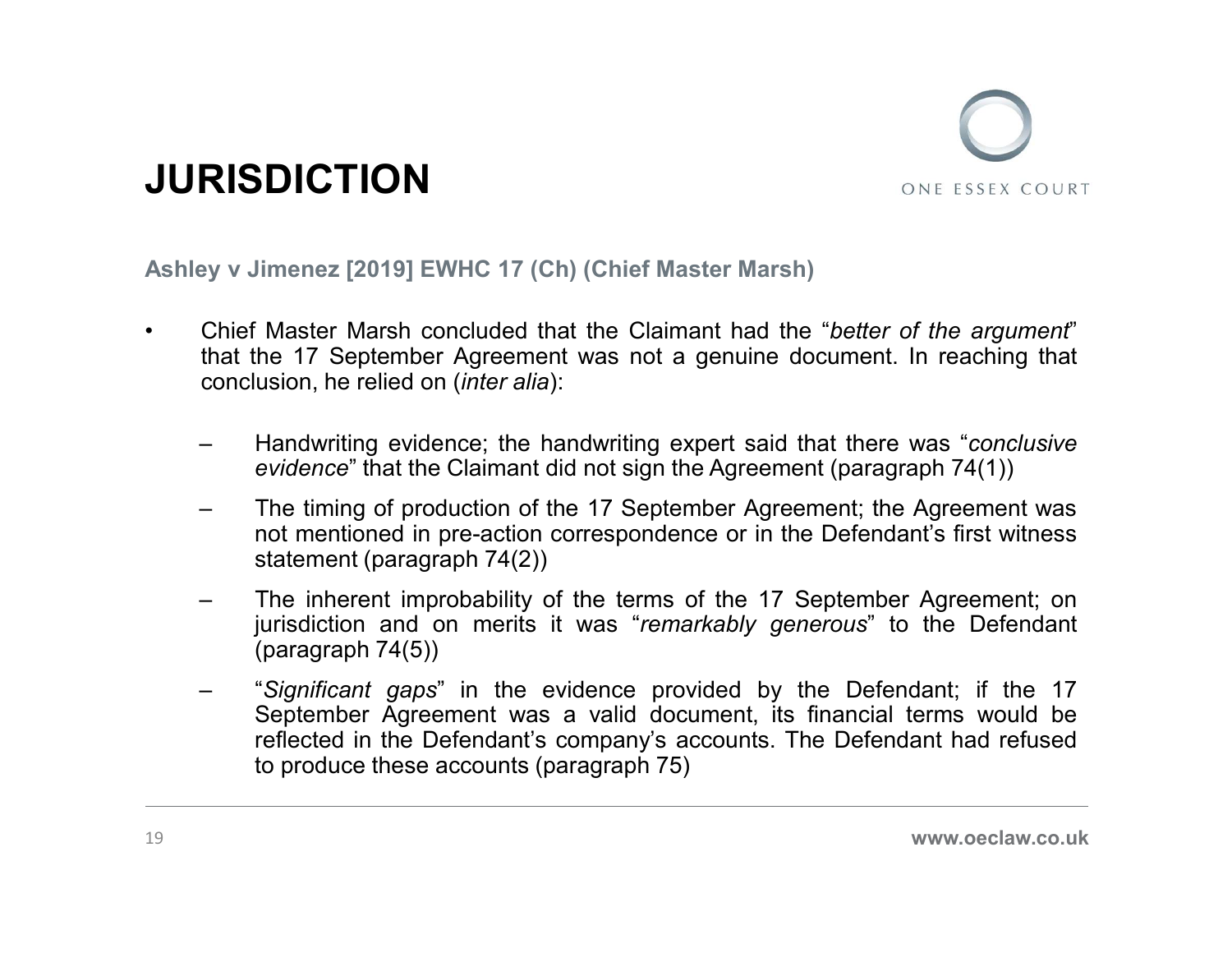![](_page_19_Picture_0.jpeg)

JURISDICTION<br>PJSC Commercial Bank v Kolomoisky [2018] EWHC 3308 (Ch)<br>(Fancourt J)<br>• The Claimant bank brought claims against eight Defendants: **JURISDICTION**<br>PJSC Commercial Bank v Kolomoisky [2018<br>(Fancourt J)<br>• The Claimant bank brought claims against eight **JURISDICTION**<br>
• The Claimant bank brought claims against eight Defendants:<br>
• The Claimant bank brought claims against eight Defendants:<br>
• First and Second Defendants (Mr Kolomoisky and Mr Bogolyubov)<br>
• were Ukrainian Example The Commercial Bank v Kolomoisky [2018] EWHC 3308 (Ch)<br>
Sourt J)<br>
The Claimant bank brought claims against eight Defendants:<br>
- First and Second Defendants (Mr Kolomoisky and Mr Bogolyubov)<br>
were Ukrainian business **SDICTION**<br>
Sommercial Bank v Kolomoisky [2018] EWHC 3308 (Ch)<br>
Claimant bank brought claims against eight Defendants:<br>
First and Second Defendants (Mr Kolomoisky and Mr Bogolyubov)<br>
were Ukrainian businessmen, both domici SUSDICTION<br>
Some Essex Court J)<br>
Commercial Bank v Kolomoisky [2018] EWHC 3308 (Ch)<br>
Chicalinant bank brought claims against eight Defendants:<br>
- First and Second Defendants (Mr Kolomoisky and Mr Bogolyubov)<br>
were Ukrainia **SISDICTION**<br>
Sixthernal Bank v Kolomoisky [2018] EWHC 3308 (Ch)<br>
Sourt J)<br>
The Claimant bank brought claims against eight Defendants:<br>
- First and Second Defendants (Mr Kolomoisky and Mr Bogolyubov)<br>
were Ukrainian busine Fancourt J)<br>
• The Claimant bank brought claims against eight Defendants:<br>
• Tirst and Second Defendants (Mr Kolomoisky and Mr Bogolyubov)<br>
• First and Second Defendants (Mr Kolomoisky and Mr Bogolyubov)<br>
• Third to Fifth C Commercial Bank v Kolomoisky [2018] EWHC 3308<br>
court J)<br>
The Claimant bank brought claims against eight Defendants:<br>
- First and Second Defendants (Mr Kolomoisky and Mr Bogolyu<br>
were Ukrainian businessmen, both domiciled

- -
	-
	-
- 
- The Claimant bank brought claims against eight Defendants:<br>
 First and Second Defendants (Mr Kolomoisky and Mr Bogolyubov)<br>
 were Ukrainian businessmen, both domiciled in Switzerland;<br>
 Third to Fifth Defendants were The Claimant bank brought claims against eight Defendants:<br>
- First and Second Defendants (Mr Kolomoisky and Mr Bogolyubov)<br>
were Ukrainian businessmen, both domiciled in Switzerland;<br>
- Third to Fifth Defendants were Engl The Claimant bank brought claims against eight Defendants:<br>
- First and Second Defendants (Mr Kolomoisky and Mr Bogolyubov)<br>
were Ukrainian businessmen, both domiciled in Switzerland;<br>
- Third to Fifth Defendants were Engl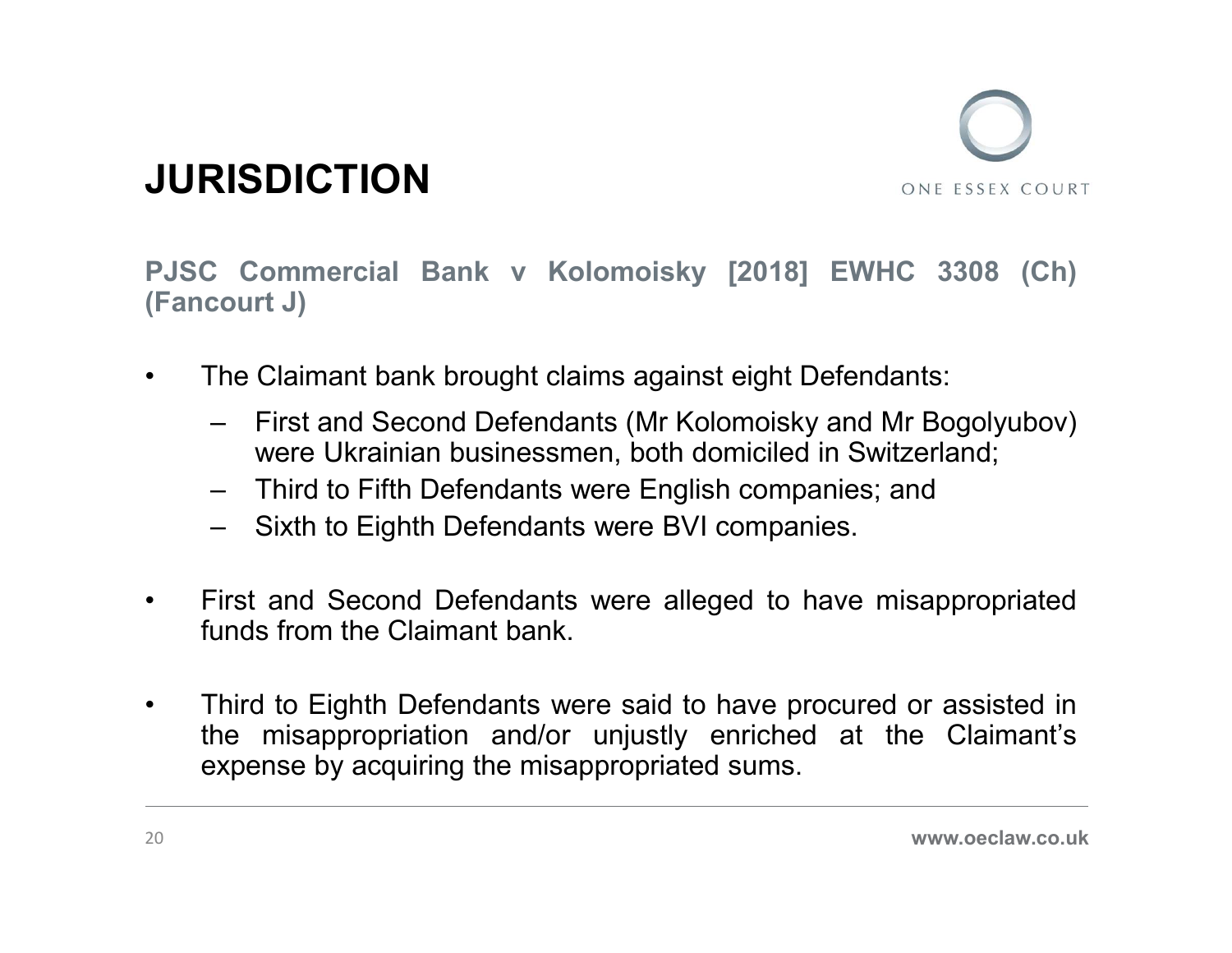![](_page_20_Picture_0.jpeg)

**JURISDICTION**<br>PJSC Commercial Bank v Kolomoisky [2018] EWHC 3308 (Ch) (Fancourt<br>J)<br>The claims against the First and Second Defendants were brought in J)

- **JURISDICTION**<br>
 The claims against the First and Second Defendants were brought in<br>
Fingland, pursuant to Article 6.1 of the Lugano Convention 2007, by using<br>
 The claims against the First and Second Defendants were bro **ENSOICTION**<br>
Commercial Bank v Kolomoisky [2018] EWHC 3308 (Ch) (Fancourt<br>
The claims against the First and Second Defendants were brought in<br>
England, pursuant to Article 6.1 of the Lugano Convention 2007, by using<br>
Arti **RISDICTION**<br>
Commercial Bank v Kolomoisky [2018] EWHC 3308 (Ch) (Fancourt<br>
The claims against the First and Second Defendants were brought in<br>
England, pursuant to Article 6.1 of the Lugano Convention 2007, by using<br>
the **FIGURE CONVERTION**<br>
FISC Commercial Bank v Kolomoisky [2018] EWHC 3308 (Ch) (Fancourt<br>
J)<br>
The claims against the First and Second Defendants were brought in<br>
England, pursuant to Article 6.1 of the Lugano Convention 2007
- 

**RISDICTION**<br>
C Commercial Bank v Kolomoisky [2018] EWHC 3308 (Ch) (Fancourt<br>
The claims against the First and Second Defendants were brought in<br>
England, pursuant to Article 6.1 of the Lugano Convention 2007, by using<br>
th **SDICTION**<br>
Immercial Bank v Kolomoisky [2018] EWHC 3308 (Ch) (Fancourt<br>
claims against the First and Second Defendants were brought in<br>
and, pursuant to Article 6.1 of the Lugano Convention 2007, by using<br>
English compani **SDICTION**<br>
Immercial Bank v Kolomoisky [2018] EWHC 3308 (Ch) (Fancourt<br>
claims against the First and Second Defendants were brought in<br>
and, pursuant to Article 6.1 of the Lugano Convention 2007, by using<br>
finglish compan ONE ESSEX COURT<br>
Immercial Bank v Kolomoisky [2018] EWHC 3308 (Ch) (Fancourt<br>
claims against the First and Second Defendants were brought in<br>
and, pursuant to Article 6.1 of the Lugano Convention 2007, by using<br>
finglish c mmercial Bank v Kolomoisky [2018] EWHC 3308 (Ch) (Fancourt<br>claims against the First and Second Defendants were brought in<br>and, pursuant to Article 6.1 of the Lugano Convention 2007, by using<br>inglish companies as "anchor de **Proceedings**<br>
• The claims against the First and Second Defendants were brought in<br>
England, pursuant to Article 6.1 of the Lugano Convention 2007, by using<br>
the English companies as "anchor defendants".<br>
• Article 6.1 o The claims against the First and Second Defendants were brought in England, pursuant to Article 6.1 of the Lugano Convention 2007, by using the English companies as "anchor defendants".<br>Article 6.1 of the Lugano Convention The claims against the First and Second Defendants were brought in England, pursuant to Article 6.1 of the Lugano Convention 2007, by using the English companies as "anchor defendants".<br>Article 6.1 of the Lugano Convention The claims against the First and Second Defendants were bro<br>England, pursuant to Article 6.1 of the Lugano Convention 2007, b<br>the English companies as "anchor defendants".<br>Article 6.1 of the Lugano Convention (correspondin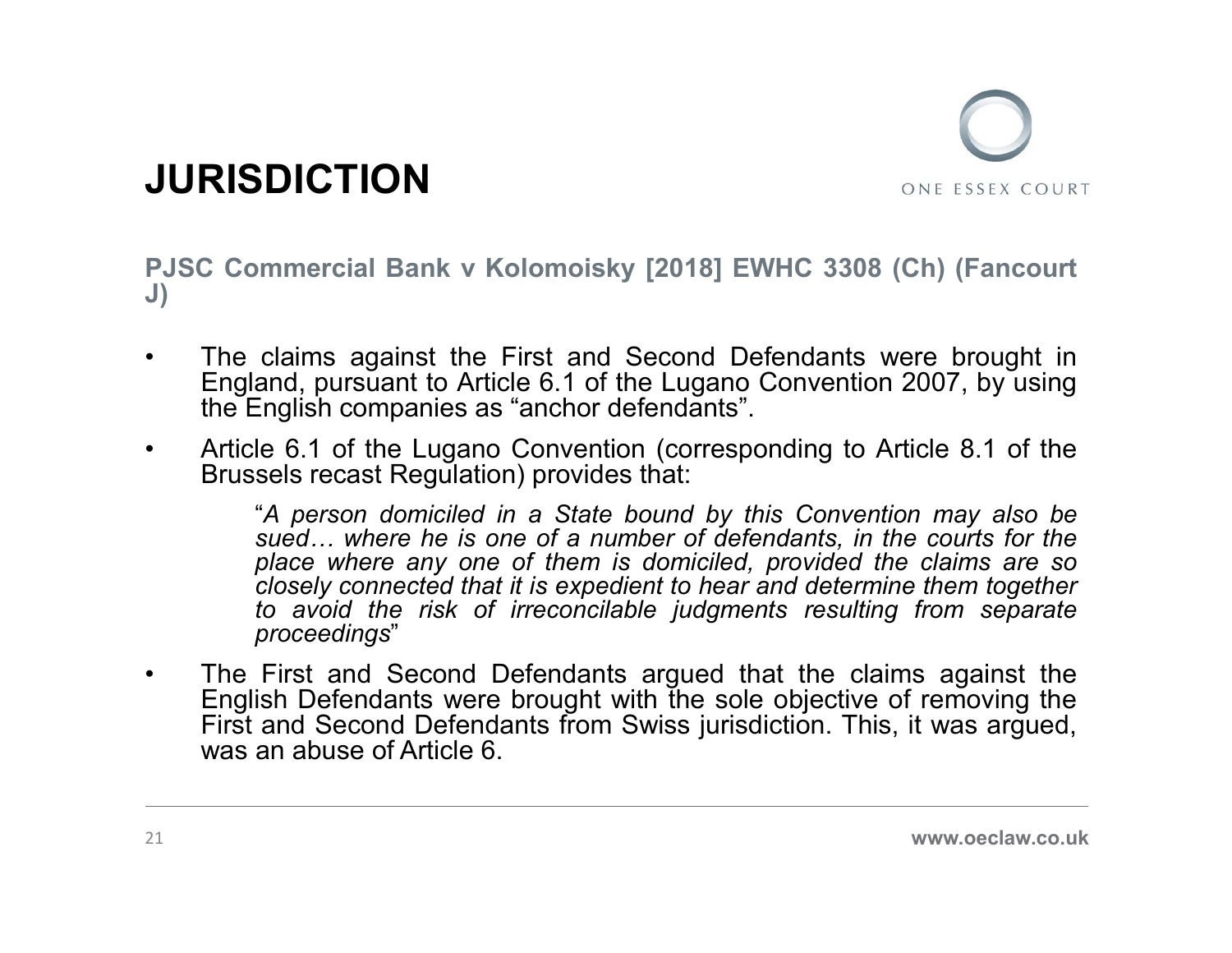![](_page_21_Picture_0.jpeg)

- 
- **JURISDICTION**<br>PJSC Commercial Bank v Kolomoisky [2018] EWHC 3308 (Ch)<br>• Fancourt J held:<br>– "As a matter of EU jurisprudence, it is now clearly es<br>cannot be used in such circumstances (i.e., domestic defi<br>the sole objectiv **JRISDICTION**<br>
SC Commercial Bank v Kolomoisky [2018] EWHC 3308 (Ch) (Fancourt J)<br>
Fancourt J held:<br>
— "As a matter of EU jurisprudence, it is now clearly established that Article 6<br>
cannot be used in such circumstances ( **SDICTION**<br>
SONE ESSEX COURT<br>
DIMETER DRIGHTER ON THE USED INTO THE USED INTO THE USED INTO THE USED IN SAMPLE THE USED IN<br>
The such circumstances (i.e., domestic defendants being sued with<br>
the sole objective of establish **SDICTION**<br>
SOME ESSEX COURT<br>
DIMENTION UNITED SOME EXECUTE ON EXECUTE ON EXECUTE ON THE SOLET A<br>
The sole of EU interpretation against foreign defendants being sued with<br>
the sole objective of establishing jurisdiction ag **SDICTION**<br>
ONE ESSEX COURT<br>
DIMENTION CONTEST ONE CONTROLLED AND COULD USE A CONTROLLED CONTROLLED AND COULD COULD A CASE A matter of EU jurisprudence, it is now clearly established that Article 6<br>
cannot be used in such **SDICTION**<br>
SONE ESSEX COURT<br>
DIRECTION CONTEST ON THE SERVICE STATE ON THE SERVICE ON THE SAME A SAMELY AND NO NOT THE SAME A SAMELY AND HE SAMELY AND THE SAME SHOW THE SUPPORT OF SAME SHOW THE SUPPORT OF SAMELY AND SHOW **SDICTION**<br>
SUNCTION<br>
DETERT AND THE SERVICE STRAIGHT ON THE SERVICE STRAIGHT ON THE SERVICE STRAIGHT AND THE SAMEL THAND THANGE THAN THE SAME SHOW ONLY THE SUPPRESS OF THE SUPPRESS OF SUPPRESS (FR. 1 (paragraph 86)<br>
CALCO Fraction of the express requirements of the express requirement of the express requirement of the cannot be used in such circumstances (i.e., domestic defendants being sued with the sole objective of establishing jurisdict **SDICTION**<br>
SOME ESSEX COURT<br>
SIMPLE THE SOMET IS INTERFORMATION CONTINUES ARE THE SERVICE THE SAM A SURFATH THE SAM AND THE SAM AND THE SCHOOM OF SCHOOM THE SOLED OF SCHOOM THE SOLED OF SOLED IN the sole objective of esta
	- ODIC TICTS<br>
	somewhere the and the anchor defendant is to remove the anchor defined<br>
	"As a matter of EU jurisprudence, it is now clearly established that Article 6<br>
	cannot be used in such circumstances (i.e., domestic defen in mercial Bank v Kolomoisky [2018] EWHC 3308 (Ch) (Fancourt J)<br>
	ncourt J held:<br>
	"As a matter of EU jurisprudence, it is now clearly established that Article 6<br>
	cannot be used in such circumstances (i.e., domestic defendan but the abuse mericial Bank v Kolomoisky [2018] EWHC 3308 (Ch) (Fancourt J)<br>
	acourt J held:<br>
	"As a matter of EU jurisprudence, it is now clearly established that Article 6<br>
	cannot be used in such circumstances (i.e., domes primerical Bank v Kolomoisky [2018] EWHC 3308 (Ch) (Fancourt J)<br>
	ncourt J held:<br>
	"As a matter of EU jurisprudence, it is now clearly established that Article 6<br>
	cannot be used in such circumstances (i.e., domestic defendan ncourt J held:<br>"As a matter of EU jurisprudence, it is now clearly established that Article 6<br>cannot be used in such circumstances (i.e., domestic defendants being sued with<br>the sole objective of establishing jurisdiction ncourt J held:<br>"As a matter of EU jurisprudence, it is now clearly established that Article 6<br>cannot be used in such circumstances (i.e., domestic defendants being sued with<br>the sole objective of establishing jurisdiction be a matter of EU jurisprudence, it is now clearly established that Article 6<br>
	"As a matter of EU jurisprudences (i.e., domestic defendants being sued with<br>
	the sole objective of establishing jurisdiction against foreign d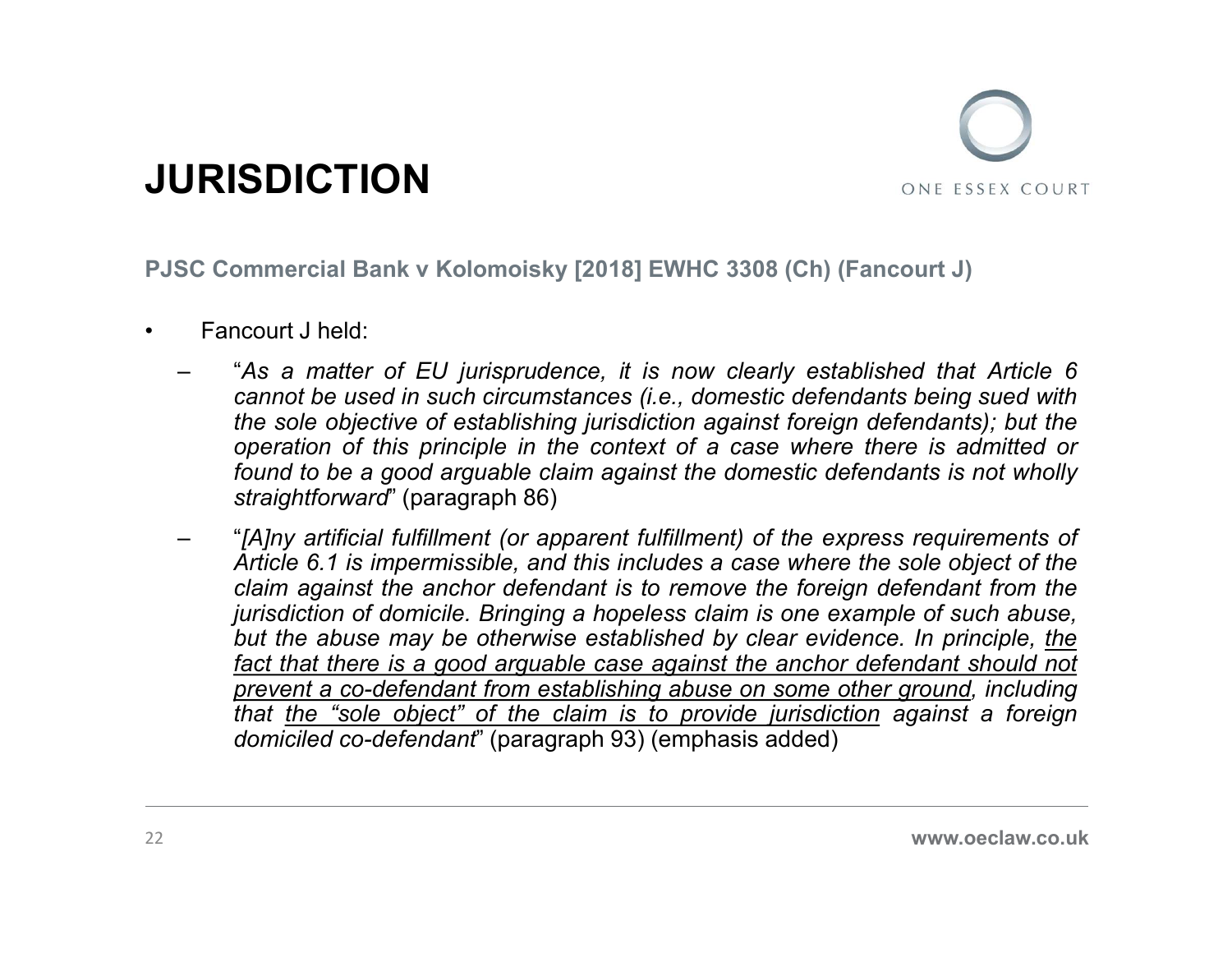![](_page_22_Picture_0.jpeg)

JURISDICTION<br>PJSC Commercial Bank v Kolomoisky [2018] EWHC 3308 (Ch)<br>(Fancourt J) **JURISDICTION**<br>PJSC Commercial Bank v Kolomoisky [2018<br>(Fancourt J)<br>• Further, Fancourt J held that:

- 
- **JURISDICTION**<br>
PJSC Commercial Bank v Kolomoisky [2018] EWHC 3308<br>
(Fancourt J)<br>
 Further, Fancourt J held that:<br>
 Whether proceedings against the English companies<br>
brought with the sole objective of establishing juris **EXEMPTION**<br>
C Commercial Bank v Kolomoisky [2018] EWHC 3308 (Ch)<br>
court J)<br>
Further, Fancourt J held that:<br>
— Whether proceedings against the English companies were<br>
brought with the sole objective of establishing jurisdi **SDICTION**<br>
COMETRIST WITH THE SOLET ONE EXECUTE ONE FOR STREAM COURT<br>
The sole of the sole objective of establishing jurisdiction against<br>
the sole objective of establishing jurisdiction against<br>
the non-dominical Defenda **SDICTION**<br>
Some ESSEX COURT<br>
Commercial Bank v Kolomoisky [2018] EWHC 3308 (Ch)<br>
The non-domiciled that:<br>
Whether proceedings against the English companies were<br>
brought with the sole objective of establishing jurisdictio **SDICTION**<br>
Some ESSEX COURT<br>
Commercial Bank v Kolomoisky [2018] EWHC 3308 (Ch)<br>
The action was brought with the sole objective of establishing jurisdiction against<br>
the non-domiciled Defendants must be judged at "*the ti* **COM SET CONSECT CONSECT ASSECT ASSECT ASSECT ASSECT ASSECT ASSECT CONFIDENT CONFIDENT CONFIDENT CONTO THE SOLED THE SOLED THE sole reason why the claims were divided at "the time at which the action was brought, not any l** Francourt J held that:<br>
Henglish companies were<br>
thenglish companies was to establish in the sole objective of establishing jurisdiction against<br>
the non-domiciled Defendants must be judged at "*the time at*<br>
which the act commercial Bank v Kolomoisky [2018] EWHC 3308 (Ch)<br>
ner, Fancourt J held that:<br>
Whether proceedings against the English companies were<br>
brought with the sole objective of establishing jurisdiction against<br>
the non-domicile commercial Bank v Kolomoisky [2018] EWHC 3308 (Ch)<br>
ort J)<br>
ber, Fancourt J held that:<br>
Whether proceedings against the English companies were<br>
brought with the sole objective of establishing jurisdiction against<br>
the non-• Further, Fancourt J held that:<br>
• Whether proceedings against the English companies were<br>
brought with the sole objective of establishing jurisdiction against<br>
the non-domicied Defendants must be judged at "the time at<br> Further, Fancourt J held that:<br>
— Whether proceedings against the English companies were<br>
brought with the sole objective of establishing jurisdiction against<br>
the non-domiciled Defendants must be judged at "the time at<br>
	-
-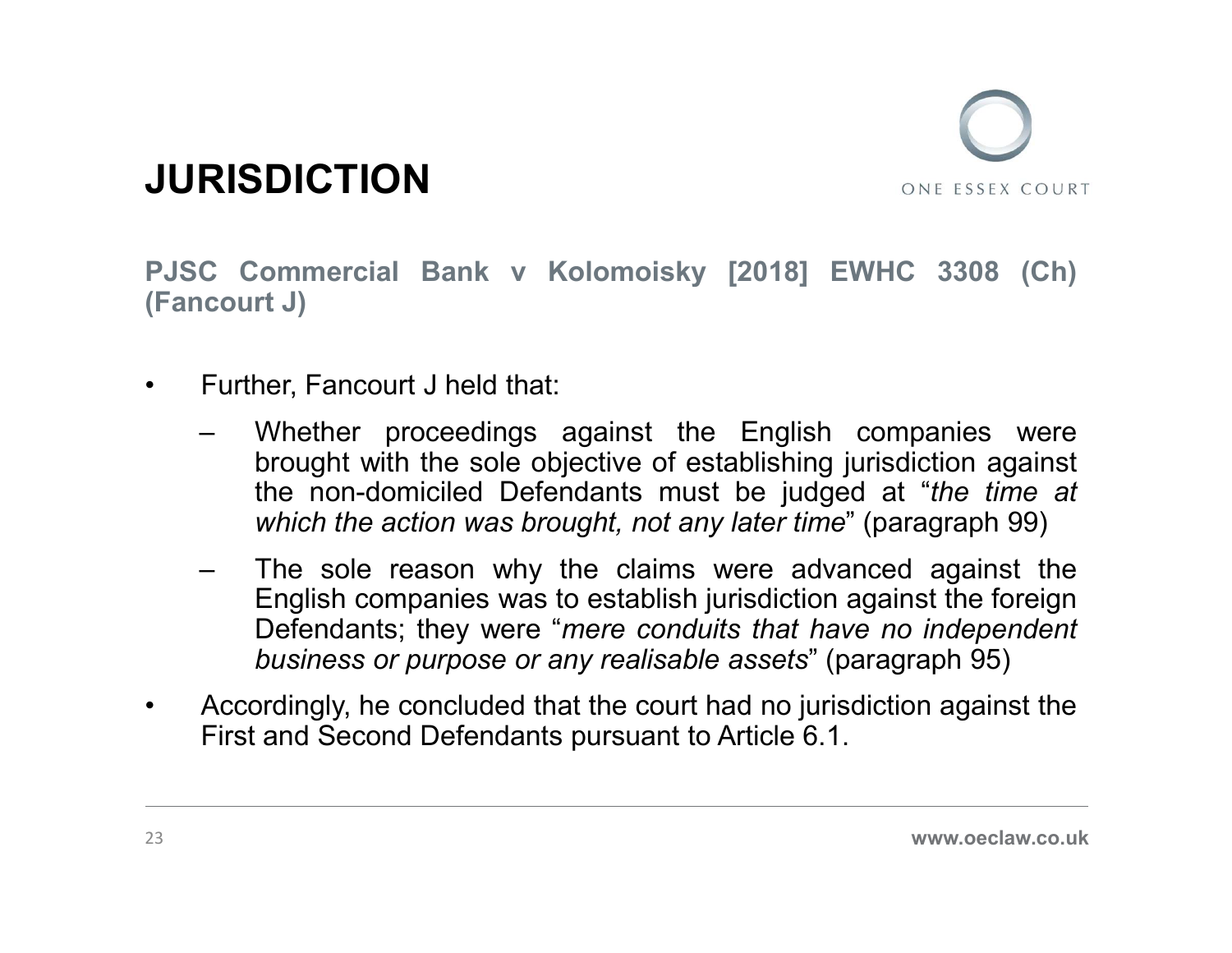![](_page_23_Picture_0.jpeg)

### FOREIGN LAW

Cornwall Luxembourg SARL v International Game Technology plc [2018] EWHC 42 (Comm)

- Defendant company assumed Italian company's obligations following merger
- Claimant purchased shares prior to merger but elected to exercise "Cash Exit Right" under Italian statute to liquidate its shareholding in exchange for substantial compensation
- Commercial Court had to determine whether shareholder was entitled to dividends declared after the shareholder had exercised its exit right, but before the process of liquidating the shares was complete
- Held: payment of the dividend to the shareholder was inconsistent with the shareholder's decision to exercise the statutory exit right and would result in overcompensation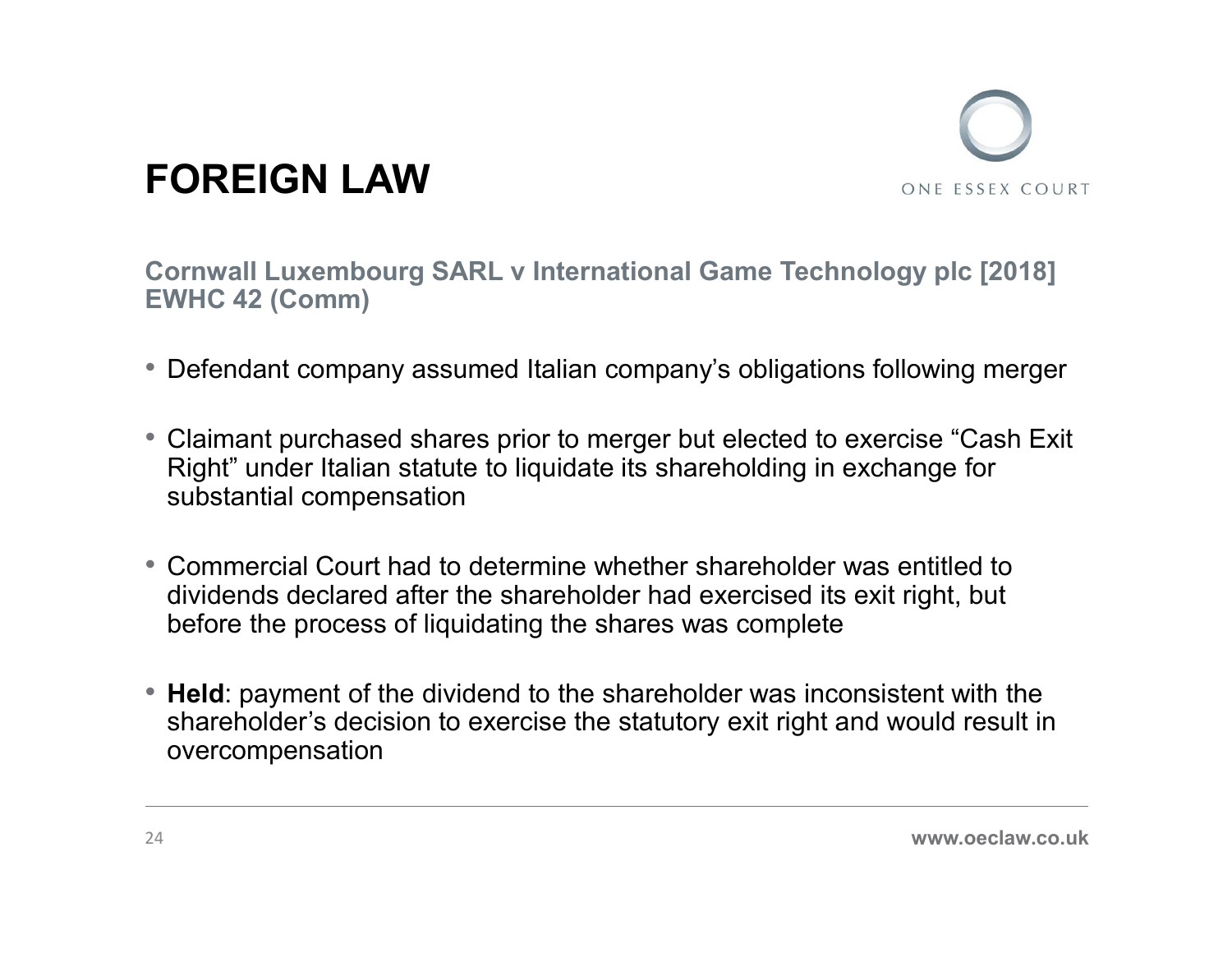![](_page_24_Picture_0.jpeg)

### FOREIGN LAW

Cornwall Luxembourg SARL v International Game Technology plc [2018] EWHC 42 (Comm)

- Some key take-away points
- The court focused on the text of the relevant Italian statute, having regard to the overall legislative scheme and purpose
- The Court gained little assistance from the claimant's extensive expert evidence addressing the numerous conflicting Italian court decisions and academic commentary
- Commercial Court remains a popular forum of choice for international litigation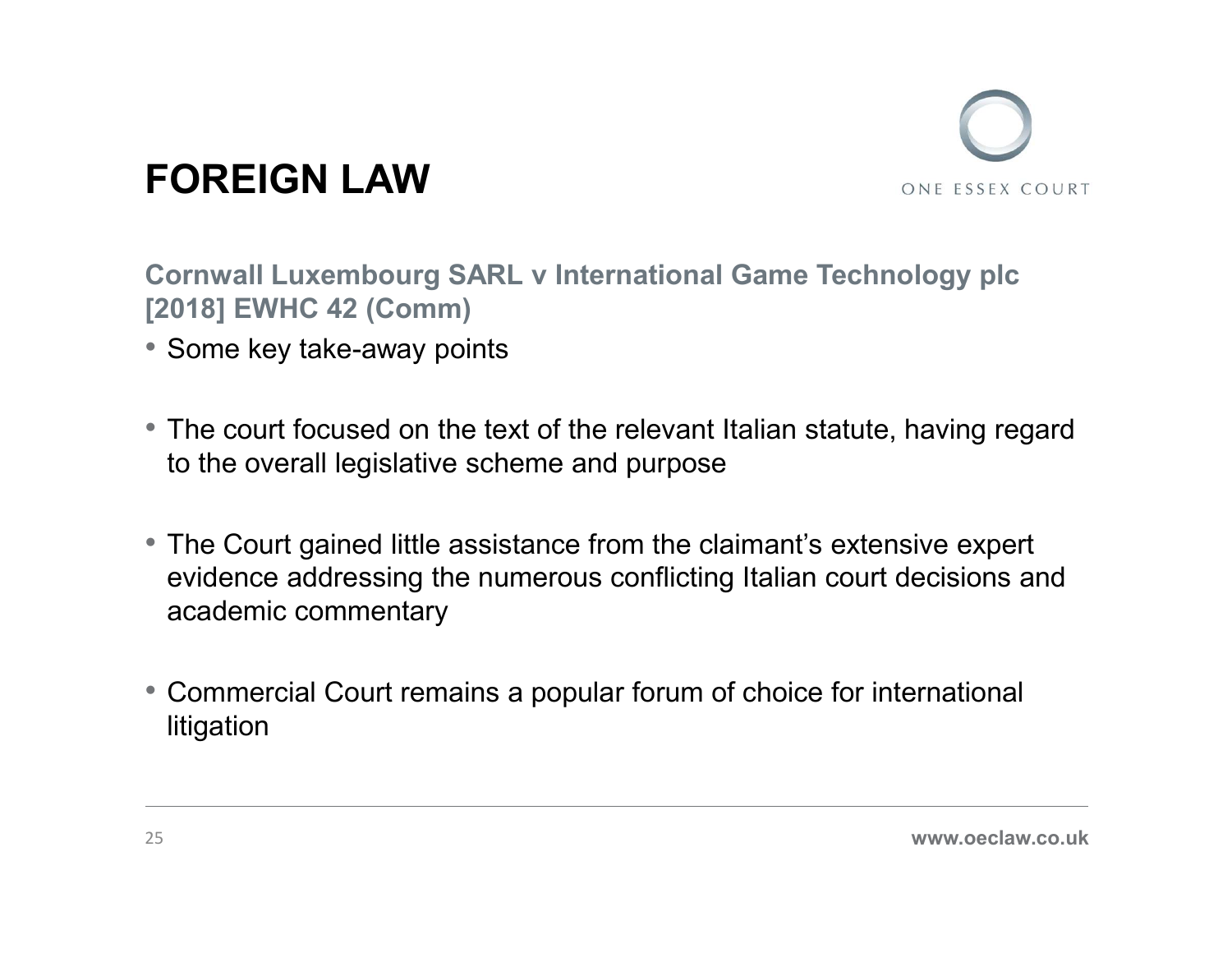![](_page_25_Picture_0.jpeg)

![](_page_25_Picture_1.jpeg)

Property Alliance Group Ltd v Royal Bank of Scotland Plc [2018] EWCA **EXECT FROM STATE CONTROLL CONTROLL CONTROLL CONTROLL CONTROLL CONTROLL CONTROLL CONTROLL CONTROLL CONTROLL CONTROLL CONTROLL CONTROLL CONTROLL CONTROLL CONTROLL CONTROLL CONTROLL CONTROLL CONTROLL CONTROLL CONTROLLY CONTR LIBOR**<br>• Property Alliance Group Ltd ν Royal Bank of Scotland Plc [2018] EWCA<br>• Civ 355<br>• Appeal from first trial of a claim for rescission based on alleged LIBOR<br>• RBS sold PAG four swaps between 2004 and 2008.<br>• Vario mistance Group Ltd v Royal Bank of Scotland Plc [2018] EWCA<br>
iv 355<br>
Appeal from first trial of a claim for rescission based on alleged LIBOR<br>
Manipulation<br>
RBS sold PAG four swaps between 2004 and 2008.<br>
Various claims br

- **LIBOR**<br>Property Alliance Group Ltd v Royal Bank of<br>Civ 355<br>• Appeal from first trial of a claim for rescission<br>manipulation manipulation **LIBOR**<br>• Property Alliance Group Ltd v Royal Bank of Scotland Plc [20<br>• Appeal from first trial of a claim for rescission based on alleged<br>• RBS sold PAG four swaps between 2004 and 2008.<br>• Various claims brought by PAG. **LIBOR**<br>Property Alliance Group Ltd v Royal Bank<br>Civ 355<br>• Appeal from first trial of a claim for rescissio<br>manipulation<br>• RBS sold PAG four swaps between 2004 ar<br>• Various claims brought by PAG.<br>• In relation to LIBOR: cl
- 
- 
- 
- erty Alliance Group Ltd v Royal Bank of Scotland Plc [2018] EWCA<br>555<br>peal from first trial of a claim for rescission based on alleged LIBOR<br>mipulation<br>S sold PAG four swaps between 2004 and 2008.<br>rious claims brought by PA
	- an individual panel bank could borrow funds)<br>• RBS had no reason to believe that LIBOR did not comply with the definition
- erry Alliance Group Ltd V Royal Bank of Scotland Pic [2018] EWCA<br>
Feal from first trial of a claim for rescission based on alleged LIBOR<br>
Inipulation<br>
IS sold PAG four swaps between 2004 and 2008.<br>
Fricus claims brought by peal from first trial of a claim for rescission based on alleged LIBOR<br>mipulation<br>S sold PAG four swaps between 2004 and 2008.<br>rious claims brought by PAG.<br>relation to LIBOR: claims for rescission and/or damages for fraudu intend in the future to make false or misleading submissions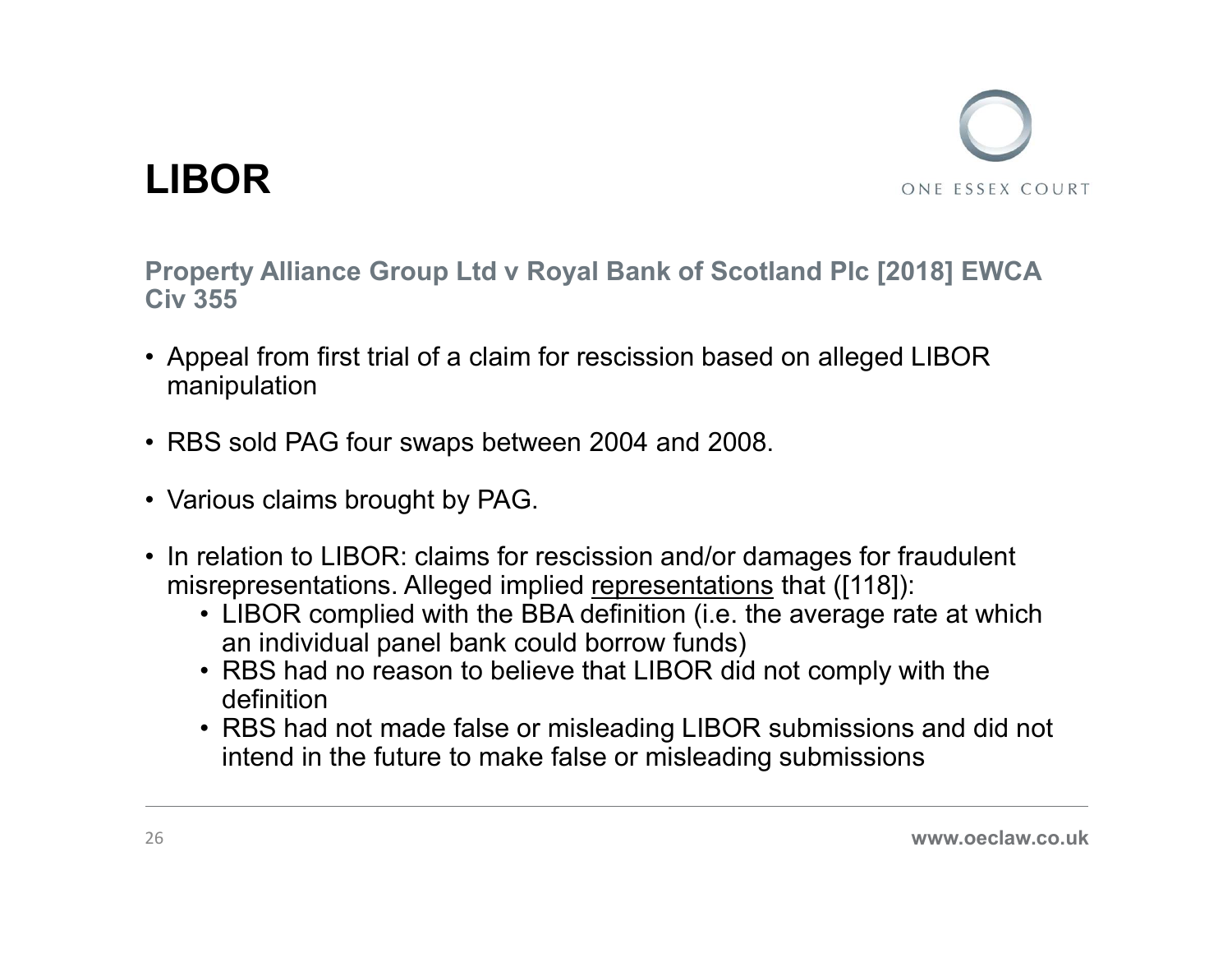![](_page_26_Picture_0.jpeg)

Property Alliance Group Ltd v Royal Bank of Scotland Plc [2018]

- **LIBOR**<br>Property Alliance Group Ltd v Royal Bank of Scot<br>EWCA Civ 355<br>• Asplin J held no i**mplied representations**: An assu<br>had not been manipulated is not the same as a rep **EXECUTE:**<br>• Asplin J held no implied representations: An assumption that LIBOR<br>• Asplin J held no implied representations: An assumption that LIBOR<br>• Mad not been manipulated is not the same as a representation; Mere<br>• pr had not been manipulated is not the same as a representation; Mere presentation of the Swap agreements linked to LIBOR was insufficient; In any event the representations were too wide and technical **LIBOR**<br>
• Property Alliance Group Ltd v Royal Bank of Scotland Plc [2018]<br>
EWCA Civ 355<br>
• Asplin J held no implied representations: An assumption that LIBOR<br>
had not been manipulated is not the same as a representation; Property Alliance Group Ltd v Royal Bank of Scotland Plc [2018]<br>
EWCA Civ 355<br>
• Asplin J held no implied representations: An assumption that LIBOR<br>
had not been manipulated is not the same as a representation; Mere<br>
pres • Asplin J held no implied representations: An assumption that LIBOR<br>had not been manipulated is not the same as a representation; Mere<br>presentation of the Swap agreements linked to LIBOR was insufficient; In<br>any event the
- and did not intend to manipulate GBP LIBOR ([141]). No representation re other currencies ([136]-[140])
- ([157])
- ([158-159])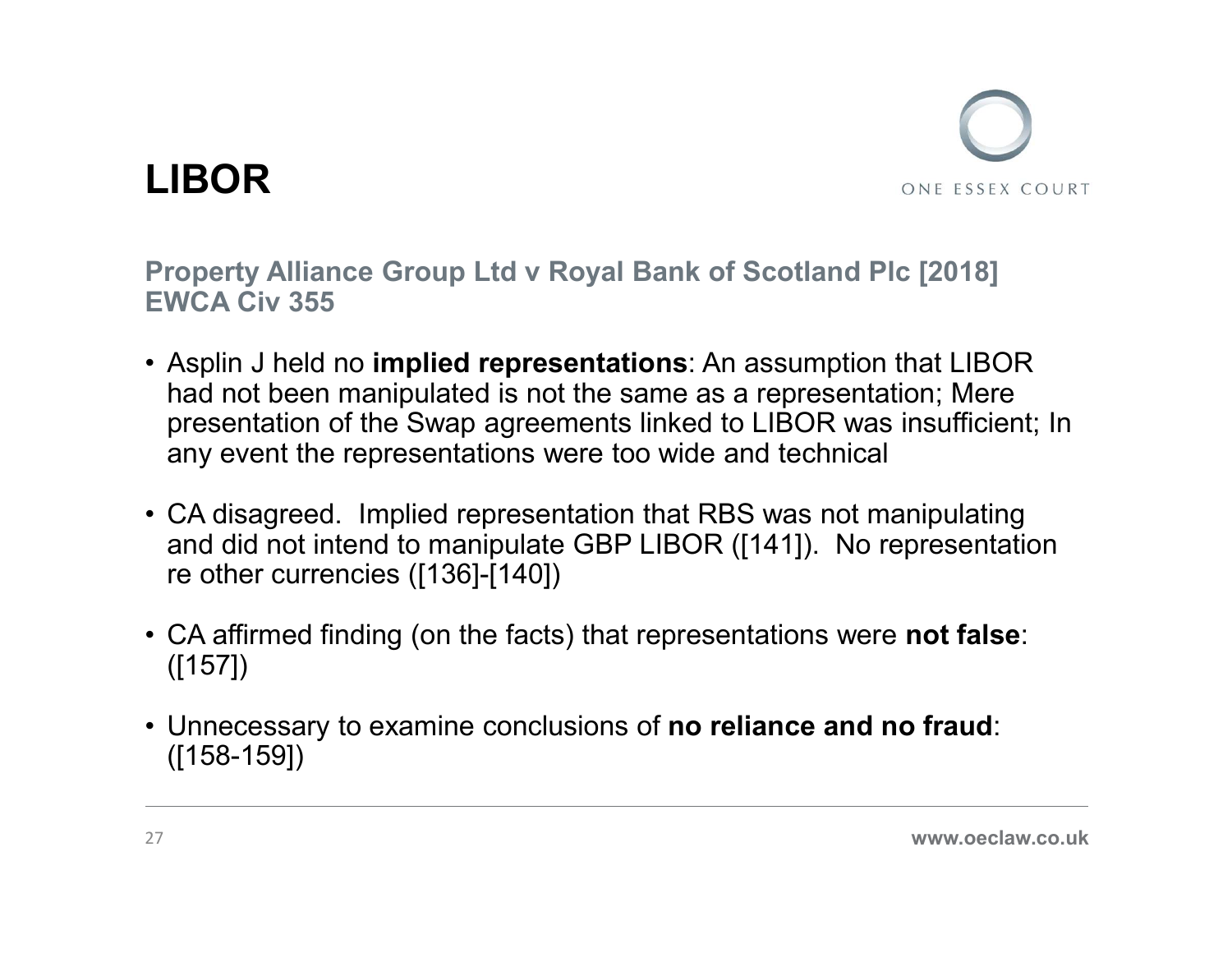![](_page_27_Picture_0.jpeg)

Property Alliance Group Ltd v Royal Bank of Scotland Plc [2018] EWCA **LIBOR**<br>Property Alliance Group Ltd v Royal Bank of<br>Civ 355<br>Other points (briefly):<br>• Representations as to suitability of the swaps:<br>(including basis clauses in documentation whi **LIBOR**<br>
• Property Alliance Group Ltd v Royal Bank of Scotland Plc [2018] EWCA<br>
Civ 355<br>
Other points (briefly):<br>
• Representations as to suitability of the swaps: failed on numerous grounds<br>
• "Mezzanine" duty (i.e. a du **LIBOR**<br>
• Property Alliance Group Ltd v Royal Bank of Scotland Plc [2018] EWCA<br>
Civ 355<br>
Other points (briefly):<br>
• Representations as to suitability of the swaps: failed on numerous grounds<br>
(including basis clauses in d **IBOR**<br>
SOME ISSNET TO THE SERVICE THE SERVICE THE SERVICE THE SERVICE THE SERVICE THE PROPORT REPORTED THE PRESENTATION REPORTED THE PRESENTION (including basis clauses in documentation which excluded advisory duties)<br>
" Framer (GR) We all the responsibility of the swaps: failed on numerous grounds with the roints (briefly):<br>The responsibility of the swaps: failed on numerous grounds (including basis clauses in documentation which excluded Fractional Solution of the sum of the RBS had decided on the comprisoning a property alliance Group Ltd v Royal Bank of Scotland PIc [2018] EWCA<br>tiv 355<br>ther points (briefly):<br>Representations as to suitability of the swaps

- Other points (briefly):<br>• Representations as to suitability of the swaps: failed on numerous grounds (including basis clauses in documentation which excluded advisory duties)
- - Focus instead on the responsibility assumed in the particular factual<br>context as regards the particular transaction or relationship in issue ([67])<br>– Compare *Thomas v Triodos Bank NV* [2017] EWHC 314 (QB) where
	- such a duty was held to exist (not cited in  $P\overline{A}\overline{G}$  EWCA judgment)
- **Property Alliance Group Ltd v Royal Bank of Scotland Plc [2018] EWCA<br>
Cive 755<br>
 Cherpoints (briefly):<br>
 Representations as to suitability of the swaps: failed on numerous grounds<br>
(including basis clauses in documenta** commissioning a property valuation at PAG's cost after RBS had decided not to refinance PAG<br>- Asplin J held RBS had "absolute right to call for the valuation" Figure 2011 of the points (briefly):<br>
We 355<br>
ther points (briefly):<br>
Representations as to suitability of the swaps: failed on numerous grounds<br>
(including basis clauses in documentation which excluded advisory duties)<br>
" (including basis clauses in documentation which excluded advisory duties)<br>
"Mezzanine" duty (i.e. a duty, if information is provided, to provide a full,<br>
accurate and proper explanation): the expression should be avoided
	-
	- rationally be thought to advance them" ([169])<br>- Claim failed on the facts valuation preceded RBS' decision ([174])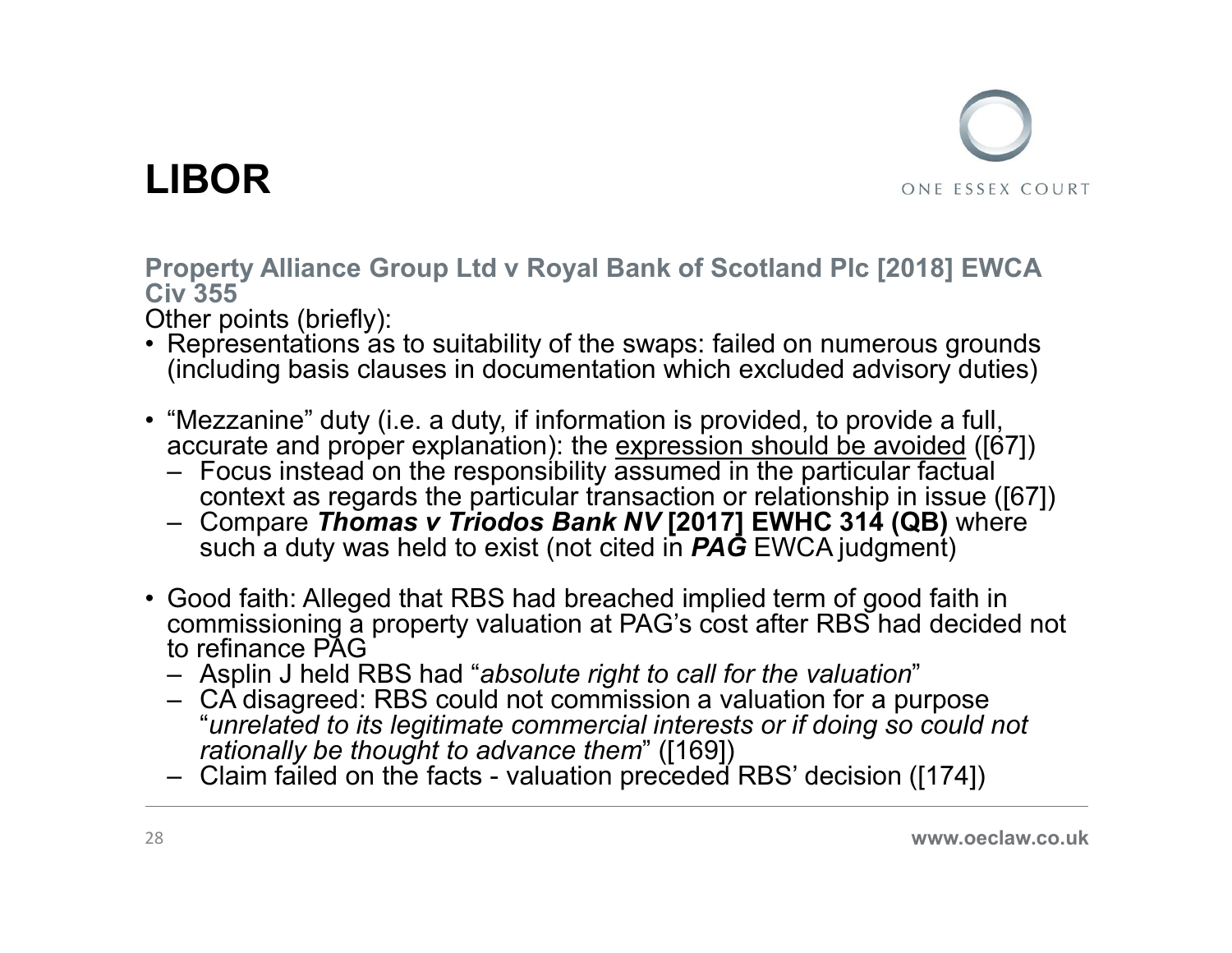![](_page_28_Picture_0.jpeg)

### Other LIBOR litigation

- 
- Deutsche Bank v Unitech Limited<br>— Long running claim by DB to enforce a Credit Agreement and a Swap: judgments by
- FREET CONSIDERT THE CONSIDERT ON THE RELEVANT ON THE SERVICULT ON THE SERVICULT ON THE LONG RUNNING COOKE J, Teare J (x2) and the Court of Appeal (x2),<br>
 In [2013] EWCA Civ 1372 it was held that it was arguable that impli **SOR**<br> **Cookert Standard Standard Standard Standard Standard Standard Standard Standard Standard Scooke J, Teare J (x2) and the Court of Appeal (x2).<br>
In [2013] EWCA Civ 1372 it was held that it was arguable that imprepres IBOR**<br> **CONSTANDING THE CONSTAND ON THE SET AND CONSTAND ONE ESSEX COLUSCAL CONSTAND DEAT**<br> **DEAT COOKE J, Teare J (x2)** and the Court of Appeal (x2).<br>
In [2013] EWCA Civ 1372 it was held that it was arguable that implied **SOR**<br>Free LIBOR litigation<br>Unische Bank v Unitech Limited<br>Long running claim by DB to enforce a Credit Agreement and a Swap: judgments by<br>Cooke J, Teare J (x2) and the Court of Appeal (x2).<br>In [2013] EWCA Civ 1372 it was result of the Bank proposing LIBOR-linked transactions. **IBOR**<br>
ther LIBOR litigation<br>
Deutsche Bank v Unitech Limited<br>
- Long running claim by DB to enforce a Credit Agr<br>
Cooke J, Teare J (x2) and the Court of Appeal (x2<br>
- In [2013] EWCA Civ 1372 it was held that it was a<br>
re From LIBOR Ititigation<br>
Deutsche Bank v Unitech Limited<br>
- Long running claim by DB to enforce a Credit Agreement and a Swap: judgments by<br>
Cooke J, Teare J (x2) and the Court of Appeal (x2).<br>
- In [2013] EWCA Civ 1372 it ther LIBOR litigation<br>
– Long running claim by DB to enforce a Credit Agreement and a Swap: judgments by<br>
Cooke J, Teare J (x2) and the Court of Appeal (x2).<br>
– In [2013] EWCA Civ 1372 it was held that it was arguable that – Long running claim by DB to enforce a Credit Agreement and a Swap: judgments by<br>
– Long running claim by DB to enforce a Credit Agreement and a Swap: judgments by<br>
Cooke J, Teare J (x2) and the Court of Appeal (x2).<br>
In – In [2013] EWCA Civ 1372 it was held that it was representations as to LIBOR were made (heard vesult of the Bank proposing LIBOR-linked transa<br>– Trial in 2019<br>– Trial in 2019<br>– Trial in 2019<br>– Trial in 2019<br>– Trial in 201
	-
- FDIC litigation
	- financial institutions (the "Closed Banks"), against 9 panel banks and 2 BBA entities. The European arm of US litigation.
	- August 2007 to the end of 2009 and that they did so collusively or by way of agreement/concerted action.
	- Closed Banks) in relation to their involvement in LIBOR manipulation.
	-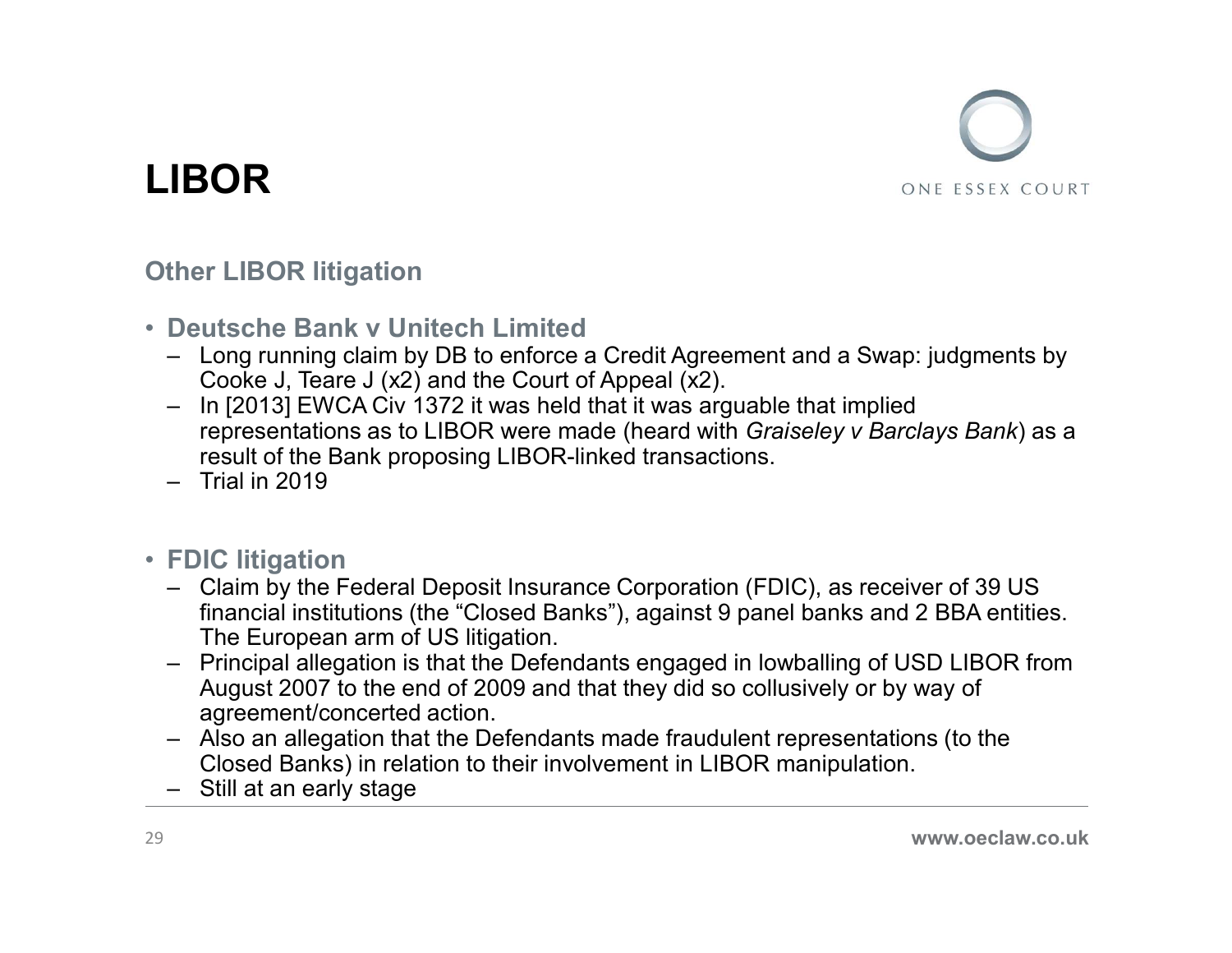![](_page_29_Picture_0.jpeg)

### R v Pabon [2018] EWCA Crim 420

• Alex Pabon, Barclays trader, convicted for LIBOR manipulation

- **LIBOR**<br>• Next Pabon [2018] EWCA Crim 420<br>• Alex Pabon, Barclays trader, convicted for LIBOR manipulation<br>• Subsequent retrials of two of Mr Pabon's co-defendants revealed that expert evidence<br>• relied upon by the prosecut relied upon by the prosecution had been seriously flawed. The expert, Mr Rowe, had "signally failed to comply with his basic duties as an expert…he signed declarations of truth and of understanding his disclosure duties, knowing that he had failed to comply with these obligations alternatively, at best, recklessly. He obscured the role Mr O'Kane had played in preparing his report…he did not inform the SFO, or the Court, of the limits of his expertise. He strayed into areas in his evidence (in particular, STIR trading) when it was beyond his expertise (or, most charitably, at the SOR<br>
Sabon [2018] EWCA Crim 420<br>
X Pabon, Barclays trader, convicted for LIBOR manipulation<br>
Sequent retrials of two of Mr Pabon's co-defendants revealed that expert evidence<br>
ed upon by the prosecution had been seriously ONE ESSEX COURT<br>
Your ESSEX COURT<br>
X Pabon, Barclays trader, convicted for LIBOR manipulation<br>
Seequent retrials of two of Mr Pabon's co-defendants revealed that expert evidence<br>
ed upon by the prosecution had been serious Bingham LJ's words) an "enthusiastic amateur". He flouted the Judge's admonition not to discuss his evidence while he was still in the witness box. We take a grave view of Rowe's conduct; questions of sanction are not for us, so we say no more of sanction but highlight his failings here for the consideration of others." [58]
- The defendants in the re-trials were acquitted. However, Mr Pabon's conviction was not unsafe as the unsatisfactory expert evidence did not go to the material issues of dishonesty.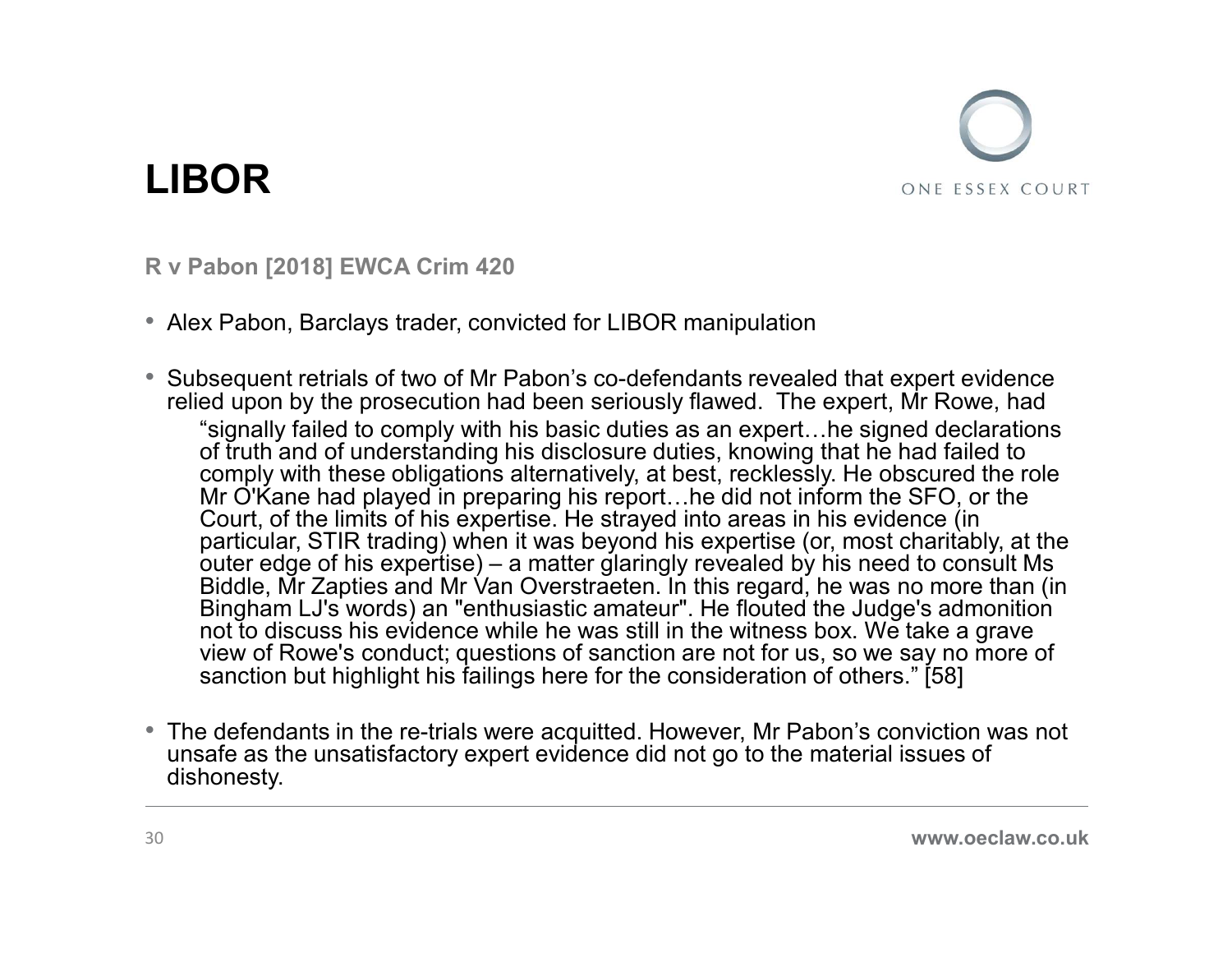![](_page_30_Picture_0.jpeg)

### CLOSE OUT AMOUNTS ONE ESSEX COURT

CLOSE OUT AMOUNTS<br>LBI EHF V Raiffeisen Bank International AG [2018] EWCA Civ 719<br>Lehman Brothers Special Financing Inc v National Power Corporation CLOSE OUT AMOUNTS<br>LBI EHF V Raiffeisen Bank International AG [2018] EWCA Civ 719<br>Lehman Brothers Special Financing Inc v National Power Corporation<br>[2018] EWHC 487 (Comm) [2018] EWHC 487 (Comm)

• Key issue: rational determination vs commercially reasonable calculation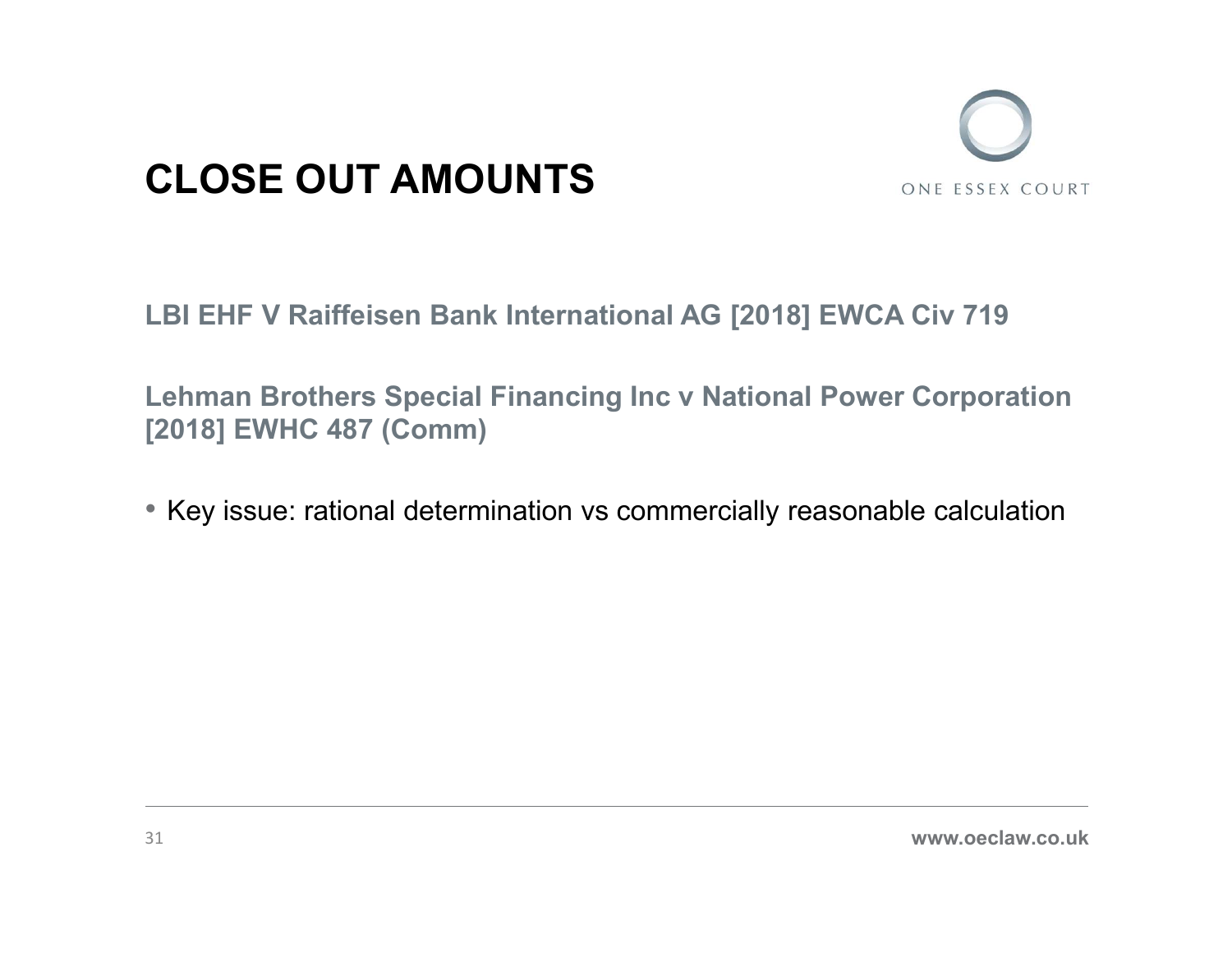![](_page_31_Picture_0.jpeg)

### CLOSE OUT AMOUNTS

### LBI

LBI enters into repo transactions governed by Global Master Repurchase Agreement (GMRA) **CLOSE OUT AMOUNTS**<br> **ERENT CONT AMOUNTS**<br> **ERENT CONT AMOUNTS**<br>
Agreement (GMRA)<br>
• Closed out by Raiffeisen in October 2008 when LBI fails<br>
• Close-Out Amount payable to Raiffeisen.<br>
• Definition in GMRA requires Raiffei

- 
- Close-Out Amount payable to Raiffeisen.
- **CLOSE OUT AMOUNTS**<br> **CLOSE OUT AMOUNTS**<br>
LBI enters into repo transactions governed by Global Master Repurchase<br>
Agreement (GMRA)<br>
 Closed out by Raiffeisen in October 2008 when LBI fails<br>
 Close-Out Amount payable to R value…having regard to such pricing sources and methods…as [Raiffeisen] considers appropriate" **CLUSE UUI AINUUNIS**<br> **LBI**<br> **LBI**<br> **LBI** enters into repo transactions governed by Global Master Repurchase<br>
Agreement (GMRA)<br>
• Closed out by Raiffeisen in October 2008 when LBI fails<br>
• Close-Out Amount payable to Raif Fairmet (GMRA)<br>
• Glosed out by Raiffeisen in October 2008 when LBI fails<br>
• Closed out by Raiffeisen in October 2008 when LBI fails<br>
• Close-Out Amount payable to Raiffeisen.<br>
• Definition in GMRA requires Raiffeisen to d
- market value of repo transactions in non-distressed scenario
- Court of Appeal firmly rejects LBI's arguments. No support for these arguments in express terms of GRMA.
- Socimer sense (i.e. not arbitrarily or perversely).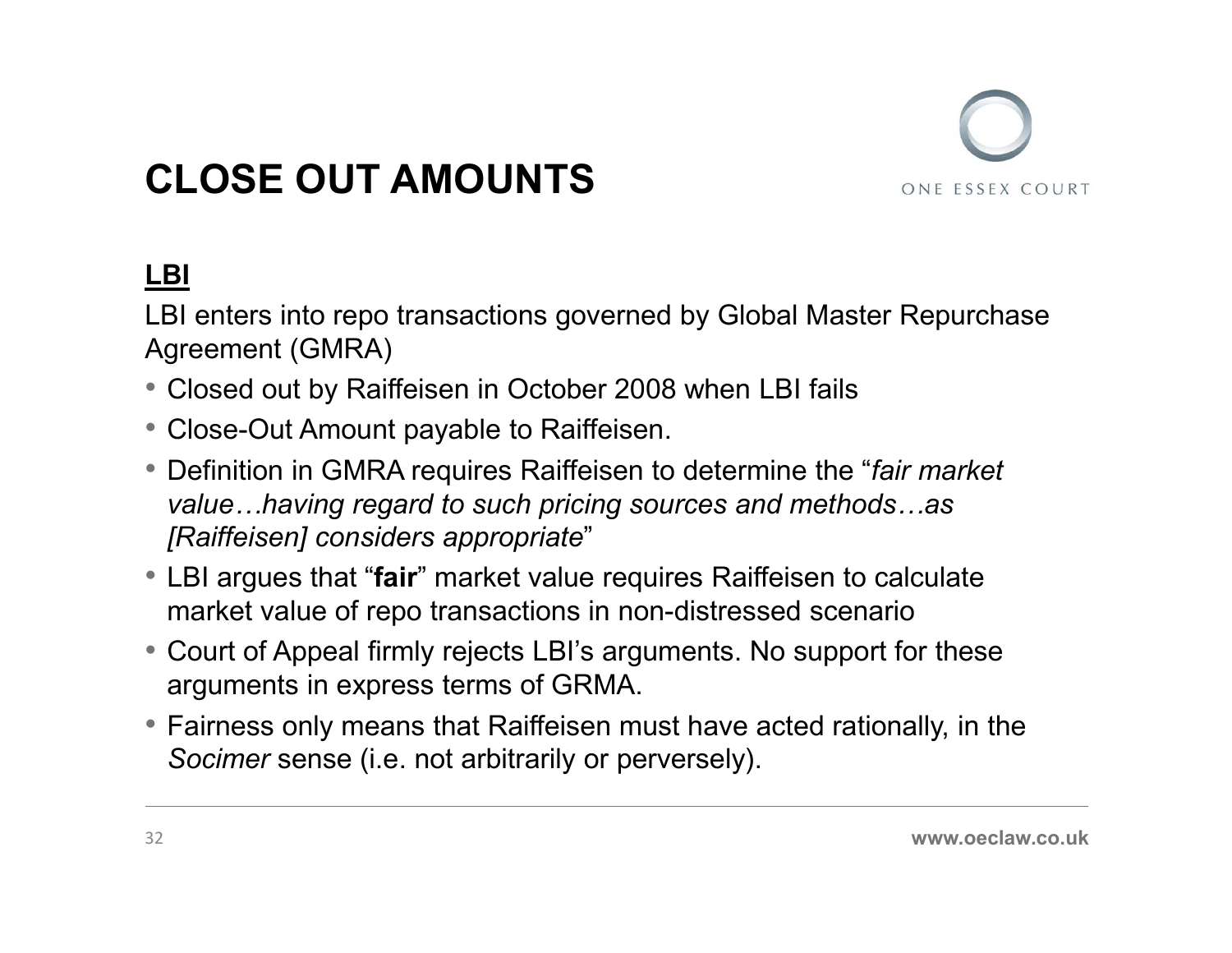![](_page_32_Picture_0.jpeg)

### CLOSE OUT AMOUNTS

### • Lehman Brothers Special Financing: commercially reasonable calculation

- LBSF's counterparty closed out substantial swap governed by 2002 ISDA
- Counterparty determined the Close Out Amount in January 2009 on basis of third party quotation. In 2016, Counterparty then sought to withdraw its determination and replace it with a new (more favourable) calculation
- Definition in 2002 ISDA requires that Close Out Amount is to be determined by the counterparty in good faith using "commercially reasonable procedures in order to produce a commercially reasonable result" (whereas 1992 ISDA requires only a rational determination)
- Knowles J:
	- $-$  Counterparty was not permitted to replace the original determination of the Close out Amount: "there is no provision for a second attempt" [52]
	- $-$  Commercial reasonableness requires **more** than just a rational calculation. Reasonableness is an "external, objective standard": see [72]-[82]. The calculation must use reasonable methods and arrive at a reasonable result.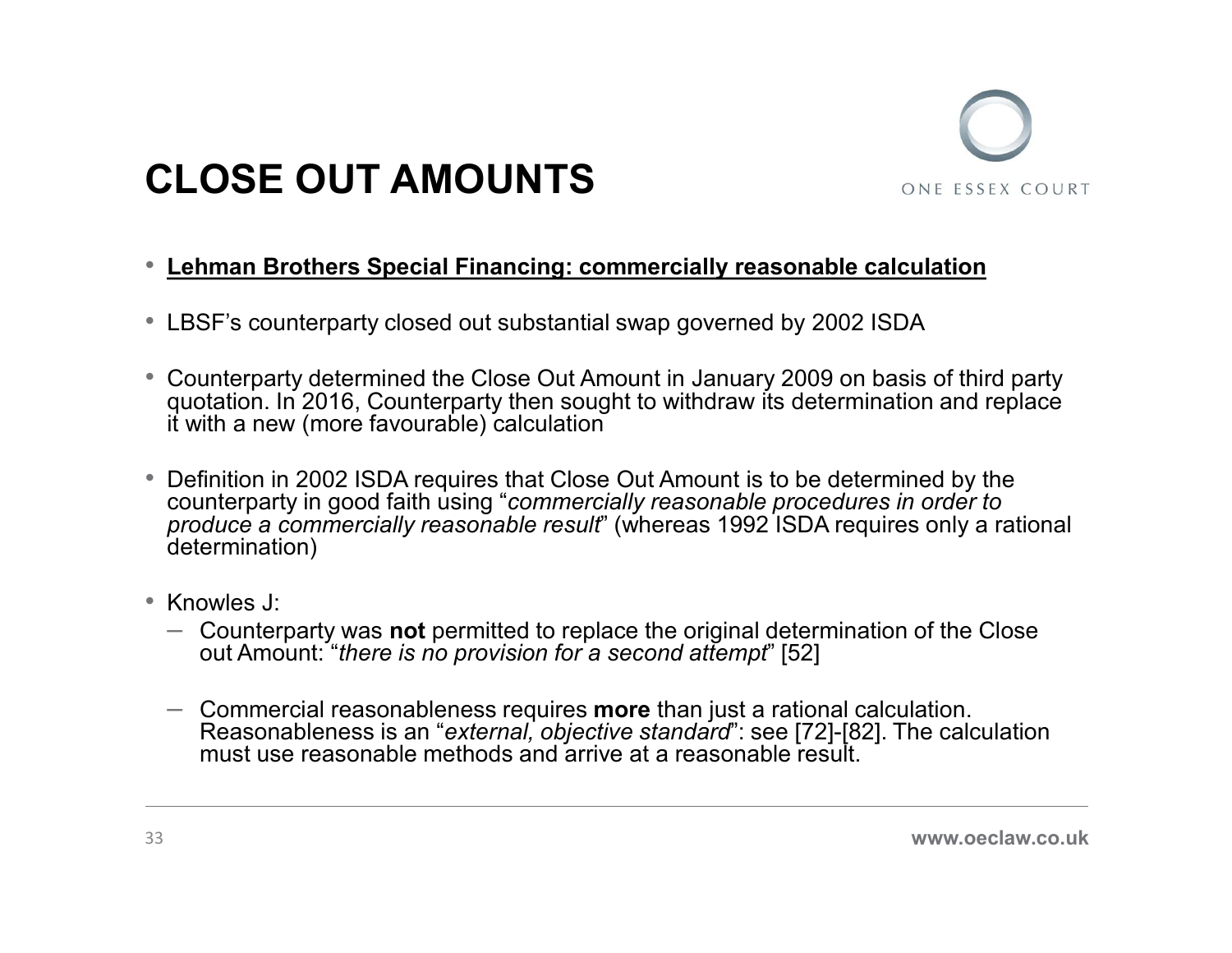### TORTIOUS AND EQUITABLE **DUTIES**

![](_page_33_Picture_1.jpeg)

TORTIOUS AND EQUITABLE<br>DUTIES<br>Playboy Club London Ltd v Banca Nazionale del Lavoro SpA [2018]<br>UKSC 43 UKSC 43

- Playboy Club wanted to obtain a financial reference from Banca **ORTIOUS AND EQUITABLE**<br>
NUTIES<br>
In the stars course of a customer. To preserve the customer's<br>
Nazionale in respect of a customer. To preserve the customer's<br>
confidentiality, the request was made by Burlington Ltd on the **CORTIOUS AND EQUITABLE**<br> **CONFIDES**<br>
Intervalso Club London Ltd v Banca Nazionale del Lavoro SpA [2018]<br>
KSC 43<br>
Playboy Club wanted to obtain a financial reference from Banca<br>
Nazionale in respect of a customer. To prese behalf. **DUTIES**<br>• Playboy Club London Ltd v Banca Nazionale del Lavoro SpA [2018]<br>UKSC 43<br>• Playboy Club wanted to obtain a financial reference from Banca<br>• Nazionale in respect of a customer. To preserve the customer's<br>confident layboy Club London Ltd v Banca Nazionale del Lavoro SpA [2018]<br>KSC 43<br>Playboy Club wanted to obtain a financial reference from Banca<br>Nazionale in respect of a customer. To preserve the customer's<br>confidentiality, the reque Playboy Club London Ltd v Banca Nazionale der Lavoro SpA [2016]<br>
UKSC 43<br>
• Playboy Club wanted to obtain a financial reference from Banca<br>
Nazionale in respect of a customer. To preserve the customer's<br>
confidentiality, t
- one addressed to Burlington confirming the customer's credit.
- The Club made losses as a result of counterfeit cheques from the
- of care to the Club in giving the reference. The CA disagreed, held that D owed a duty of care only to Burlington to whom the reference was addressed.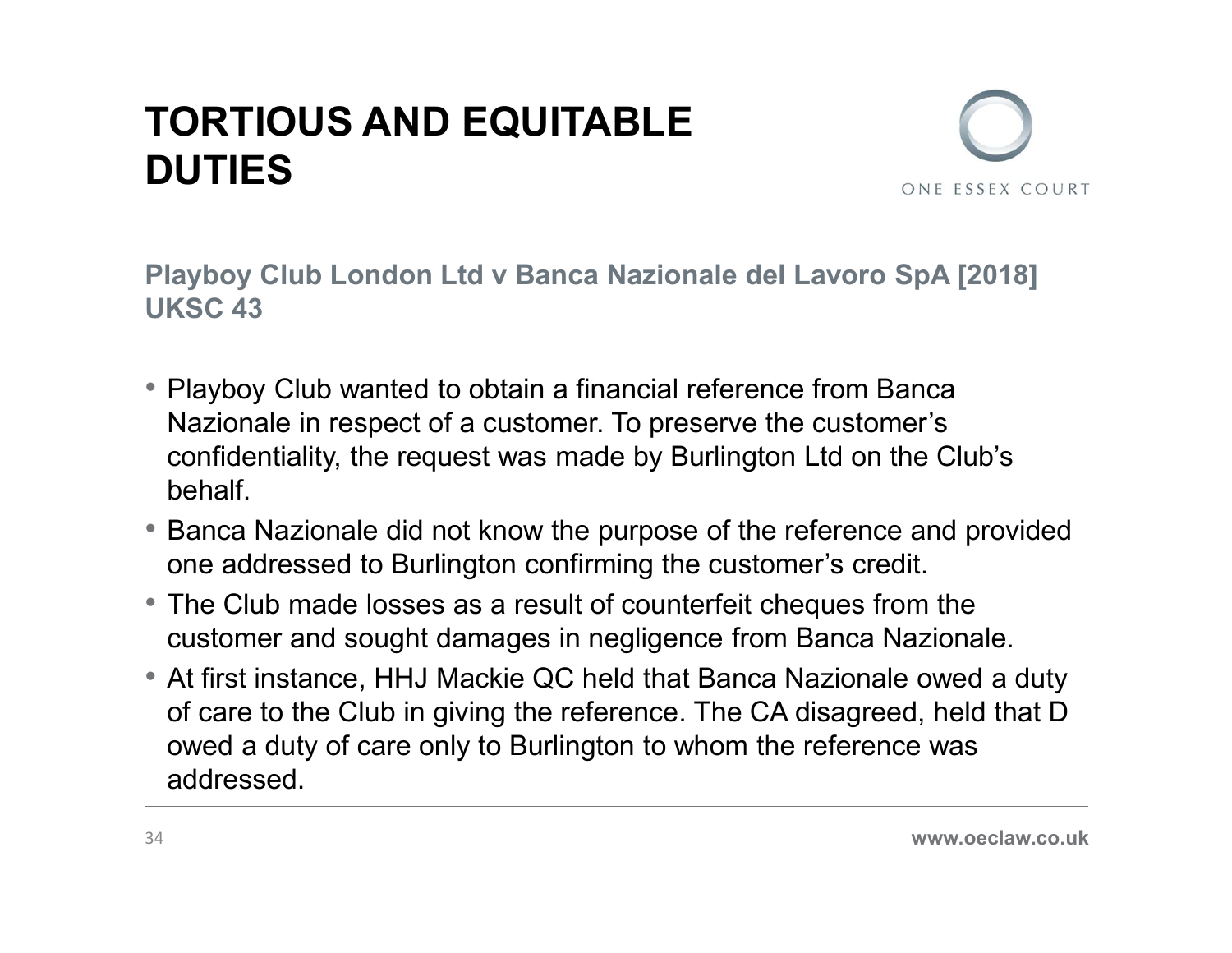### TORTIOUS AND EQUITABLE **DUTIES**

![](_page_34_Picture_1.jpeg)

**TORTIOUS AND EQUITABLE<br>DUTIES**<br>Playboy Club London Ltd v Banca Nazionale del Lavoro SpA [2018]<br>UKSC 43 UKSC 43

- Cs' appeal dismissed (Lord Sumption giving the lead judgment):
	- $-$  The principle in *Hedley Byrne* is capable of development, but it is fundamental that the defendant is assuming a responsibility to an identifiable (although not necessarily identified) person or group of persons, and not to the world at large or to a wholly indeterminate group. [7]
	- Where a statement is relied upon by B to whom A has passed it on, the representor must not only know that the statement is likely to be communicated to and relied upon by B. It must also be part of the statement's known purpose that it should be communicated and relied upon by B, if the representor is to be taken to assume responsibility to B. [11]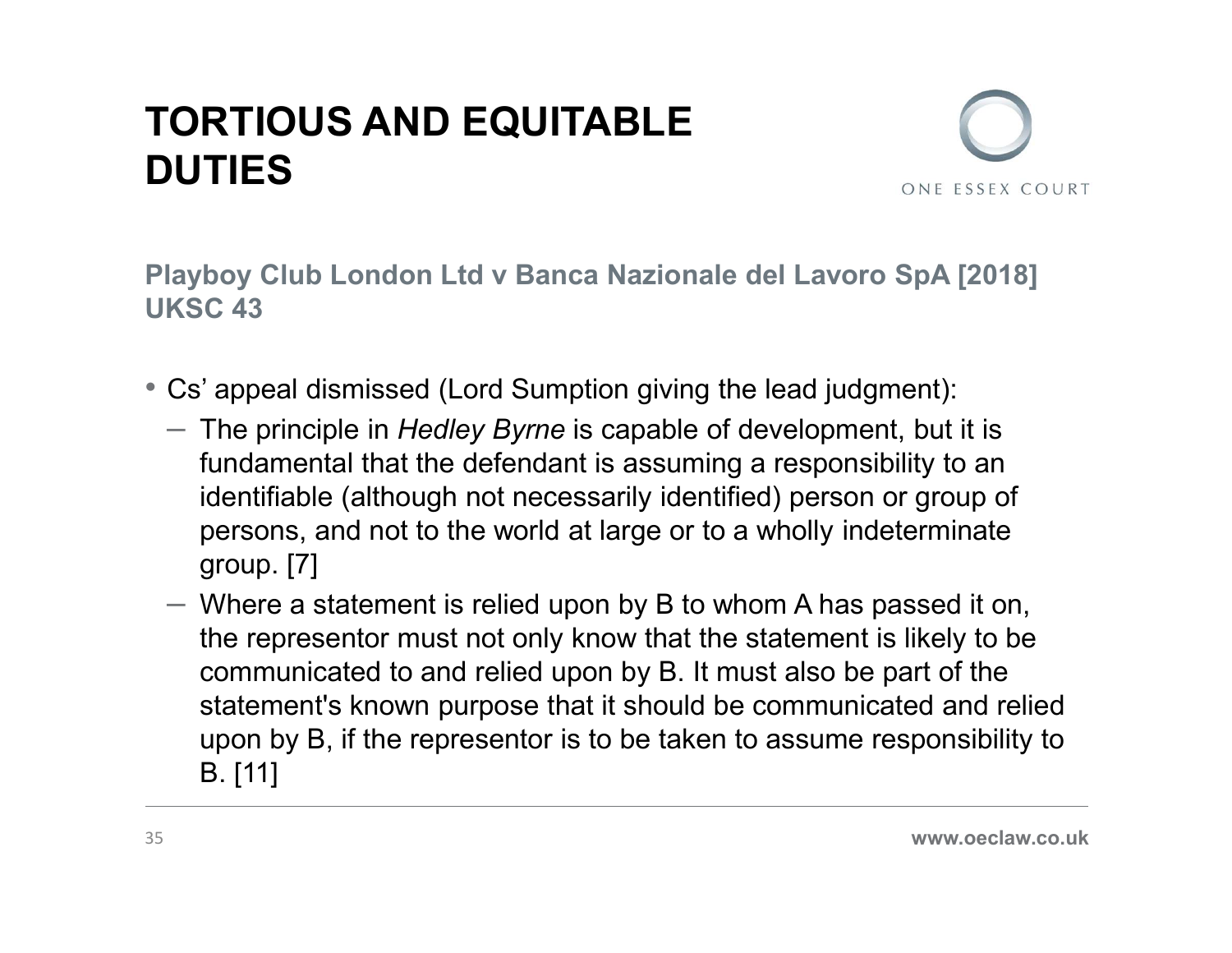### TORTIOUS AND EQUITABLE **DUTIES** TORTIOUS AND EQUITABLE<br>
DUTIES<br>
Playboy Club London Ltd v Banca Nazionale del Lavoro SpA [2018] UKSC<br>
- Rejecting the 'undisclosed principal' argument:

![](_page_35_Picture_1.jpeg)

43

- Rejecting the 'undisclosed principal' argument:
- The fact that the Club was Burlington's undisclosed principal did not **STIOUS AND EQUITABLE**<br>TES<br>py Club London Ltd v Banca Nazionale del Lavoro SpA [2018] UKSC<br>ejecting the 'undisclosed principal' argument:<br>The fact that the Club was Burlington's undisclosed principal did not<br>"equivalent to
	- The relationship between a person dealing with another and the latter's undisclosed principal is not at all analogous to the kind of relationship which will give rise to a duty of care. Whether a relationship is sufficiently proximate to give rise to a duty of care is a question of fact from which the law draws certain conclusions. The liability of a contracting party to his counterparty's undisclosed principal, however, is not a legal conclusion from any factual relationship between them. It is a purely legal construct [14].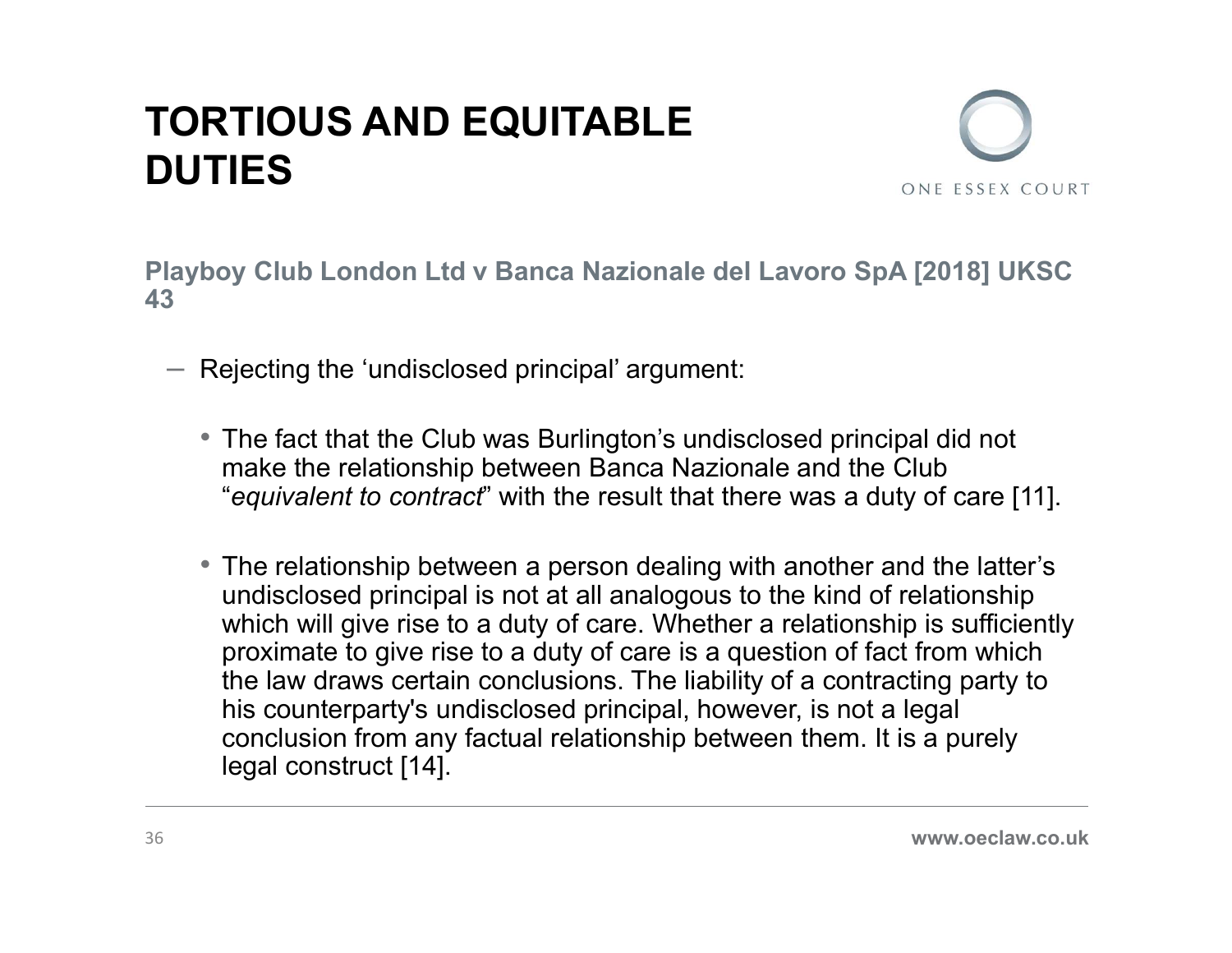![](_page_36_Picture_1.jpeg)

UBS AG v Rose Capital Ventures Ltd [2018] EWHC 3137 (Ch) (Chief Master Marsh)

- This was a dispute arising from a loan of £20.4 million provided by the Claimant to the Defendant pursuant to a mortgage in March 2012.
- Special Condition 23.4 of the mortgage document stated that:

"Notwithstanding any other provision of these conditions, [UBS] shall be entitled at our absolute discretion to require repayment in full of the mortgage debt by giving [Rose Capital Ventures Ltd] not less than three months' notice in writing to that effect"

- Pursuant to this provision, in March 2016, the Claimant demanded repayment of the loan by the Defendant. When the Defendant failed to do so, the Claim was brought.
- The Defendant argued that the Claimant's exercise of its power pursuant to Condition 23.4 was subject to a 'Braganza implied term' i.e., that the Claimant would not exercise that power irrationally, arbitrarily or capriciously.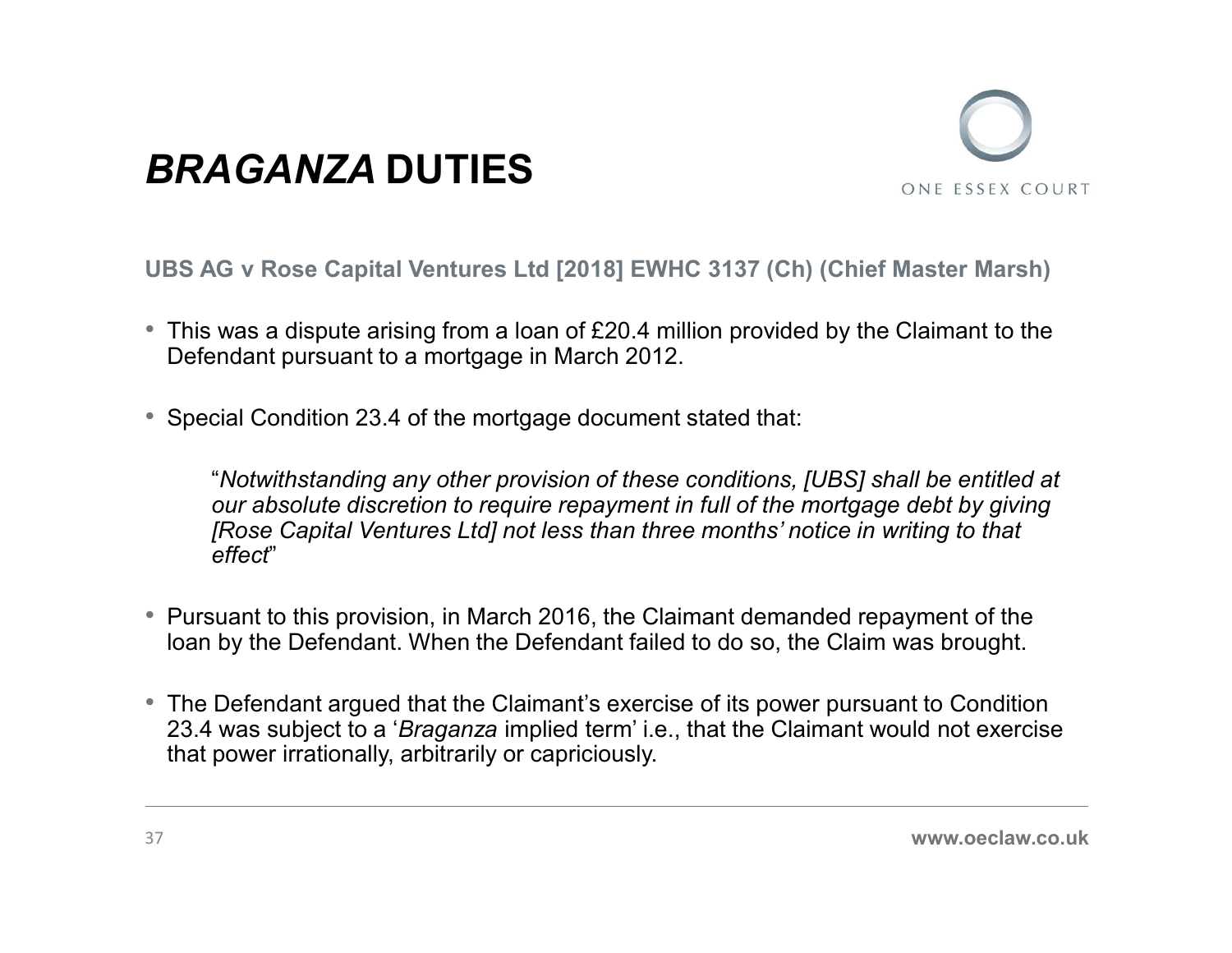![](_page_37_Picture_1.jpeg)

UBS AG v Rose Capital Ventures Ltd [2018] EWHC 3137 (Ch) (Chief Master Marsh)

- The Claimant applied to strike out this part of the Defence.
- It was common ground that the Claimant's power to demand repayment was subject to a duty of good faith (paragraph 34).
- The issue in dispute was whether, pursuant to the Supreme Court's decision in Braganza v BP Shipping [2015] 1 WLR 1661, there was a further fetter on the exercise of that power: that the Claimant would not exercise that power for an improper purpose, irrationally, arbitrarily or capriciously.
- Master Marsh concluded that the Claimant's power to demand repayment was not subject to a *Braganza* implied term.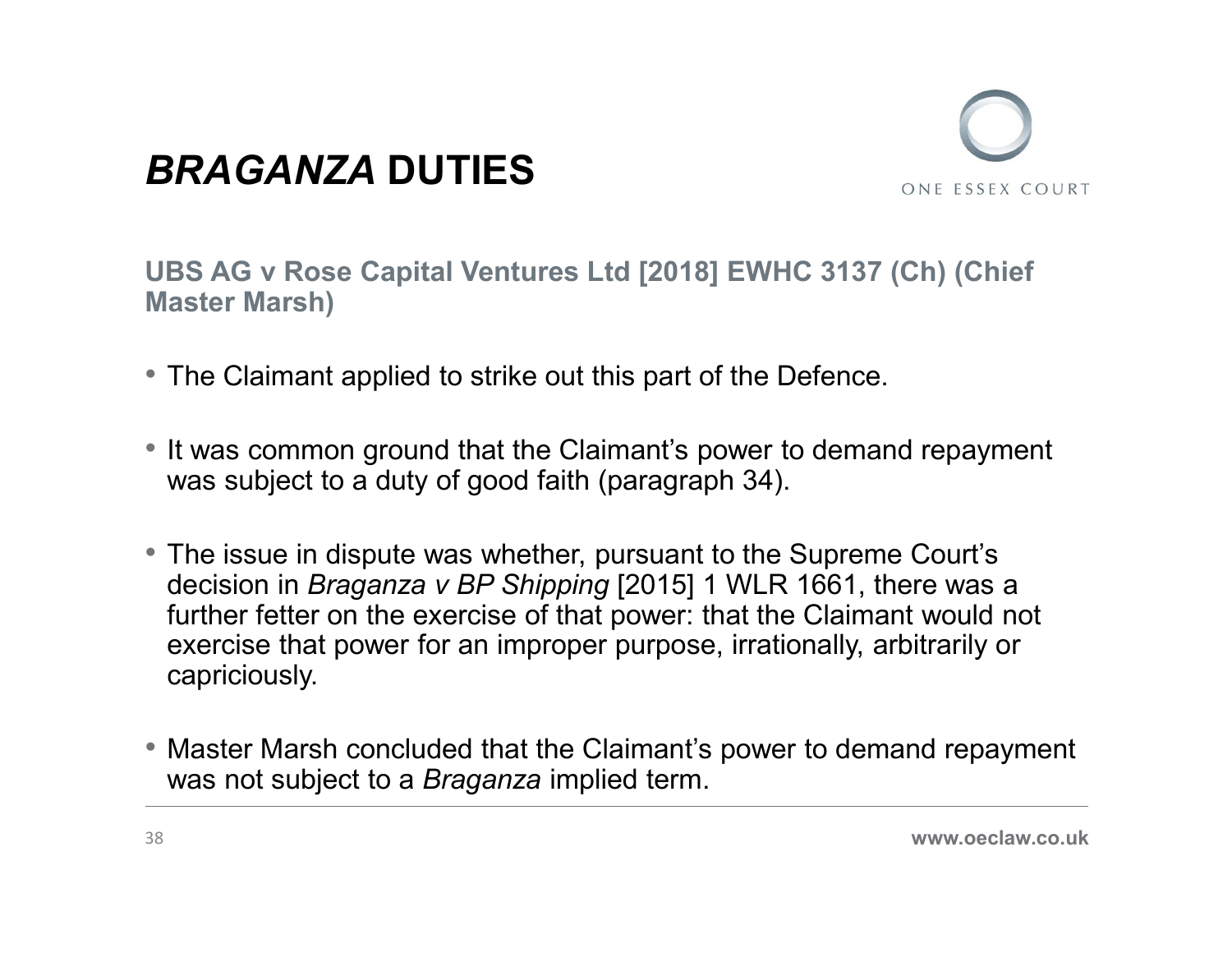![](_page_38_Picture_1.jpeg)

UBS AG v Rose Capital Ventures Ltd [2018] EWHC 3137 (Ch) (Chief Master Marsh)

- Master Marsh distilled the following principles from the authorities (paragraph 49):
	- Not every contractual power or discretion is subject to a *Braganza* limitation; language of the contract is an important factor;
	- $-$  Braganza limitations are relevant when one party is given a role in the on-going performance of the contract. This can be contrasted with a unilateral right given to one party to act in a particular way, such as the right to terminate a contract without cause;
	- The balance of power between the parties is a relevant factor;
	- $-$  The scope of the term to be implied may vary according to the contract.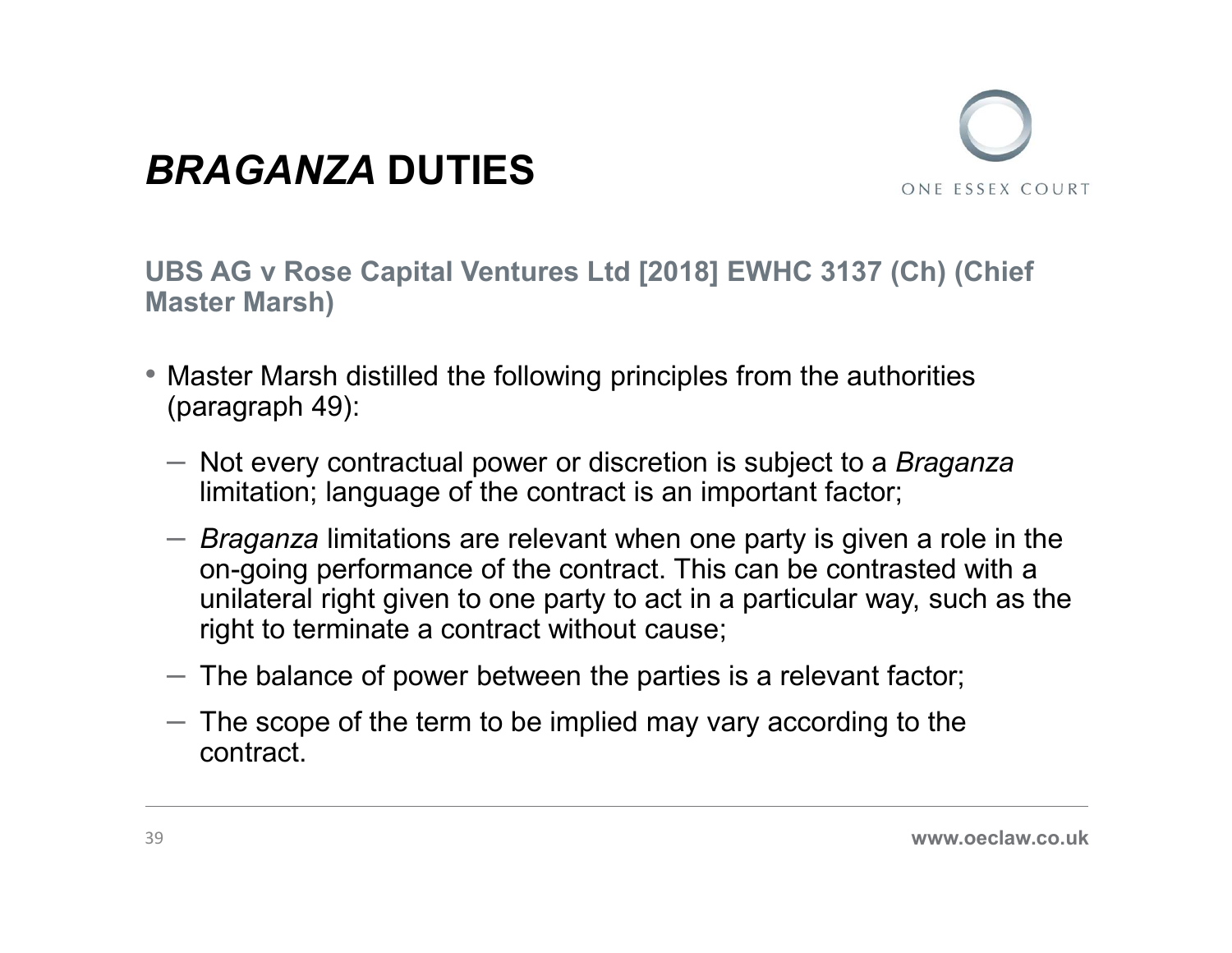![](_page_39_Picture_1.jpeg)

UBS AG v Rose Capital Ventures Ltd [2018] EWHC 3137 (Ch) (Chief Master Marsh)

- Master Marsh concluded that there was no scope for implying a *Braganza* implied term in this case for the following reasons:
	- The language and nature of the contract: the loan was made on an uncommitted basis and was repayable on demand; the loan document did not require a trigger event for repayment; the Claimant was entitled to demand repayment in its "absolute discretion" (paragraph 50).
	- $-$  The case law on mortgage lending has developed its own set of protections, particularly, through the requirement of good faith. This obviates the need for a Braganza term (paragraph 55).
	- $-$  The nature of the power: the lender's power to demand repayment is always exercised solely for their benefit; "it is difficult to see how a decision to demand repayment of loan could ever be in the interests of the mortgagor" (paragraph 56)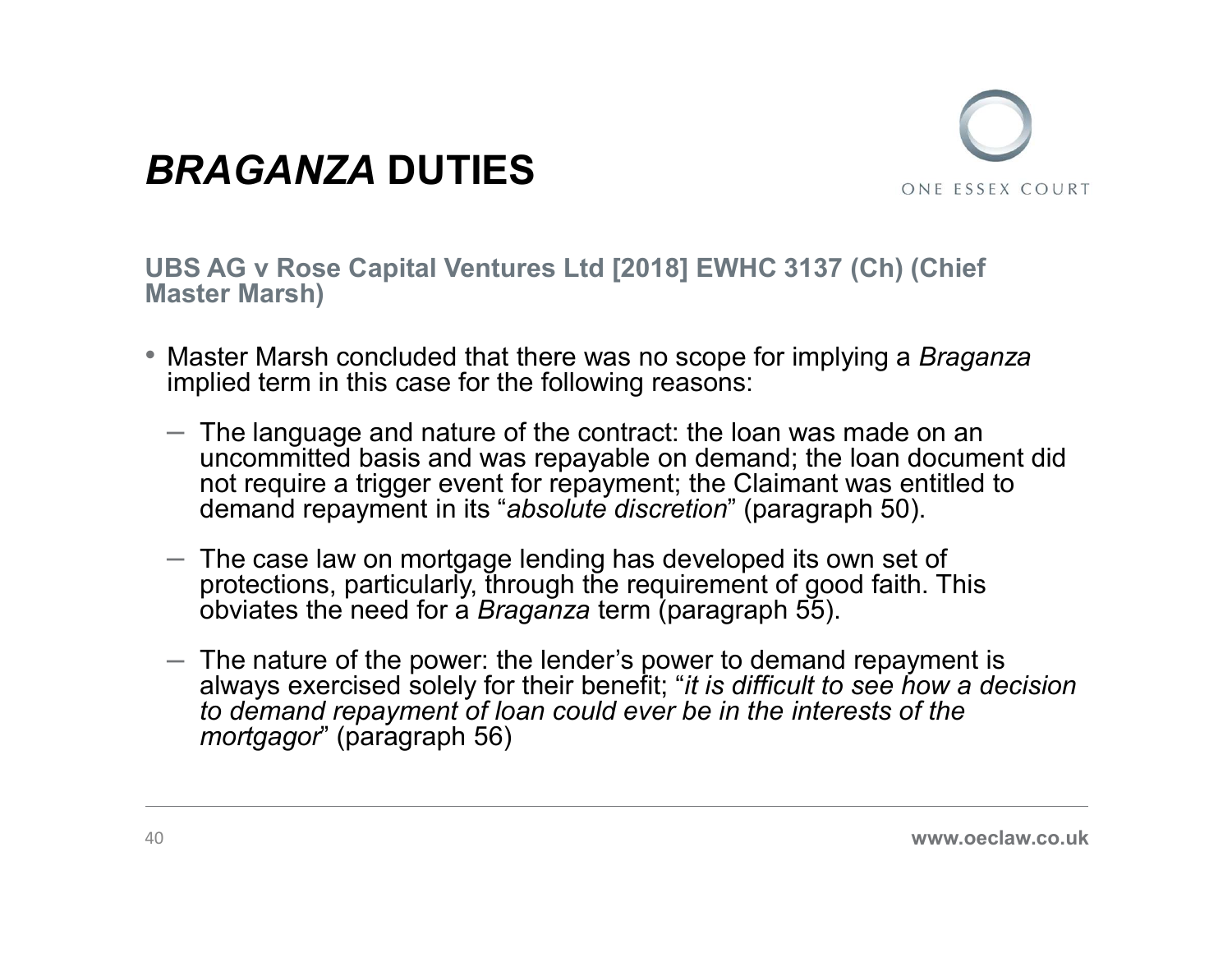![](_page_40_Picture_0.jpeg)

- The principle of contractual estoppel has been continually applied in the context of "basis clauses".
- Courts have also considered statutory control of basis clauses under UCTA and s 3 of the Misrepresentation Act.
- Recent case law reveals two main trends:
	- Continuation of the conventional view that it is necessary to distinguish between clauses that exclude liability and those that define parties' primary obligations and duties towards each other;
	- Application of the control mechanism under COBS 2.1.2R without reference to this distinction.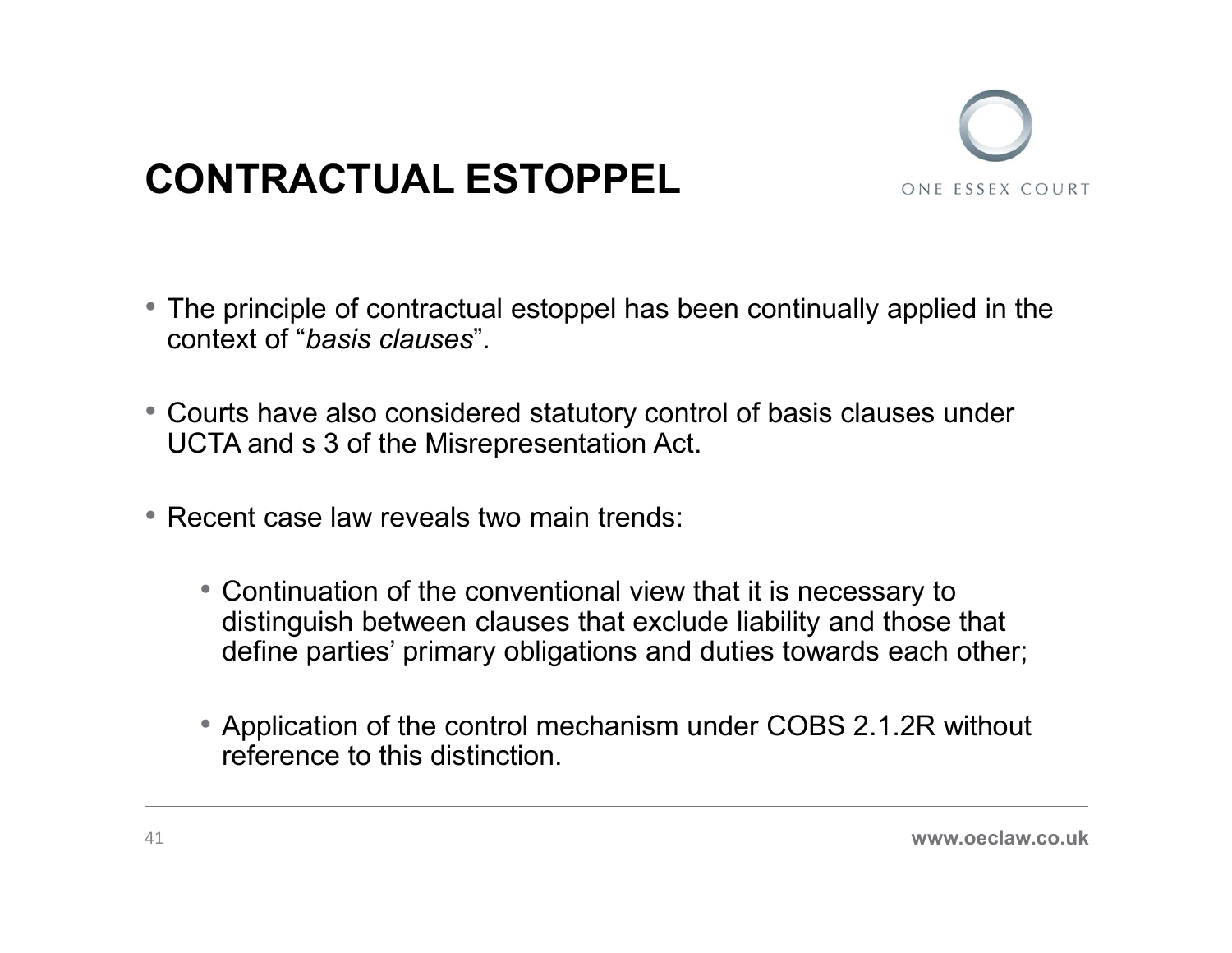![](_page_41_Picture_1.jpeg)

Carney v NM Rothschild [2018] EWHC 958 (Comm)

- Mis-selling claim against Rothchild by two sets of claimants.
- HHJ Waksman QC applied the conventional test.
- He held that it is necessary to distinguish "exclusion clauses (which might subject to statutory control for example by the UCTA)" from clauses "that are merely defining the parties' obligations or duties towards each other in the first place" (at [73]).
- In deciding whether "basis clauses" are in fact exclusion clauses, the Court will consider, inter alia, "the natural meaning of the clause", "the particular factual context in which the agreement containing the clauses was made" and "the format and location of the clause within the contract" (at [94])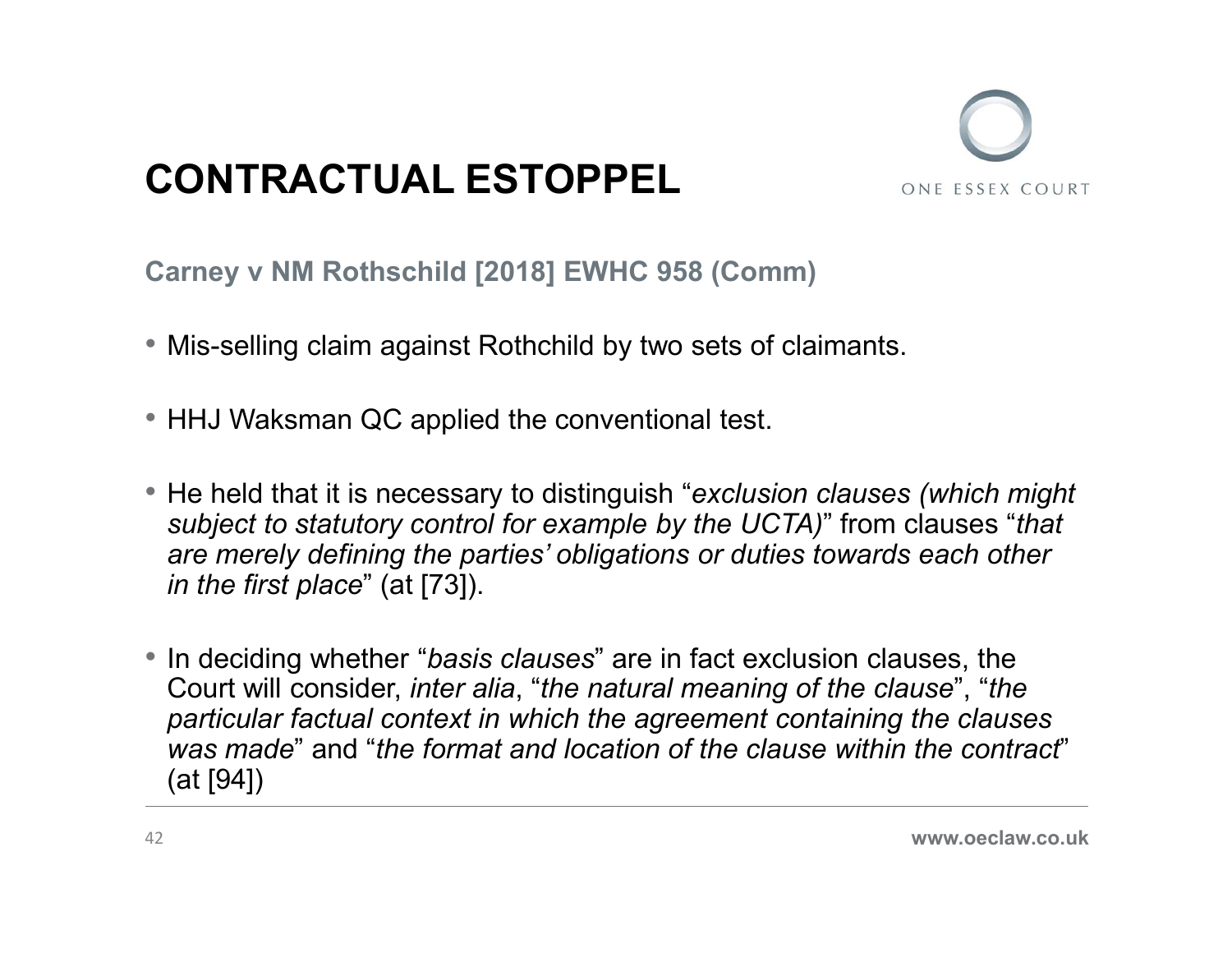![](_page_42_Picture_1.jpeg)

CONTRACTUAL ESTOPPEL<br>First Tower Trustees Ltd v CDS Ltd [2018] EWCA Civ 1396<br>(Comm)<br>• The conventional distinction also subsequently applied by the (Comm)

- The conventional distinction also subsequently applied by the Court of Appeal in First Tower Trustees Ltd.
- Misrepresentation claim; alleged that the Landlord knew but did not tell the Tenant that the property was contaminated with asbestos.
- 
- Clause 5.8 of the Lease :<br>– "The tenant acknowledges that this lease has not been entered into in reliance wholly or partly on any statement or representation made by or on behalf of the landlord."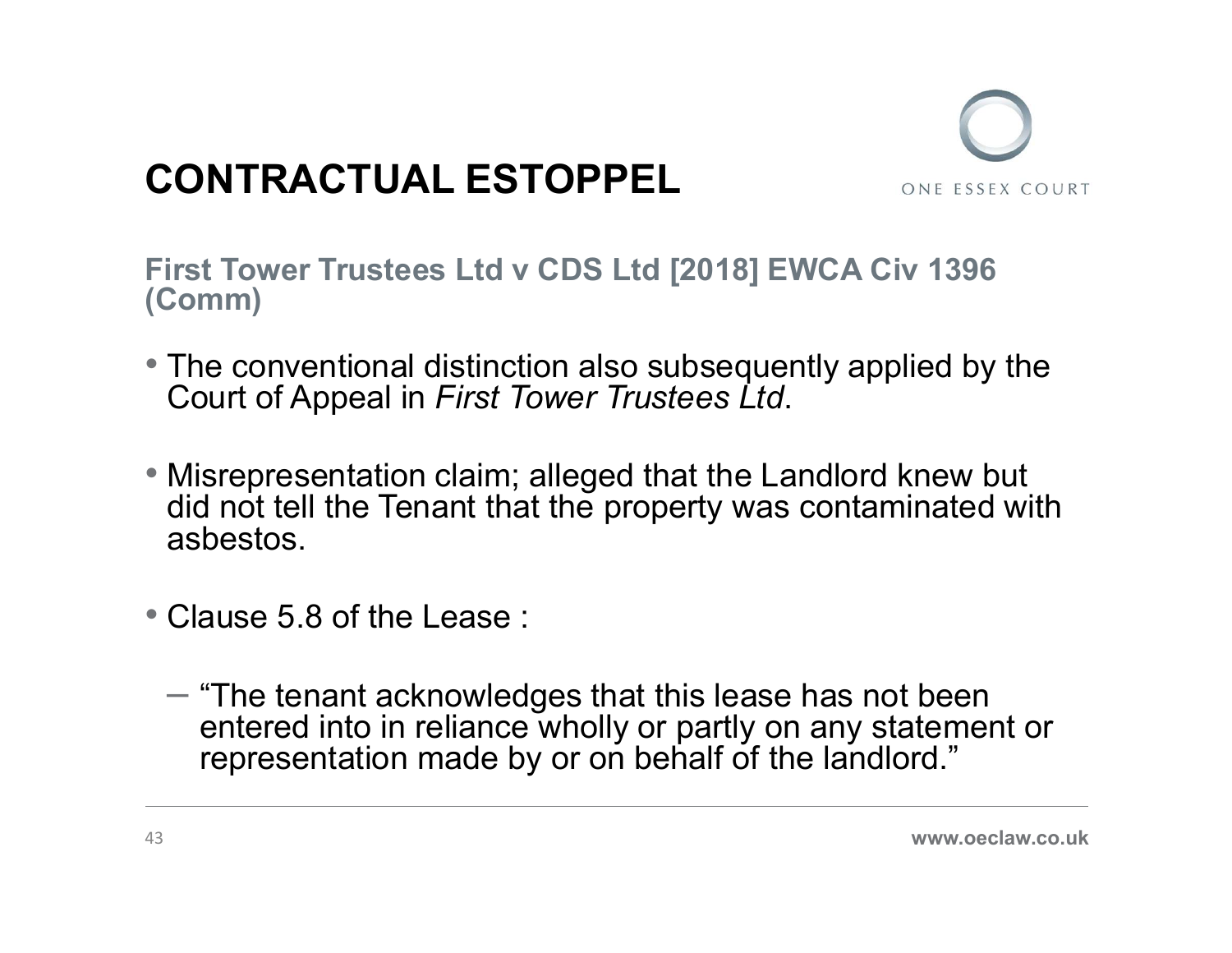![](_page_43_Picture_1.jpeg)

### First Tower Trustees Ltd v CDS Ltd [2018] EWCA Civ 1396 (Comm)

• Following the conventional distinction, Lewison LJ said:

"Where, as a matter of interpretation of a non-consumer contract, the impugned term does no more than to describe one party's primary obligations there can be no question of applying the reasonableness test in the 1977 Act" (at [43])

• Leggatt LJ went one step further. He said that:

"…whenever a contracting party relies on the principle of contractual estoppel to argue that, by reason of a contract term, the other party to the contract is prevented from asserting a fact which is necessary to establish liability for a pre-contractual misrepresentation, the term falls within section 3 of the Misrepresentation Act 1967" (at [111]).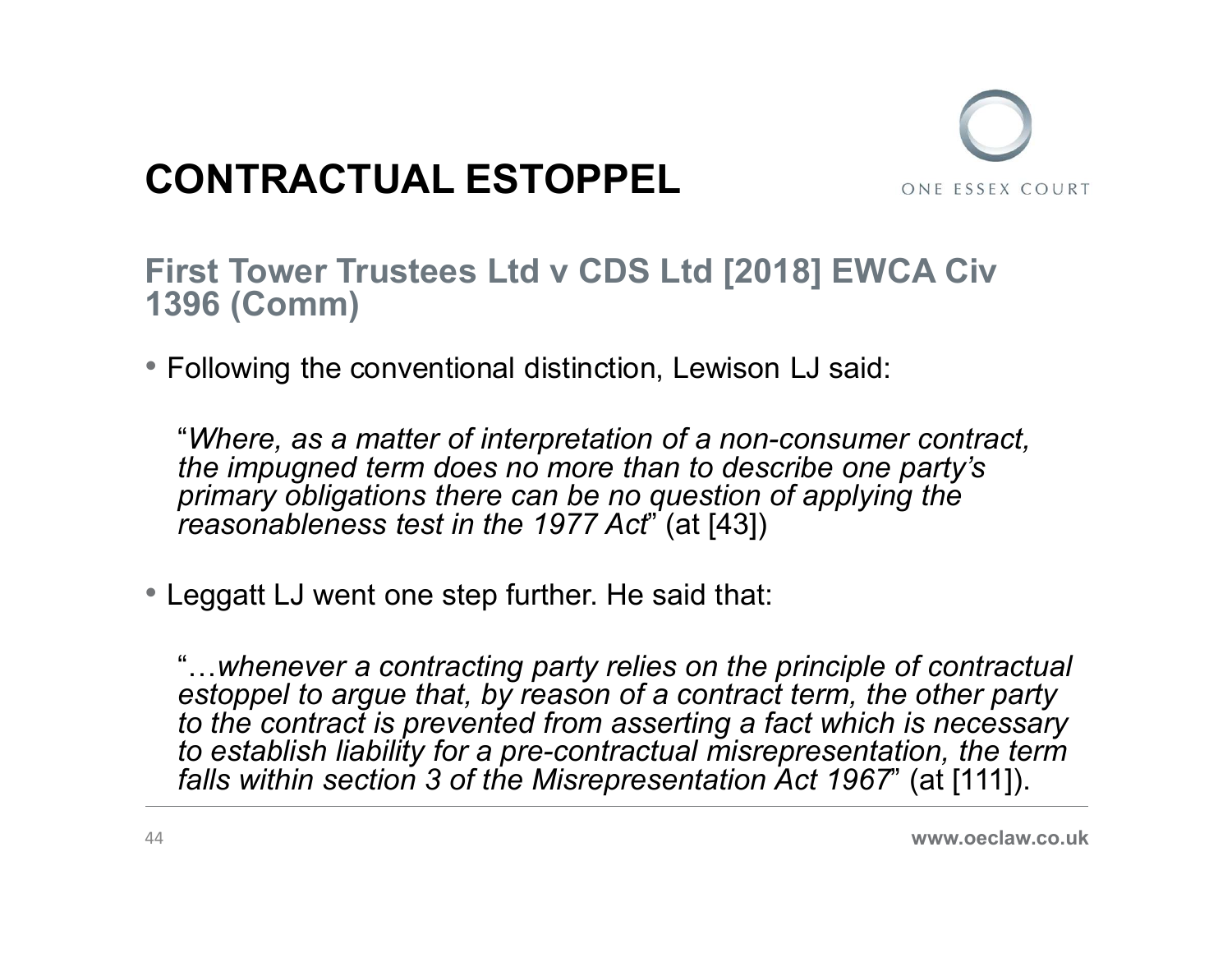![](_page_44_Picture_1.jpeg)

Parmar v Barclays Bank [2018] EWHC 1027 (Ch)

- Cs claimed losses under (inter alia) the Conduct of Business Sourcebook 9 and FSMA s. 138D arising out of their purchase of interest rate swaps and alleged failure to disclose break costs.
- The claim was based mainly on COBS 9.2.1R(1): A firm must take reasonable steps to ensure that a personal recommendation, or a decision to trade, is suitable for its client.
- Among other grounds, the bank relied on the non-reliance provisions contained in its documentation. These provisions stated that the bank was not performing the role of an advisor.
- In that context, and in contrast to Carney v Rothschild, the control mechanism under COBS 2.1.2R was applied without reference to the distinction between true basis clauses and basis clauses that were, in substance, exclusion clauses.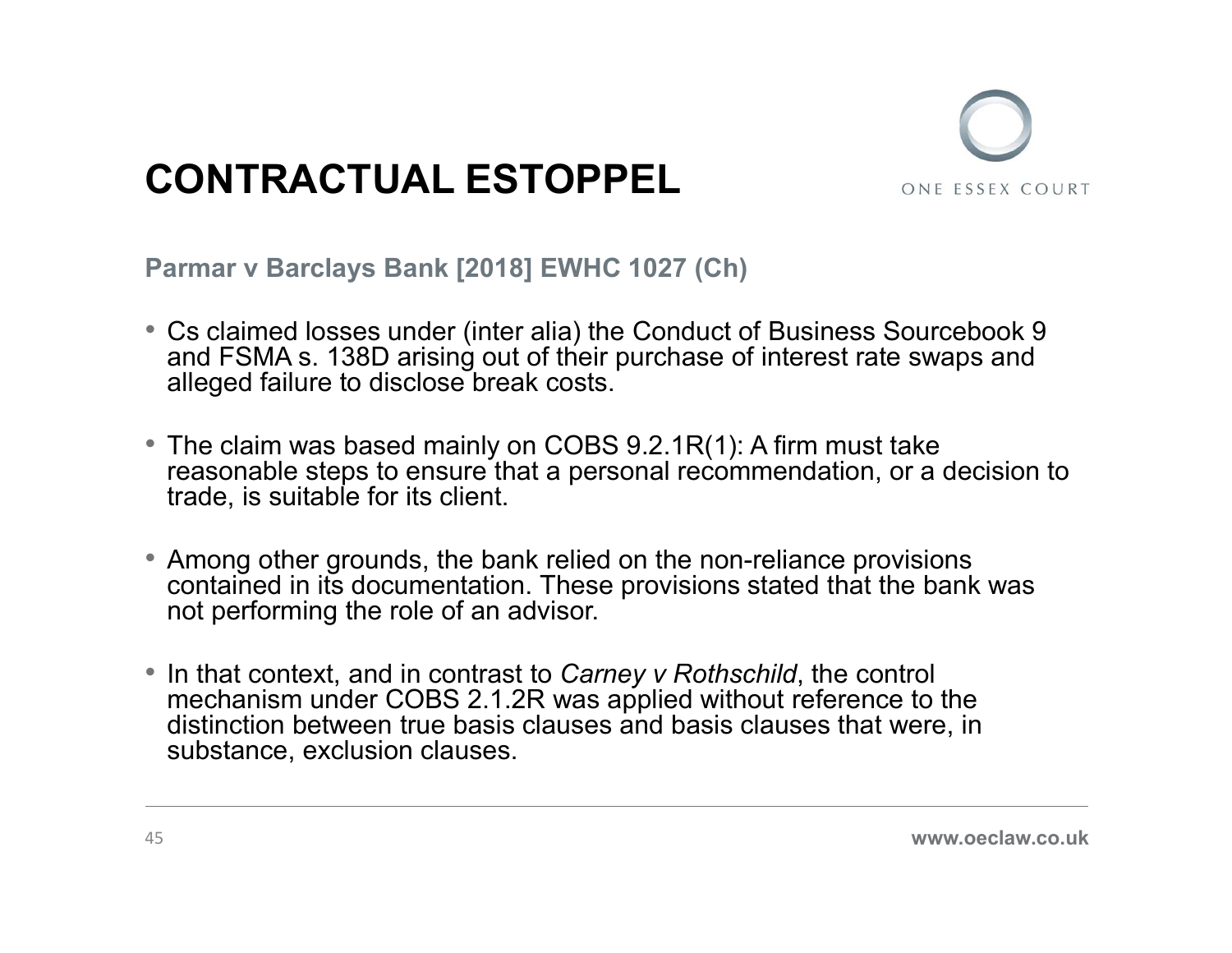![](_page_45_Picture_1.jpeg)

Parmar v Barclays Bank [2018] EWHC 1027 (Ch)

- 
- **CONTRACTUAL ESTOPPEL**<br>
 Held (Andrew Hochhauser QC):<br>
 Held (Andrew Hochhauser QC):<br>
 on the facts, the sale was non-advised, so COBS 9 was not engaged. This conclusion was reached independently of the non-reliance pr conclusion was reached independently of the non-reliance provisions (at
	- CONTRACTUAL ESTOPPEL<br>
	The same of the sale was non-advised, so COBS 9 was not engaged.<br>
	Held (Andrew Hochhauser QC):<br>
	 on the facts, the sale was non-advised, so COBS 9 was not engaged.<br>
	The sale had been advised, D could reliance/no advice basis clauses in the swap documentation to exclude liability under COBS 9. This was because COBS 2.1.2 prevents any firm seeking to exclude or restrict any duty under COBS (at [132]-[134]).
	- $-$  "... if a Bank employee is in fact giving advice, having a disclaimer or statement which in effect states that he is not regarded as an advisor, with the effect that COBS 9 does not apply, [the disclaimer] is void [by COBS 2.1.2]" (at [133])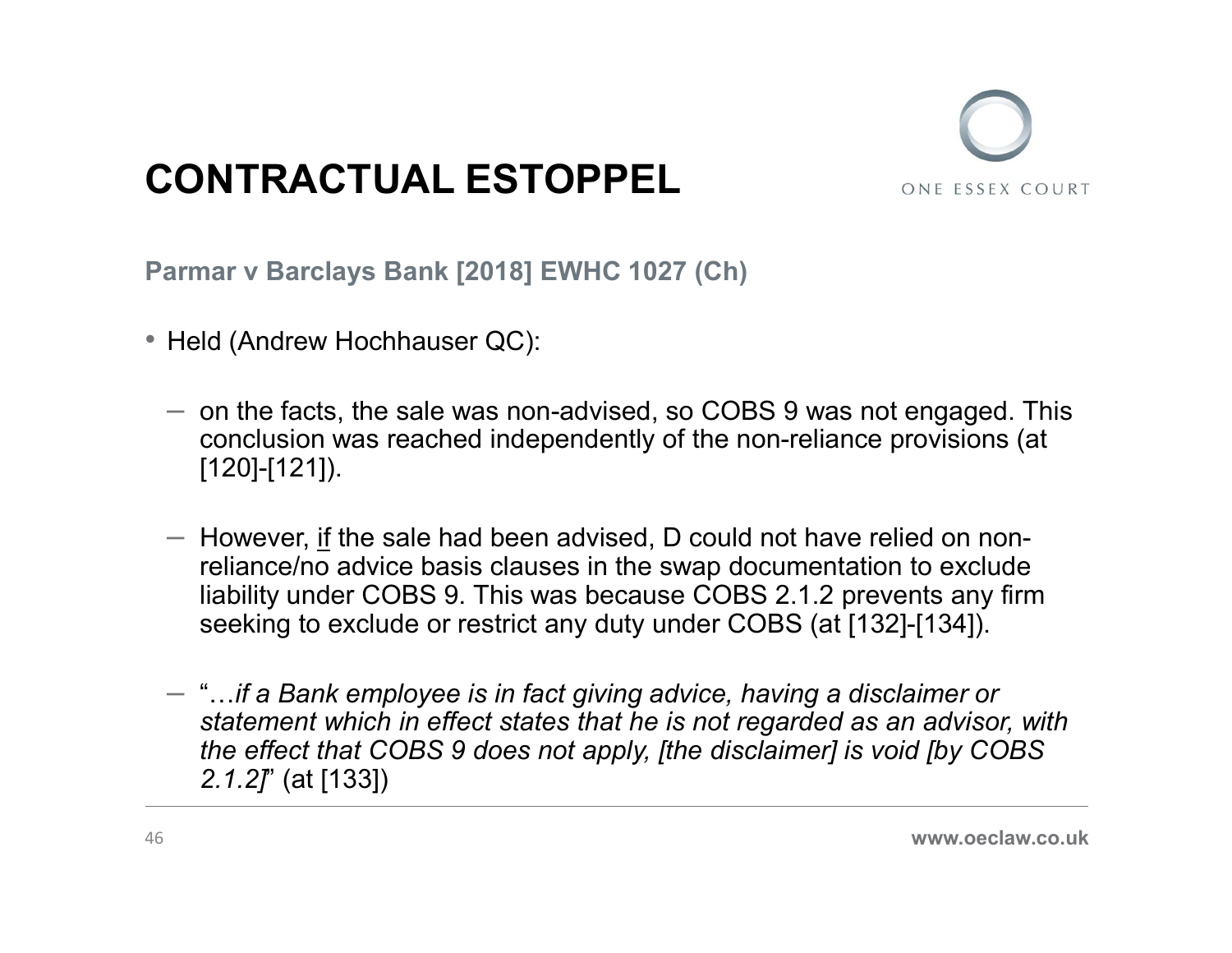![](_page_46_Picture_0.jpeg)

Munroe K Ltd v Bank of Scotland Plc [2018] EWHC 3583 (Comm) (Knowles J)

- In November 2008, the Defendant bank had sold three interest rate swaps to the Claimant.
- In relation to these swaps, the bank had undertaken a calculation of its potential future exposure to the Claimants ("the PFE Calculation").
- The bank had not disclosed the PFE Calculation to the Claimant.
- The Claimant alleged that this constituted a breach of the bank's duty to exercise reasonable care and skill in advising and providing information to the Claimant.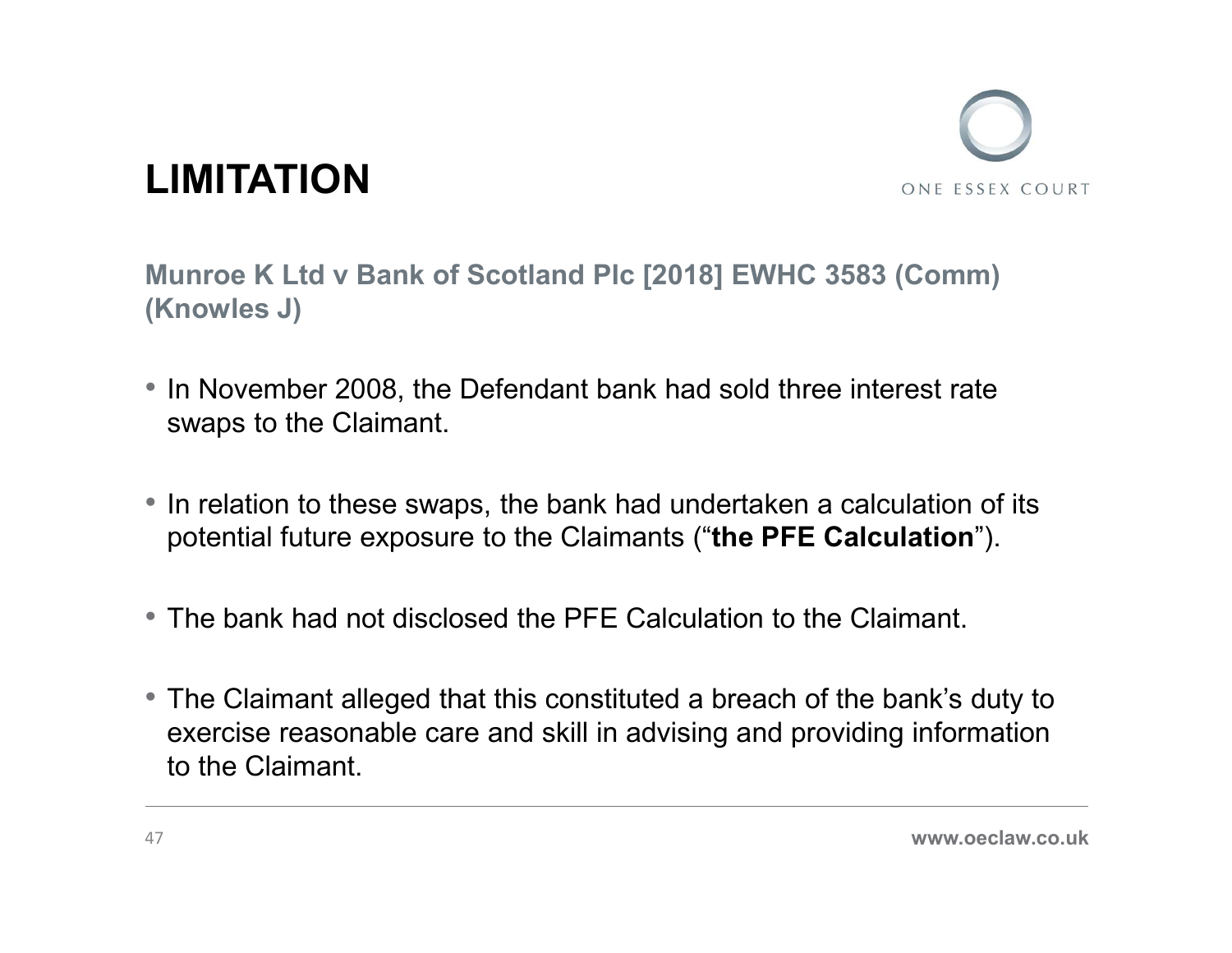![](_page_47_Picture_0.jpeg)

Munroe K Ltd v Bank of Scotland Plc [2018] EWHC 3583 (Comm) (Knowles J)

- The bank applied for summary judgment/strike out on the basis that the claim was time-barred; the swaps had been sold in November 2008.
- The Claimant relied on s 14A of the Limitation Act 1980 to postpone commencement of the limitation period.
- The Claimant argued that they did not have the "knowledge required for bringing an action for damages in respect of the relevant damage" until they found out about the PFE Calculation in November 2015.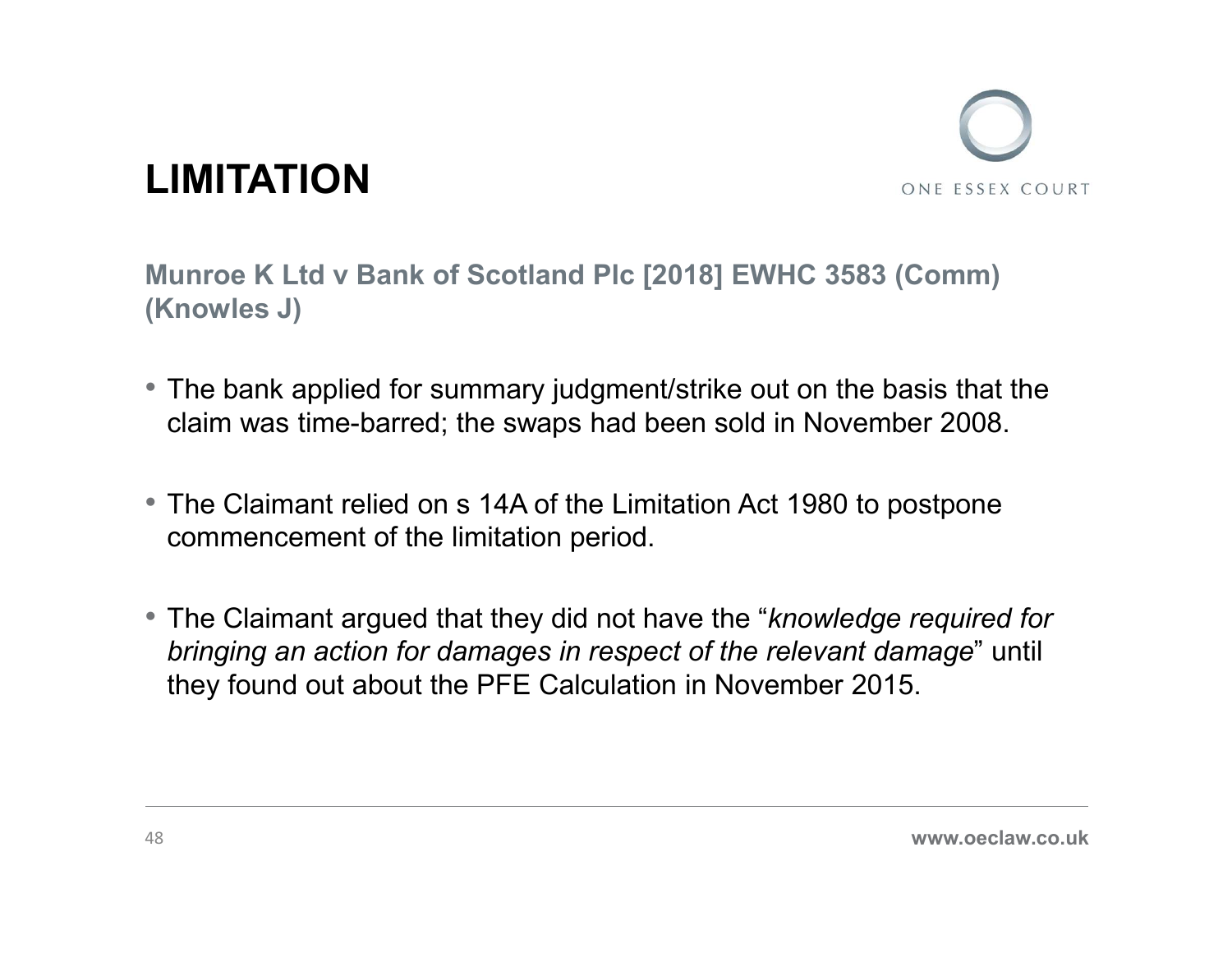![](_page_48_Picture_0.jpeg)

Munroe K Ltd v Bank of Scotland Plc [2018] EWHC 3583 (Comm) (Knowles J)

- Knowles J rejected the Claimant's contention.
- He said that the Claimant's cause of action was based on the bank's failure to advise or inform the Claimant of its potential liability under the Swaps. The PFE Calculation is only "a measurement of that liability" (paragraph 12)
- Knowles J noted that by 2009 (at the very latest), the Claimant knew that it had an actual and significant liability under the Swaps and that the Bank had failed to disclose this to the Claimant (paragraph 13).
- He held that:

"...section 14A does not work to extend the limitation period until every last particular of breach is identified... A choice to omit one particular of breach (material enough to satisfy section 14A(7)) in favour of another particular (perhaps later discovered, as with the existence of the PFE Calculation) does not affect the incidence of section 14A" (paragraph 15 and 16)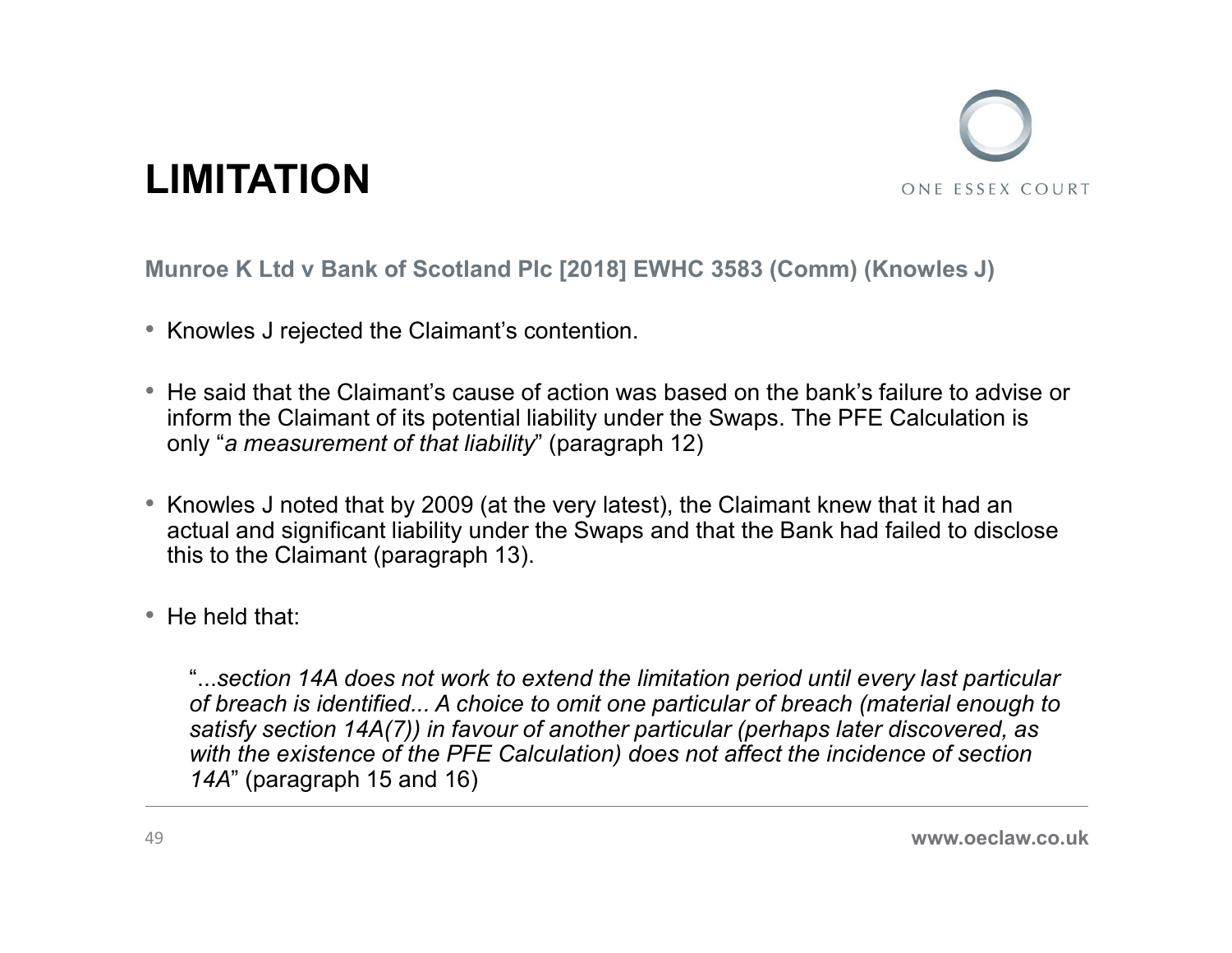**COMPATION**<br>Sixteenth Ocean GmbH v Societe Generale [2018] EWHC 1731<br>(Comm)<br>• C and its subsidiaries entered into a loan agreement with D and other (Comm)

- C and its subsidiaries entered into a loan agreement with D and other banks to finance the construction and purchase of four vessels. C and D also entered into an interest rate swap agreement.
- Iran was then made subject to financial sanctions prohibiting the final drawdown for C's fourth vessel. The vessel was not delivered.
- C refused to pay under the swap on the basis of non-delivery; D terminated the swap rendering C liable for a termination payment.
- The banks subsequently arrested the three other delivered vessels and C's subsidiaries paid all sums including the termination payment. D transferred the payment to its suspense account due to the sanctions on Iran.
- C claimed restitution based on economic duress.
- D applied for strike-out on the basis that the claim was time-barred.